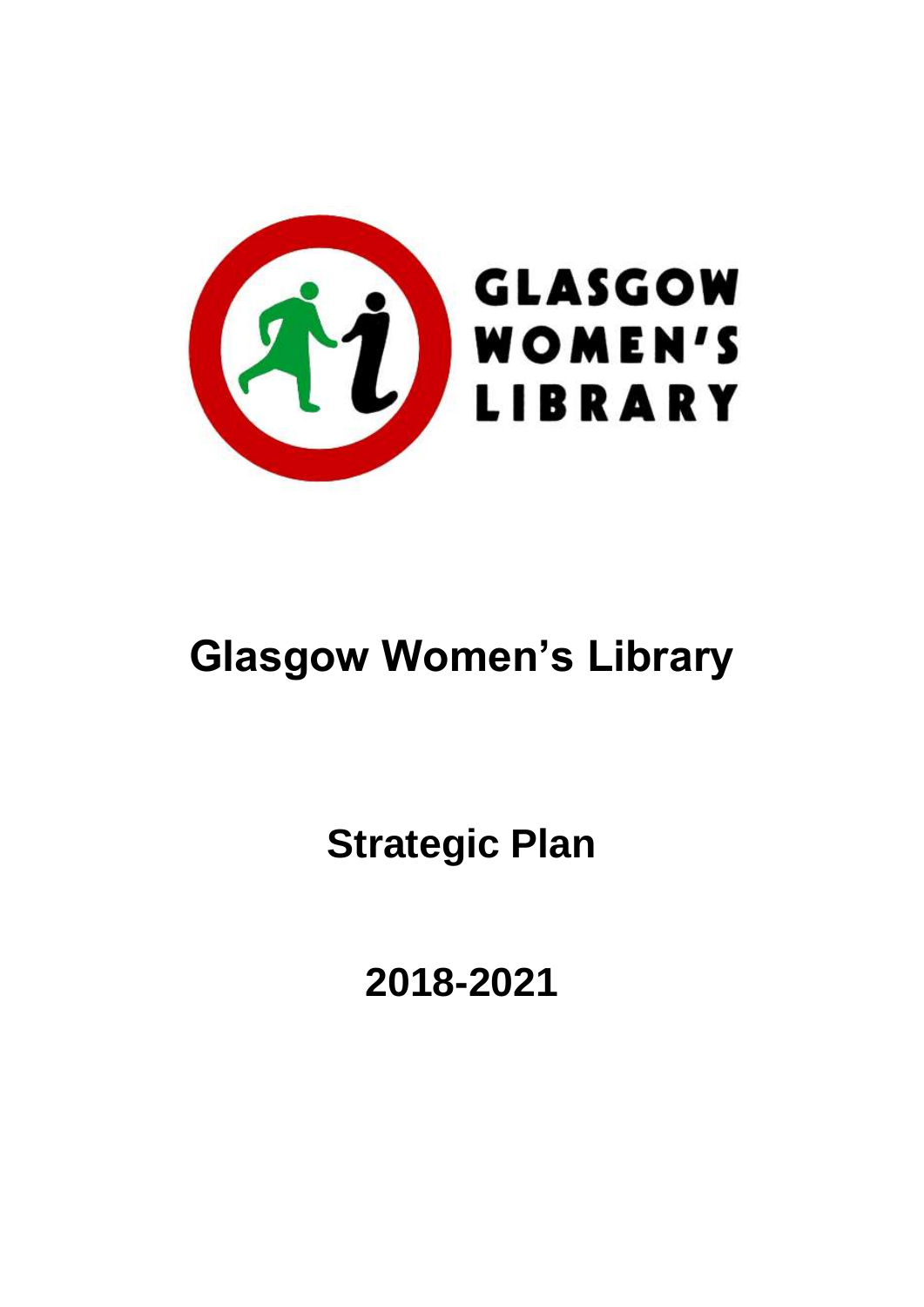# **Glasgow Women's Library**

## **Strategic Plan, 2018-2021**

### **Contents**

| Section 1 | <b>Executive Summary and Previous Plan Review</b> | $3 - 4$   |
|-----------|---------------------------------------------------|-----------|
| Section 2 | Introduction                                      | $5 - 7$   |
| Section 3 | Background                                        | $8 - 19$  |
| Section 4 | <b>Environmental Analysis</b>                     | $20 - 25$ |
| Section 5 | <b>Strategic Direction</b>                        | $26 - 34$ |
| Section 6 | <b>Track Record</b>                               | $35 - 36$ |
| Section 7 | Immediate Action Plans, Years One and Two         | $37 - 40$ |
| Section 8 | <b>Risk Assessment</b>                            | $41 - 42$ |
|           | Appendix 1 Personnel Biographies                  | $43 - 49$ |
|           | Appendix 2 Skills Audit                           | 50        |
|           | Appendix 3 Summary of Current Project Funding     | 51        |
|           | Appendix 4 Relationships and Networks             | 52        |
|           | Appendix 5 Achievements                           | $53 - 60$ |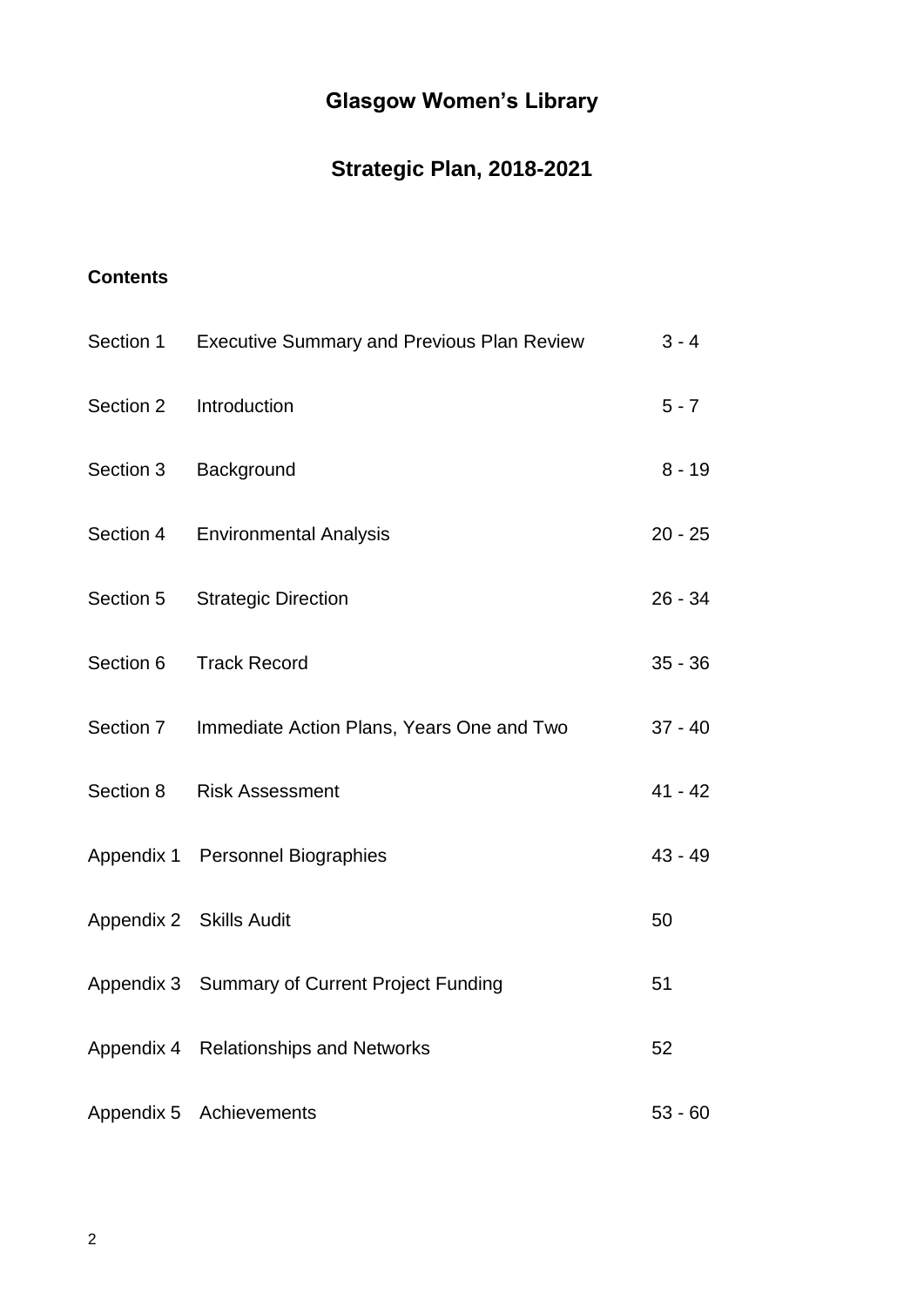### **Section 1 – Executive Summary and Review of the Previous Strategic Plan**

Glasgow Women's Library (GWL) is a charity registered with the Office of the Scottish Charity Regulator (OSCR) and a company limited by guarantee. Established in 1991, it has grown from a grass-roots group with no funding and completely reliant on volunteers into a unique, highly respected, professional and multi-award winning organisation with an ambitious vision and clear aims. A Library, Archive and Accredited Museum, GWL delivers life-changing and innovative programmes of public [events and creative learning opportunities.](http://womenslibrary.org.uk/events/photo/) Open to all, it is visited by people from around the world and around the corner: growing, and thriving, with the support of and 'ownership' by the diverse communities it serves.

Since the writing of the previous Strategic Plan 2014-17, GWL has achieved growth of a further 54% increase in paid staff members and the number of both core and time limited learning projects has also expanded during this time. In terms of Strategic Aims, GWL successfully achieved, and in some cases surpassed, nine out of 12 stated Strategic Objectives, most notably:

- The raising of all required funding to complete a major four-phase internal and external capital refurbishment project of £1.8 million, the building being officially launched after Phase Two in November 2015 by the Rt. Hon. Nicola Sturgeon MSP, First Minister of Scotland, who publically declared GWL as *'…truly a national treasure'*;
- Designation as a Recognised Collection of National Significance, further cementing GWL's status as the only Accredited Museum in the UK dedicated to women's history;
- The winning of 16 major awards, recognising architectural excellence in the building renovations, and exceptional achievement and innovation in GWL's learning programmes and projects. In addition, in early 2018, GWL was selected as one of five UK wide Finalists for Art Fund Museum of the Year, the largest and most prestigious museum prize in the world;
- Progressing independent income generation strategies and activities, attaining a 69% increase in self-generated income.

During its most exciting period of development to date, GWL now delivers its programmes to expanded audiences in a remarkable building that serves the local community whilst being a destination venue for national and international visitors alike.

This Strategic Plan sets out the vision and strategic direction of the organisation over the next three years, 2018-2021. It summarises GWL's background and track record to date, highlighting its outstanding achievements. GWL's Vision, Purpose, Core Values and Strategic Aims are outlined,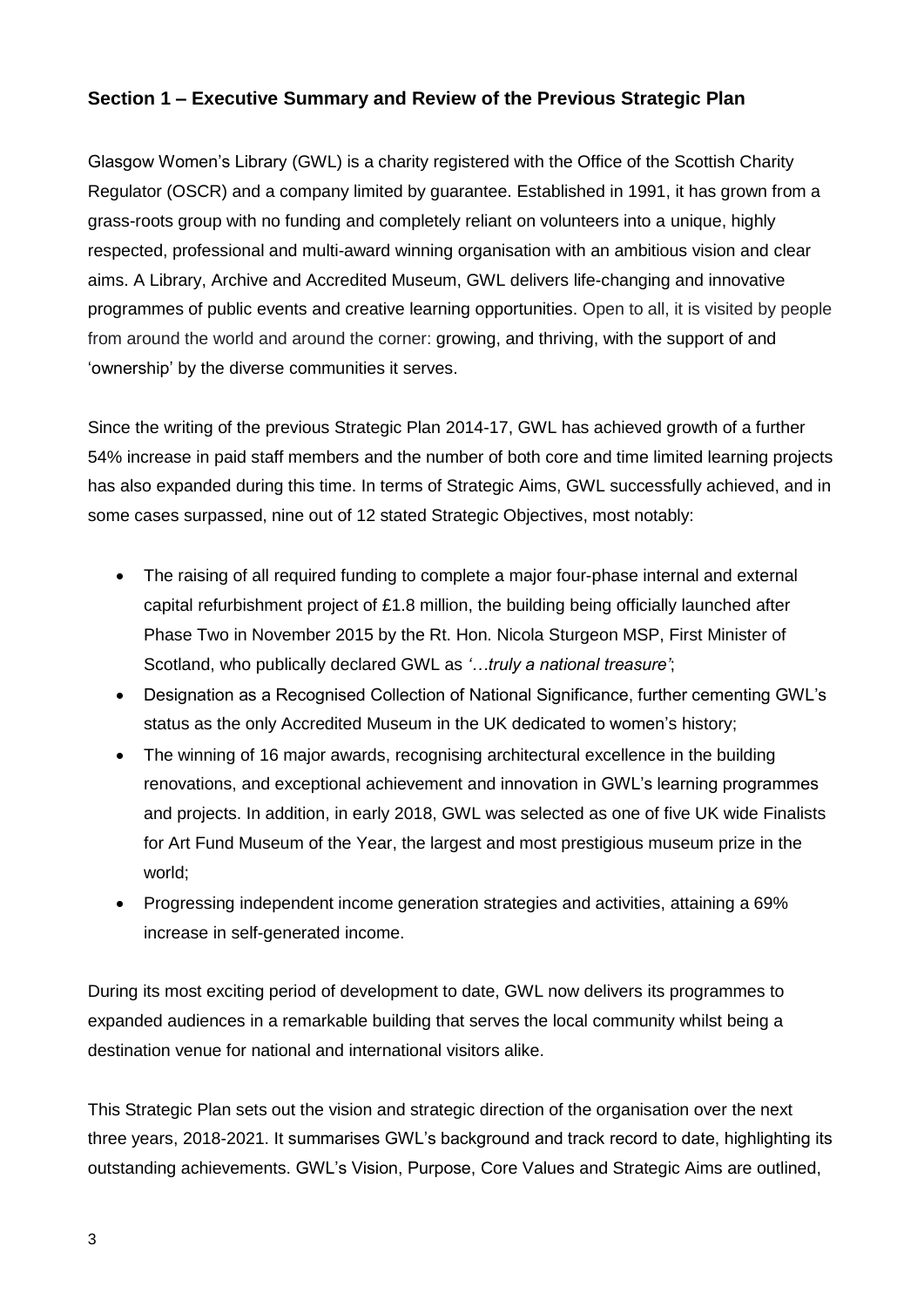underpinned by an integral commitment to Equalities, Diversity and Inclusion throughout the organisation.

GWL puts forward four key Strategic Aims that will result in: The highest standards of innovation and excellence throughout its extended programmes of creative learning, public events and activities, with the Equality, Diversity and Inclusion Action Plan at its core; The showcasing of GWL's world class collections through fresh permanent and temporary exhibitions, with an enhanced digital offer; Developing GWL's role as a national and international change maker across the sectors it inhabits; and continuing to secure a sustainable future by developing new income streams and investing in its staff, and its physical and virtual environments.

The Plan clearly sets out how GWL will achieve these Strategic Aims to secure the long-term sustainability, full accessibility and further growth of this established and proven organisation. Organisational risks are thoroughly assessed and the financial basis of GWL's future explained, culminating in a Strategic Plan that sets a robust framework for the period 2018-2021.

This Strategic Plan will be reviewed in April 2019 and April 2020.

Karen Birch Sue John Sue John

Chair of the Board of Directors **Chair of the Board of Directors** Enterprise Development Manager / Secretary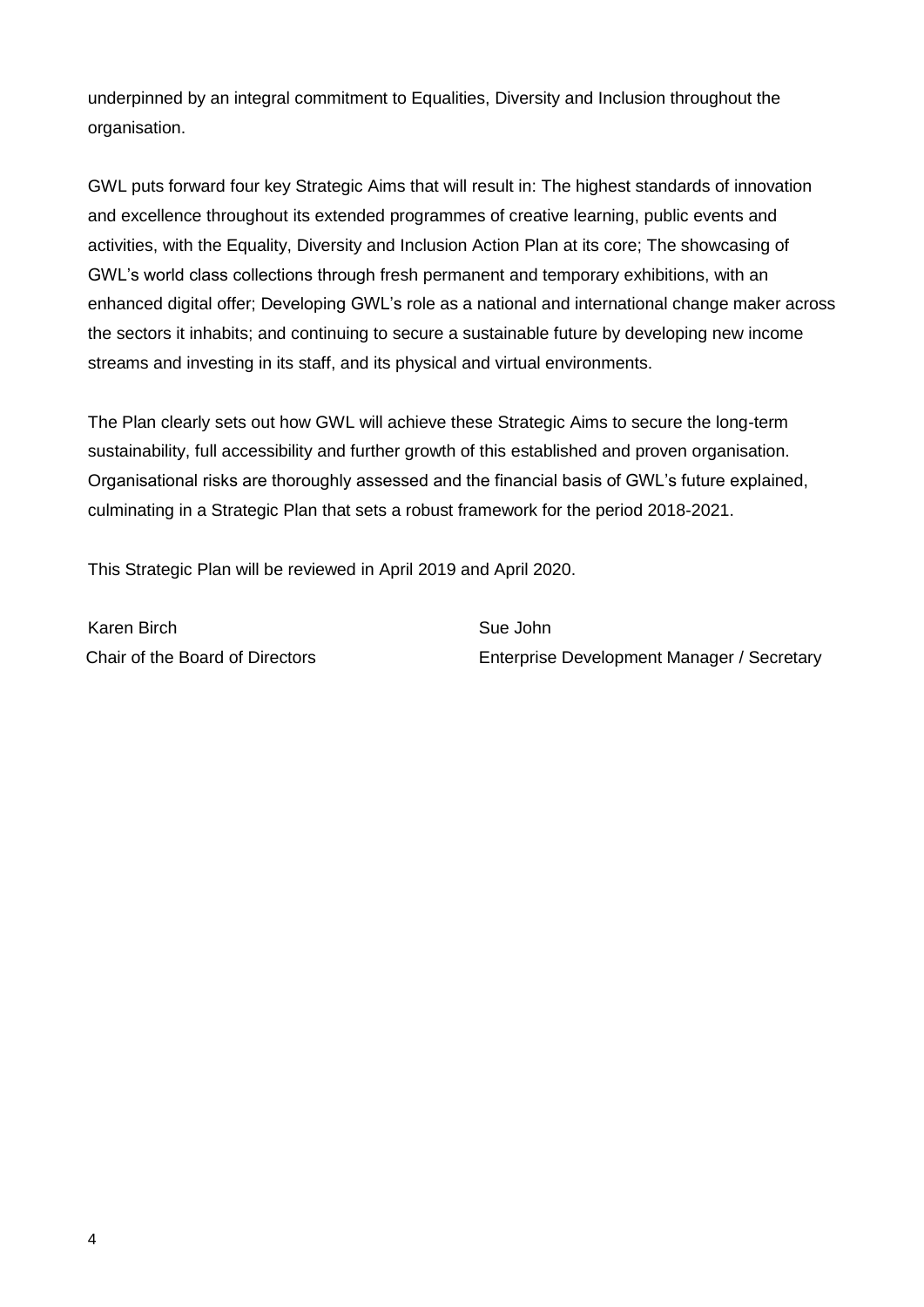### **Section 2 – Introduction**

### **Our Vision**

Our vision is of a world in which women's historical, cultural and political contributions to society are fully recognised, valued and celebrated by all.

#### **Our Mission: Statement of Purpose**

Glasgow Women's Library's Mission is to celebrate the lives and achievements of women, champion their historical, cultural and political contributions and act as a catalyst to eradicate the gender gap that contributes to widespread inequalities.

#### **Our Core Values**

*Empowerment:* Glasgow Women's Library provides a safe, friendly, empowering environment where women can access the information and opportunities they need to find their voice and discover the confidence to embrace new opportunities, take control of their own learning and personal development, and to change their lives for the better.

*Addressing Inequalities:* We recognise that there are inequalities that create barriers for women to fully participate in many aspects of life. We will work with and for women to make Scotland a better place for all.

*Valuing All Women:* We value all women and work proactively and creatively to bring women together from diverse backgrounds, so that each individual shares a sense of equal ownership and belonging in this organisation and in order to invest in women's social and cultural capital to the benefit of our nation.

*Learning and Development:* We affirm that we are all learners and are committed to sustaining and supporting the personal growth of individuals, and to encouraging the development of skills, knowledge and self-confidence.

**Diversity and Inclusivity:** We are fully committed to diversity, respecting human rights and creating opportunities for inclusive access and participation across Scotland. We strive at all times to promote the achievement of individual potential, to operate transparently and to involve people across the organisation in decision-making.

*Openness and Respect:* We are committed to maximising the accessibility of our resources by ensuring that they are freely and widely available; by providing a courteous, friendly, professional and non-discriminatory service and by working to ensure that all our staff, Board Members, partners, volunteers, learners, users, donors and supporters treat each other and are treated with respect.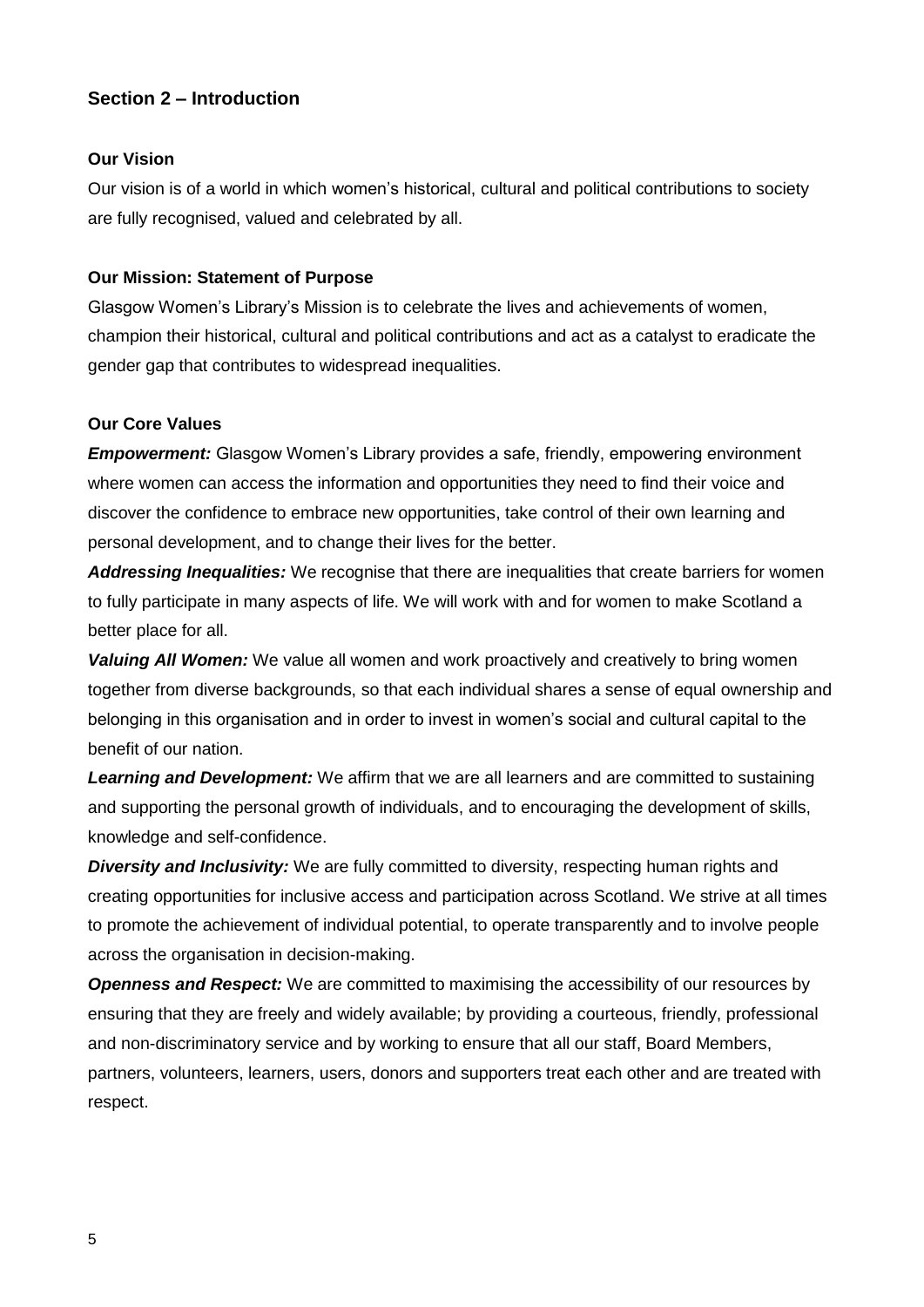### **Aims and Objectives**

Glasgow Women's Library is the only [Accredited Museum](http://womenslibrary.org.uk/explore-the-library-and-archive/the-museum-collection/) in the UK dedicated to women's lives, histories and achievements, with a [lending library,](http://womenslibrary.org.uk/explore-the-library-and-archive/the-lending-library/) [archive collections](http://womenslibrary.org.uk/explore-the-library-and-archive/the-archive-collection/) and innovative programmes of public [events & creative learning opportunities.](http://womenslibrary.org.uk/events/photo/)

### **Specific Aims –** *what we do*

Glasgow Women's Library aims to:

- Advance the education of the general public by increasing the knowledge and understanding of women's history, lives and achievements.
- Provide information on a range of women's and gender equality issues.
- Enable women, particularly the most vulnerable and excluded in society, to access the information, resources and services they need to make positive life choices.
- Break down barriers to learning and participation for women so that they become fully active citizens, develop skills and knowledge, engender self-confidence and equip themselves to pass on their experience to benefit their families and broader communities.
- Be a catalyst for change by taking a lead role in redressing the neglect of women's historical and cultural contributions to Scottish society.
- Pioneer new ideas of, and approaches to, culture and heritage that bring together people from the most diverse backgrounds.
- Invest in women's social, cultural and creative capital to the benefit of our nation.
- Increase our financial independence.
- Provide the highest quality service to all visitors, audiences, users and enquirers.

### **Objectives –** *how we do it*

In meeting our aims, GWL:

- Actively collects relevant artefacts and materials to make them accessible to the broadest range of users.
- Provides an information resource, library, museum and archive relevant to all areas of women's lives, history, culture and achievements for use by individuals and groups from all areas of the community.
- Encourages the involvement of as many women as possible in developing the Library and its related resources, projects and services and in contributing to the documentation, collection, creation and use of materials.
- Offers Lifelong Learning, training, education, skill-sharing, volunteering, and employment opportunities for women across Scotland.
- Provides a multi-award winning, accessible, welcoming building and venue to house our Recognised Collection of National Significance and deliver a range of activities.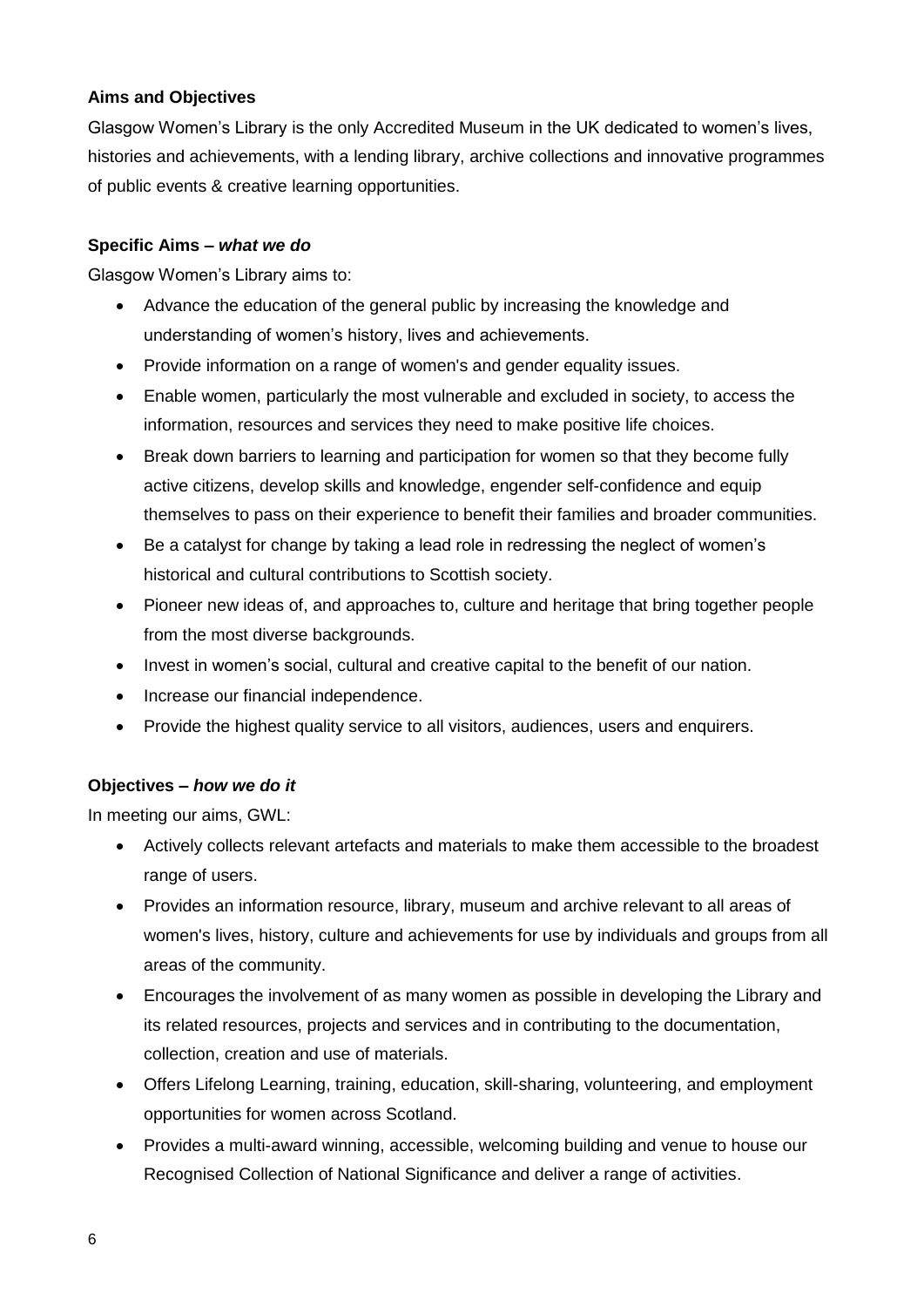- Creates ethical, sustainable and economically vibrant enterprise activities, with an expanding range of income-generating products and services.
- Seeks to attain and uphold the appropriate accredited professional standards across the organisation's service delivery.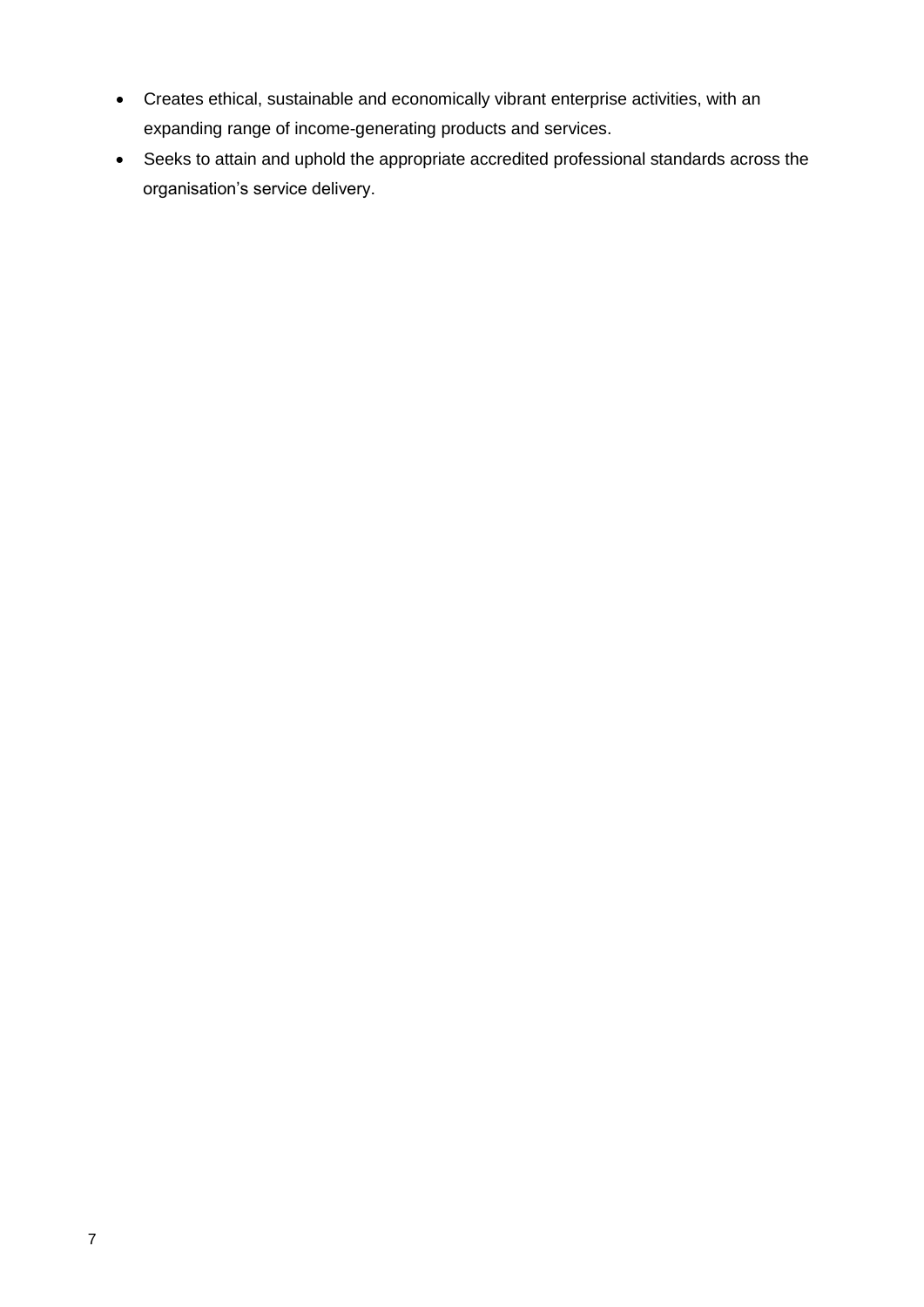### **Section 3 – Background**

Glasgow Women's Library (GWL) has been providing information, resources and services since 1991. It developed from a broad-based arts organisation - *Women in Profile*, which was set up in 1987 with the aim of ensuring the representation of women's culture during Glasgow's year as the European City of Culture in 1990. *Women in Profile* comprised community artists, grass-roots activists, academics and students who collectively ran a year-long season of events, workshops, exhibitions, projects and other activities before and during 1990. Over the course of that time, *WiP* gathered documentation and materials relating to its activities and, following consultation with the local community and women's groups across the City of Glasgow, opened Glasgow Women's Library in September 1991 based in the Garnethill area.

Despite the absence of revenue funding and a complete reliance on volunteers, GWL was quickly established as a central general information resource about and for women in Glasgow. People from all sections of the community donated books, magazines, journals and ephemera and by 1994 GWL's rapid growth, both in terms of collection size and user numbers, resulted in the need to relocate to larger premises. Consequently, the organisation moved to Glasgow City Councilowned premises at 109 Trongate where it continued to expand and develop, providing learning opportunities informally in the context of the lack of any funding for this purpose. In 1997, GWL incorporated as a Company Limited by Guarantee and in 2000 became recognised as a Charity in Scotland by the Inland Revenue.

In 2000, GWL secured its first project funding, enabling the employment of paid workers for the first time. This was followed by further successful funding bids to facilitate new projects focusing on the provision of Lifelong Learning opportunities and an Adult Literacy and Numeracy Project aimed at women. In addition, during a key period of development between 2002 and 2006, GWL appointed a Librarian, undertook several research commissions on behalf of public bodies and launched its *Women Make History* Project. This period saw further growth in user numbers, with more than 10,000 people a year accessing the ever-expanding collection of materials and range of services.

In 2007, GWL was decanted from 109 Trongate to temporary accommodation at 81 Parnie Street (due to the development of 109 Trongate for visual arts organisations) pending a negotiated and agreed relocation to permanent self-contained premises at the Mitchell Library, for which the organisation worked towards a planned £1.5 million refurbishment. Whilst some archive materials and artefacts remained in storage at Parnie Street, project work continued and in April 2008, a new learning initiative aimed at Black and Minority Ethnic Women was launched. The new *Women Make History* Project researched, developed and delivered its first Women's Heritage Walk and has since developed a further five.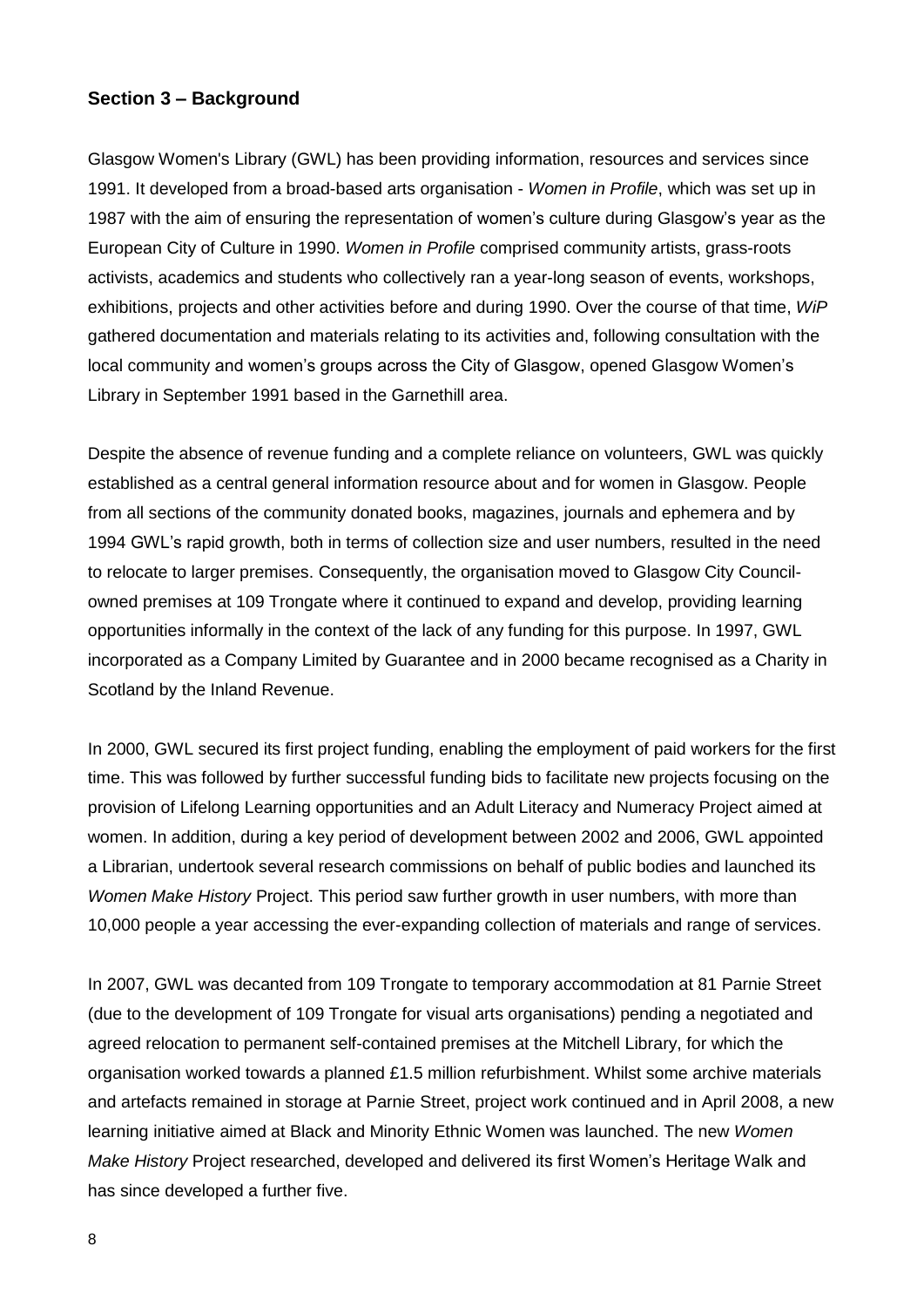In June 2008 GWL was successful in its bid for funding to the Heritage Lottery Fund and was awarded £410,000 to create a purpose-built archive space within the Mitchell Library premises and to employ an Archivist to train volunteers in archive-related skills, conserve the collection and coordinate a programme of related public events. In addition, the Scottish Government agreed three years funding to develop GWL's Lifelong Learning Programme at national level.

In 2010 the temporary Parnie Street premises were required for visual arts project development, resulting in GWL having to move once again and take occupation of the Mitchell Library space in advance of planned renovation works. This move revealed, in fact, that the space could no longer meet GWL's operational and strategic requirements in terms of size, functionality, vision and ambition. In the five years between the offer of these premises and the temporary move into them GWL's growth had been significant, having increased its paid staff cohort three fold from four to 12 and doubling its number of core projects from four to eight. A newly funded Volunteer Development Programme, led by a Volunteer Co-ordinator, also resulted in GWL's increased capacity to support more volunteers.

Working closely with Glasgow Life and Clyde Gateway Urban Regeneration Company, GWL relocated to its current permanent home at Landressy Street in 2013, raising £1.8 million and working with Collective Architecture to embark on a four-phase internal and external renovation programme over five years. This has created a fit-for-purpose, more accessible and welcoming home for GWL's activities and collections in premises of excellence that befit such a unique national treasure. The building now has two environmentally controlled archive and museum stores, film screening facilities, gallery spaces and public events zones.

Since this relocation and completion of renovations, GWL has thrived. Its public and media profiles have significantly increased, with unprecedented high levels of interest in its work. Its visitor numbers have doubled to around 20,000 per year, online and Social Media engagement have hugely expanded, and its national and international reputation continues to grow. GWL is now a Creative Scotland Regularly Funded Organisation, a status that has facilitated the creation of a further four paid posts.

#### **Summary Review**

GWL essentially comprises two key functions: the collection and care of materials by and about women; and the delivery of dedicated cultural and learning-centred public events and projects that are often associated with these collections.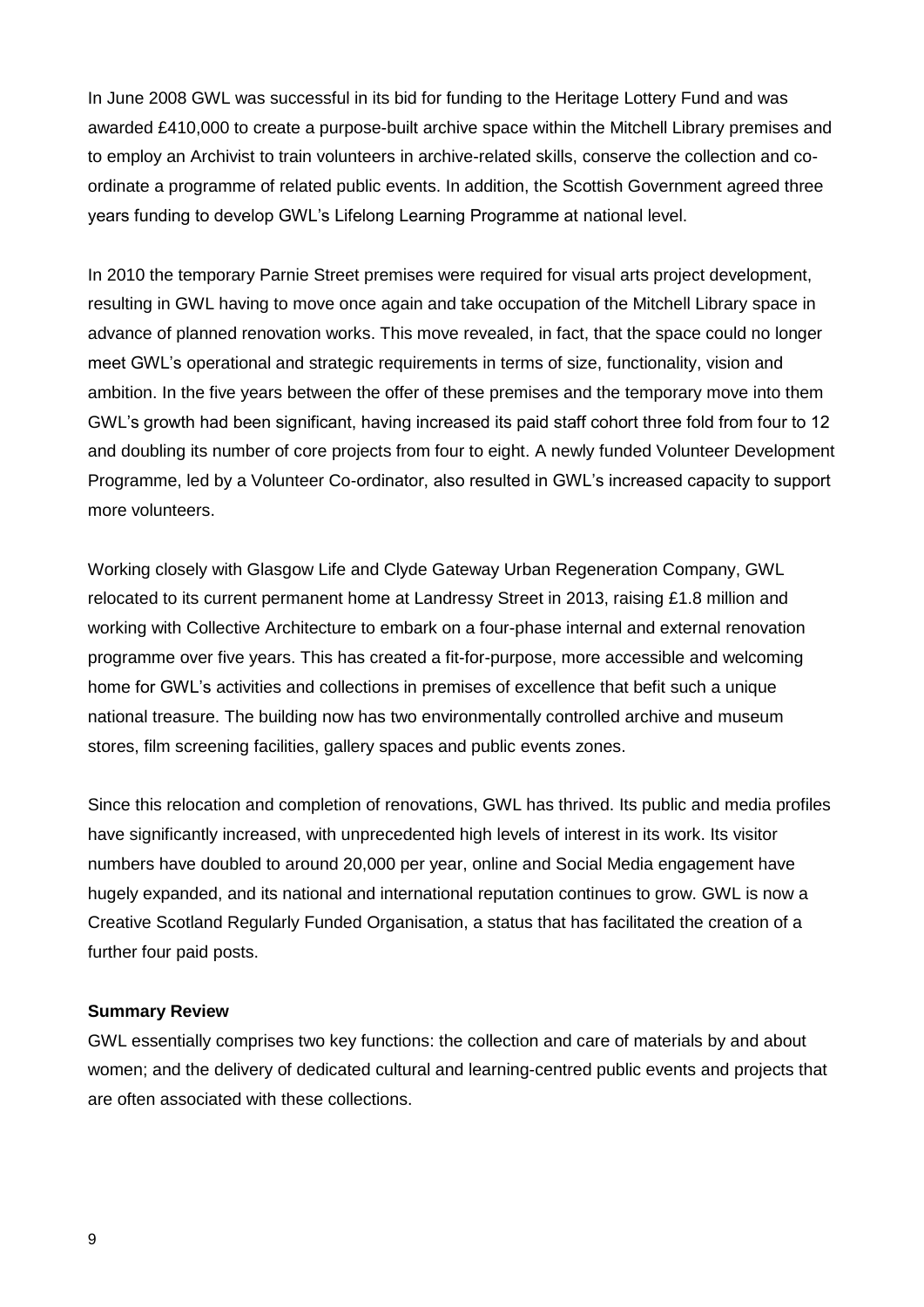### **Collections**

The GWL collections comprise historical and contemporary materials relating to women's lives, history, culture and achievements. Library, Archive and Museum services that respond to research and general enquiries about women's / gender issues, and actively promote the value and relevance of the collections to the broadest range of users include:

- The provision of a lending and reference library, comprising fiction by women and nonfiction about women and / or women's issues.
- Collections of donated archive materials, from individual items to unique and larger collections, including the UK's national Lesbian Archives.
- Objects and artefacts, from Suffragette memorabilia to Second Wave Feminist materials, knitting patterns to badges.

### **Learning**

*Lifelong Learning Programme* – providing a range of creative and innovative courses, workshops, activities and other learning opportunities. These comprise public events open to all and dedicated events aimed specifically at women. This Programme includes, among other things, exhibitions, large-scale community engagement projects, screenings, talks and the popular Women Make History project which develops pioneering Women's Heritage Walking Tours.

*Adult Literacy and Numeracy Project* – providing direct one-to-one and group tutoring and guidance to women in Glasgow who wish to improve their reading, writing and number skills. This Project also provides pathways into wider learning experiences, at GWL and beyond.

*Black and Minority Ethnic Women's Project –* providing ESOL (English Speakers of Other Languages) classes at GWL four times a week to groups of Black and Minority Ethnic Women, in partnership with Glasgow Clyde College (Langside Campus) and delivering programmes of activities targeted at BME women, focusing on personal development and social and cultural capital investment, including *Collect*:*if,* a project supporting women of colour creatives across art forms.

*National Lifelong Learning Project* – Working, often with partners, in rural and urban geographical locations across Scotland to expand the GWL Lifelong Learning Programme through a 'palette' of learning opportunities. Dedicated outreach settings also include delivering events and activities in four Scottish prisons.

*Volunteer Development Programme –* Providing training, support and volunteering opportunities to enable women from all backgrounds with varying levels of confidence, formal education, work experience and skills to contribute to GWL's aims and objectives. Volunteer roles are tailored to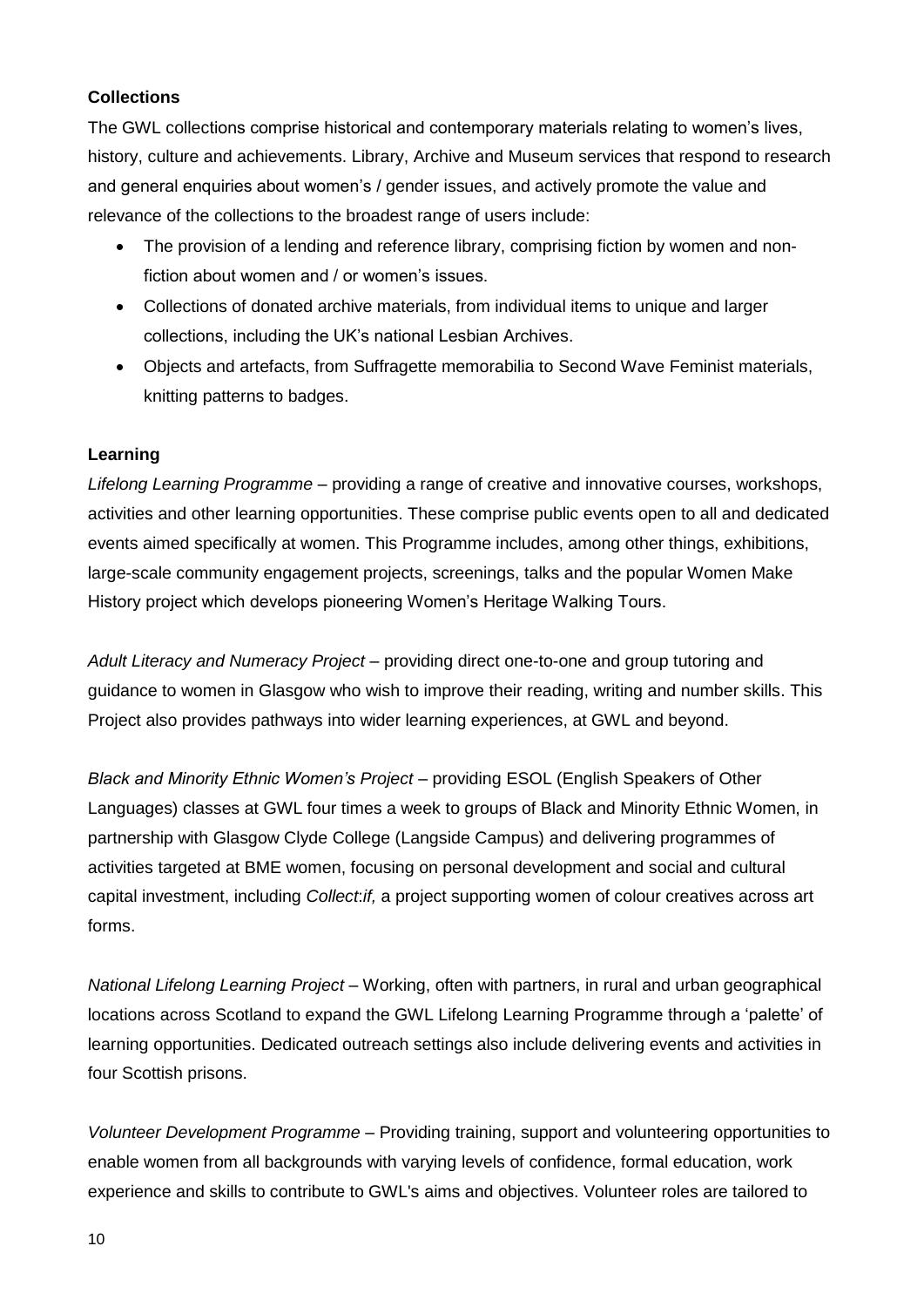the interests and motivations of individual women and support every project and area of GWL's work.

*Equality in Progress –* Supporting the wider museum and arts sectors with research and bespoke training to gain a better understanding of values-led equality approaches, with the intention of widening access, representation and inclusion for people with Protected Characteristics.

### **Other Services**

In addition to the collections and learning aspects of its work, GWL currently fulfils a range of associated functions. Its income generating activates include:

- Providing a destination venue for hire and / or use by external providers, with five fully accessible, well-equipped, multi-function, flexible creative zones providing high quality, stylish spaces suitable for conferences, symposia, meetings, exhibitions, screenings and a wide range of other events and activities. These are of various sizes (single room capacity of up to 100 people) with optional refreshments provision
- The delivery of bespoke workshops, training and public talks through the *Inspired!* Palette, including **'**Equality in Progress: Equality, Diversity and Inclusion', and sessions that focus on Health and Wellbeing, Heritage and History
- Front of House and shop zone with in-house merchandise and bookings for events, along with an online shop and events booking service
- Research commissions and publishing of occasional texts, DVDs and monthly enewsletters. The organisation has an active, expanding and continually developing website and operates across Social Media platforms
- Free online resources, such as 'Mapping Memorials to Women in Scotland' <http://womenofscotland.org.uk/memorials>

Glasgow Women's Library has been developing into a significant research venue and resource for academic activity on a range of registers. It provides a formal hub for postgraduate placements and co-supervises a PhD research project with the University of Stirling Gender Studies Department and the University of Glasgow Gender History Department. GWL delivers training to cohorts of PhD students from across Scotland as a partner of the Scottish Graduate School of Arts and Humanities. GWL delivers talks across a range of national Art Schools, HE and FE institutions and offers placements and internships to students in Scotland and from every continent. GWL's collections are used by independent researchers, institutions, press and creatives and are a venue for a wide range of international and national academic conferences and symposia.

### **Management, Personnel and Organisational Structure**

The GWL staff and management structure creates the framework for a proficient team that works closely together and engenders a positive, enjoyable, motivating working environment based on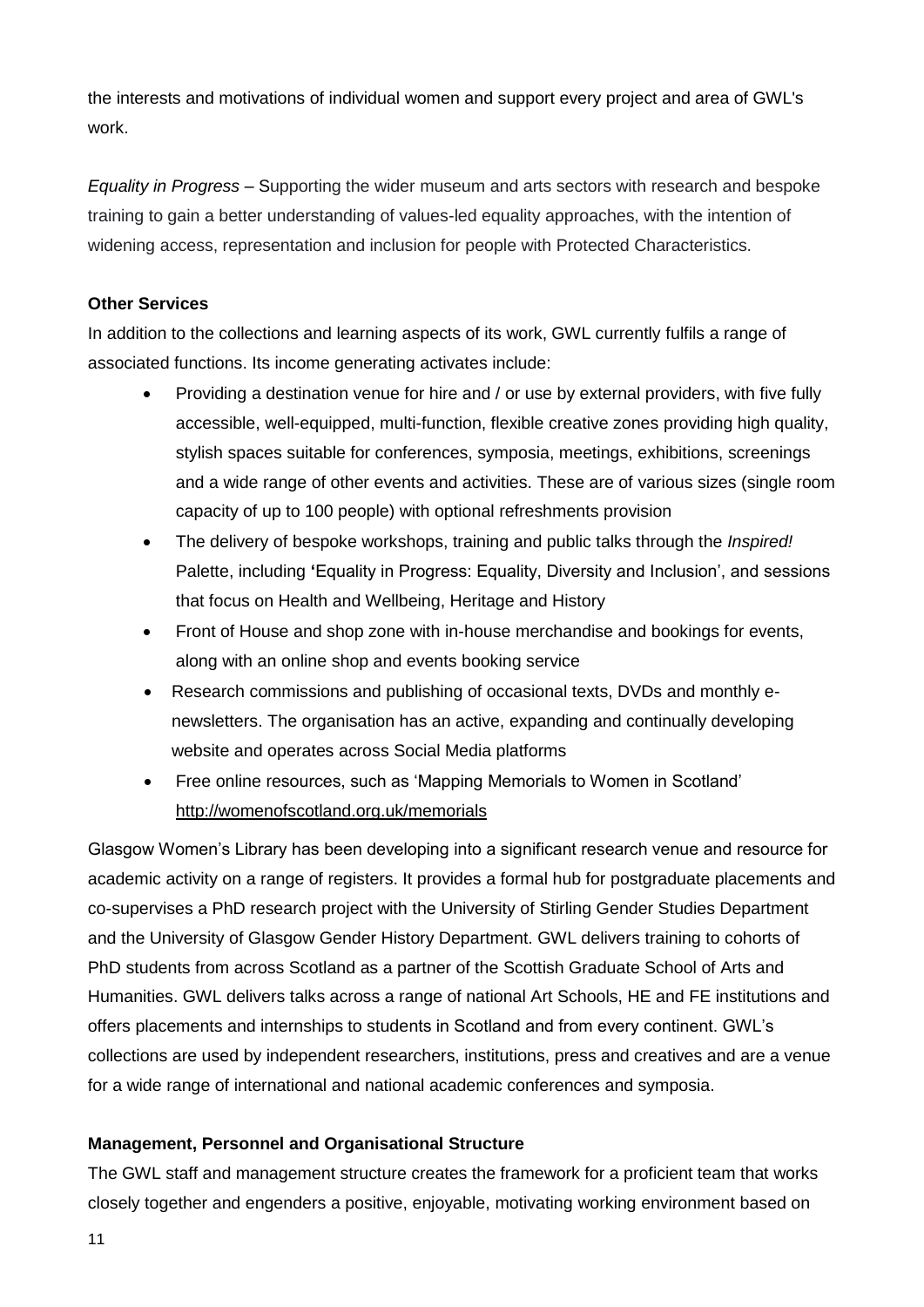clarity of roles, collaboration and good communication. The team consists of committed individuals that combine into a team where mutual respect and high morale are prevalent. Learning, training and the developing of cultural capital for all staff is an organisational commitment.

GWL is governed by a Board of Directors currently comprising eight members who have ultimate responsibility, including legal / employers' liabilities, for the professional running of the organisation. The Board meets every 6-8 weeks with both the Creative Development Manager (CDM) and Enterprise Development Manager (EDM) in attendance.

There are two senior staff team members: the Enterprise Development Manager and the Creative Development Manager, who both undertake strategic and operational duties and the line management of relevant staff.

GWL has in place several Creative Clusters, the organisation's structural mechanism of sub / working groups. These create the space and time for strategic and operational development to be progressed by smaller teams comprising Board members, paid staff, volunteers and external experts / professionals where relevant. These Creative Clusters are underpinned by the Strategic Plan, Equality Diversity and Inclusion Action Plan, and organisational Policies. They have common mainstreamed considerations at their core, are designed to focus on thematic areas to address hotspots and any 'stuck' areas, and aim to make progress on concerns and opportunities identified in meetings of the broader team and while going through Strategic Planning processes. They also enable cross-cutting contact between the teams and provide the opportunity to unleash the full creative potential of all for the benefit of GWL.

Volunteers and placement students continue to play an active and important role within GWL, with each individual bringing unique skills and abilities that combine collectively to create a valuable and positive environment for volunteers and users alike. Volunteers often view donating their time as a step towards building confidence, value and self-esteem and also developing new skills and knowledge. The Library is able to be flexible in meeting these needs and offers a safe, supportive space where women of all ages and from a wide range of backgrounds are encouraged to develop proficiency and ability in many areas.

Appendix 1 details Personnel Biographies of Directors and paid staff members and Appendix 2 outlines the outcome of a Skills Audit.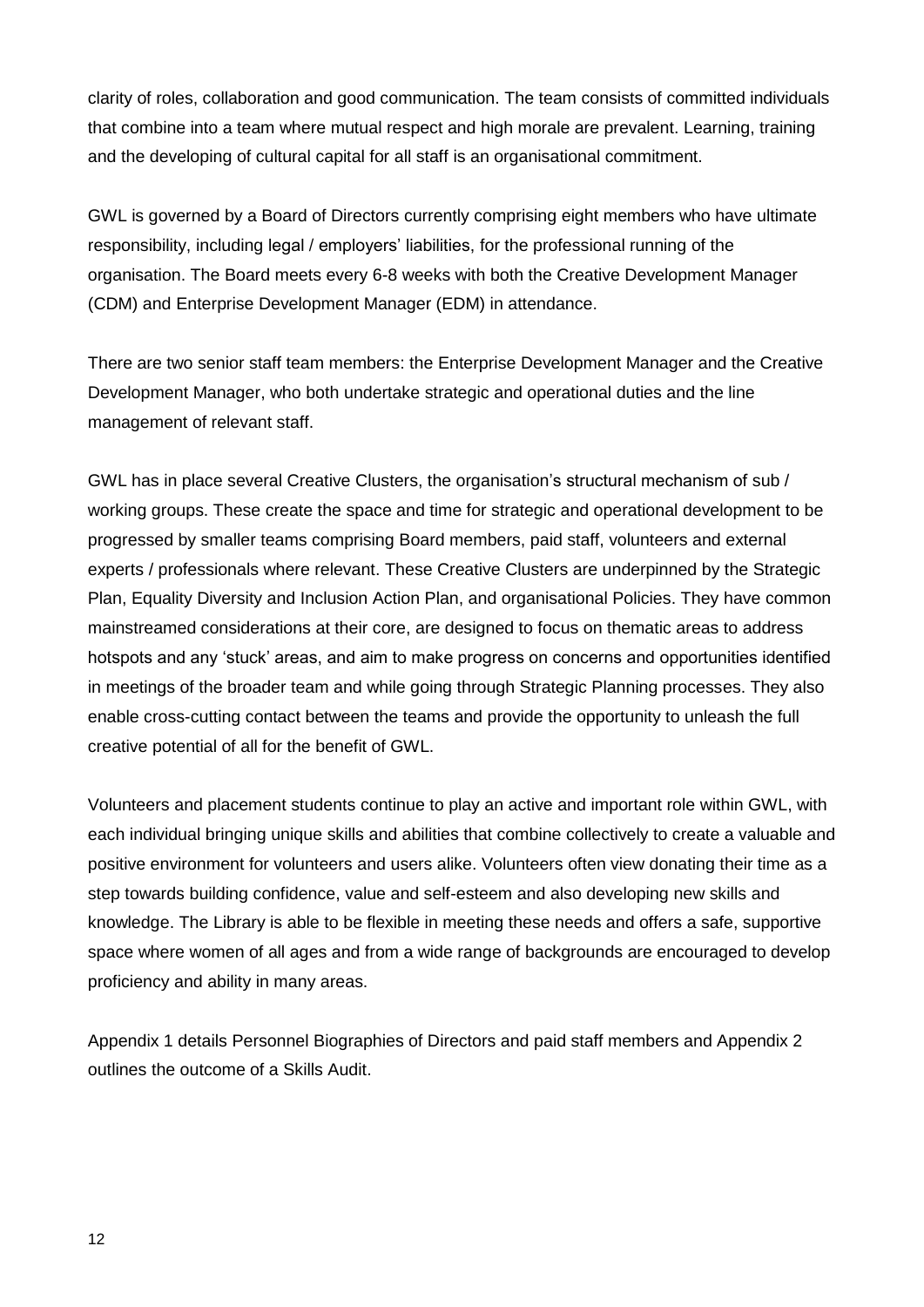### **Succession Planning**

Increasingly, as the organisation continues to expand and evolve, GWL is giving more consideration to Succession Planning so that as changes occur in the Board and paid staff teams, personnel can be confident of knowledge retention and the future proofing of the organisation.

The Board of Directors addresses Succession Planning by:

- Ensuring that all new personnel, from Board Members and paid staff to volunteers, undergo a thorough induction process, and covering, in the case of Board Members, legal roles and responsibilities pertaining to Company and Charity Law and to good practice;
- Implementing a Board 'buddy' system where newly recruited Members shadow and are mentored by more experienced members;
- Conducting and minuting thorough Board Meetings every two months, with the two Senior Managers in attendance, reviewing up to date Management Accounts and financial performance, Project Reports from each staff member, Funding Pipeline and Risk Assessment documents;
- Having effective Creative Clusters an excellent system of working sub-groups that comprise Board, staff and volunteer team members and external experts where appropriate.

The Board comprises a range of appropriately skilled individuals, is supported by external professional advisors where appropriate, holds an Annual General Meeting with elections and implements robust Strategic and Business Plans.

### **Relationships and Networks**

GWL has a good track record of forging and maintaining external relationships, thriving on partnership working and participation in key local and national networks, having continually developed good, positive working relationships across a wide number of sectors since its inception. Some aspects of its service delivery rely on such links, for example working with Colleges to deliver formal learning opportunities to women within the GWL environment. GWL works hard to maximise its joint working and partnership approaches, ensuring that the organisation is both a beneficiary of and contributor to the development of good practice, avoiding duplication of services and providing expert input into relevant discourse.

Appendix 4 provides some current and recent past examples of relationships, networks and partnerships that help to illustrate the depth and breadth of GWL's collaborative working across sectors. The list ranges from large national agencies to small grass-roots groups, from cultural organisations to those focusing on human rights. These relationships will be further consolidated and expanded during the period of this Plan.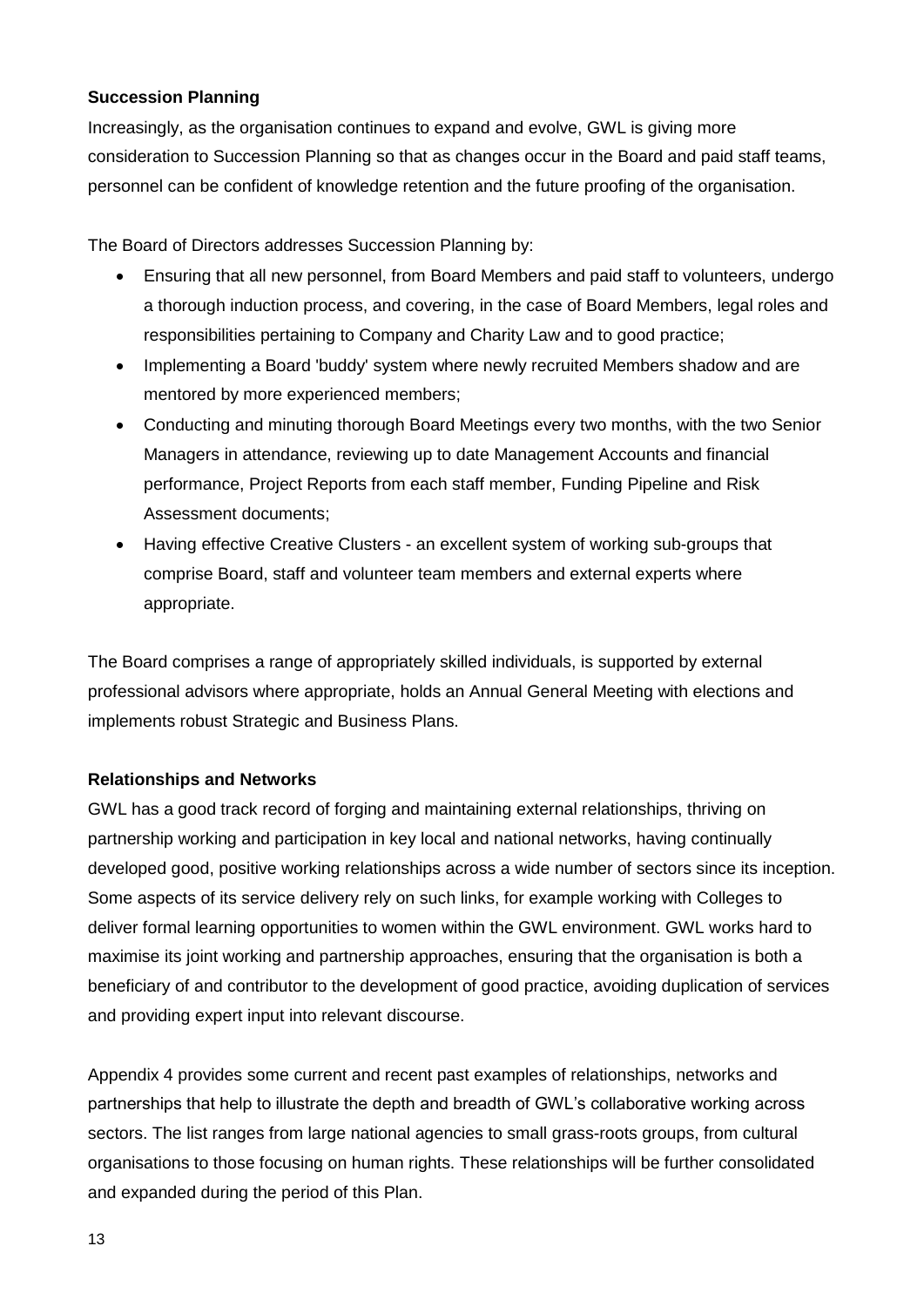### **Glasgow Women's Library Staff and Management Structure**

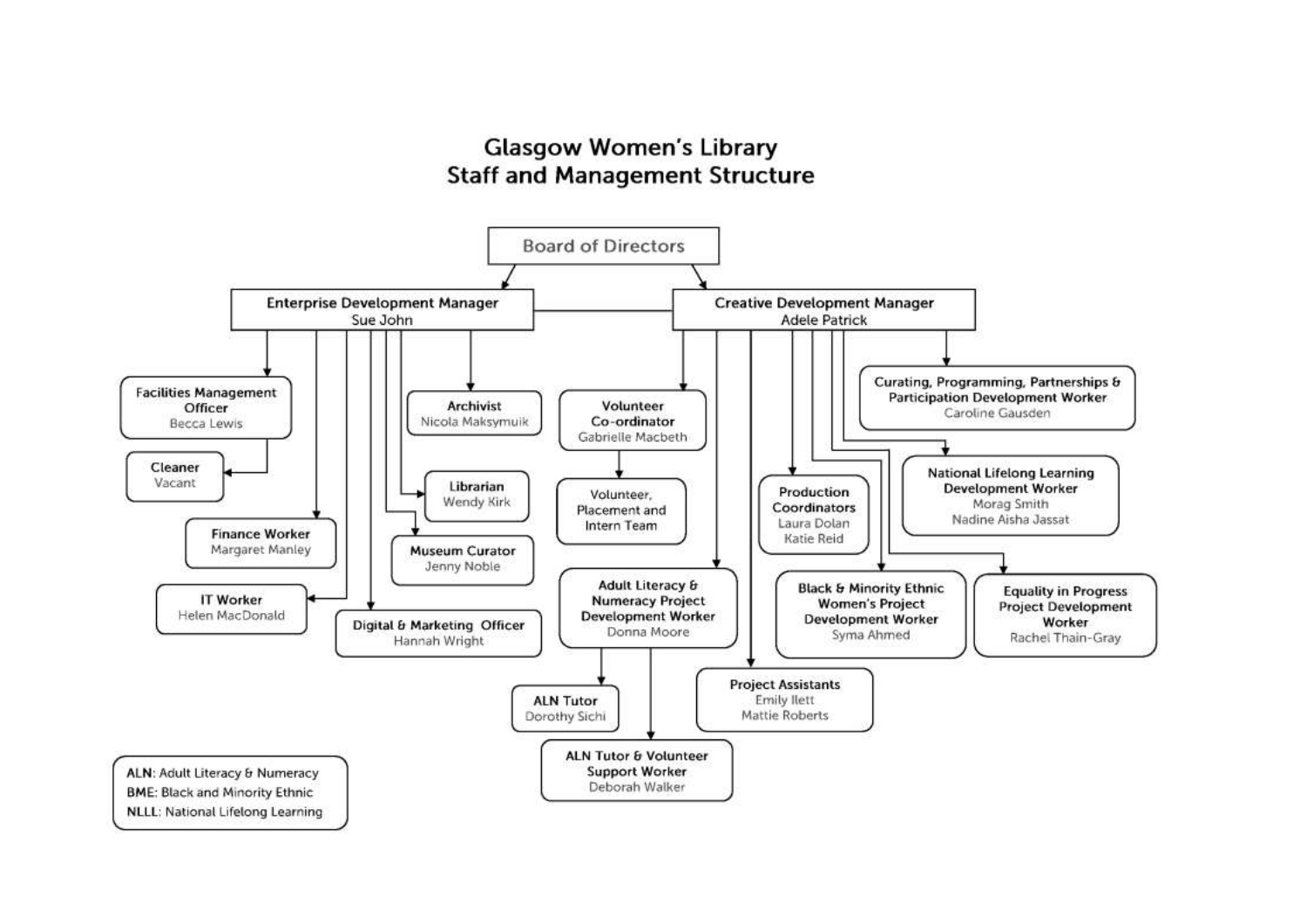### **Current premises**

In November 2013 GWL relocated to permanent premises: an early twentieth century Grade B Listed Carnegie Library building in Bridgeton (in Glasgow's increasingly vibrant East End), where GWL is the sole occupant. A four phase £1.8 million internal and external renovation and capital build project has transformed the building, creating several new learning and public events zones, film screening facilities, dedicated gallery spaces, environmentally controlled archive and museum stores, and an accessible mezzanine floor. Accessibility is also significantly improved by the installation of a lift to the first floor. This project was supported by Clyde Gateway URC, the Heritage Lottery Fund (HLF), Creative Scotland, Museums Galleries Scotland (MGS), The Robertson Trust, Glasgow City Council, The Scottish Government, the Scottish Futures Trust, Glasgow City Heritage Trust, Historic Environment Scotland and over 500 personal investors supporting GWL's inventive 'Women on the Shelf' capital fundraising initiative.

As well as increasing the building footprint and enabling the simultaneous delivery of a range of different activities, this investment also facilitates further collecting of museum and archive items as well as resourcing their preservation, conservation and interpretation, resulting in greatly enhanced access to GWL's nationally important collections. Further, it has enabled expansion in the delivery of GWL's innovative programmes of events and activities and has also opened up a raft of income generating commercial and enterprise opportunities for the organisation (such as hireable venue spaces and, in the near future, a small café), contributing to its long term sustainability.

The building is owned by Glasgow City Council with GWL holding a 25 year Lease, renting the premises on a Leasehold basis for 25 years until 2039 at a Concessionary Rent of £750 per year.

### **Current budget and funding**

Over the years, GWL has increasingly attracted funding for many projects from an array of funding bodies. In addition to public sector funders such as the Scottish Government and Glasgow City Council, funding has been secured from a range of other agencies, charitable trusts and foundations. In the more recent past, these include: Creative Scotland, Museums Galleries Scotland, The Robertson Trust, The Henry Smith Charity, Heritage Lottery Fund, the Wolfson Foundation, Voluntary Action Fund and BIG Lottery Fund. See Appendix 3 for a summary of current project funding allocated to GWL.

It is also important to highlight the level of support (and essential income) received from organisations, groups and individuals over the years, for example through the 'Friends' Scheme, providing core revenue income in the absence of funding for non-project related costs and the lack of Full Cost Recovery elements.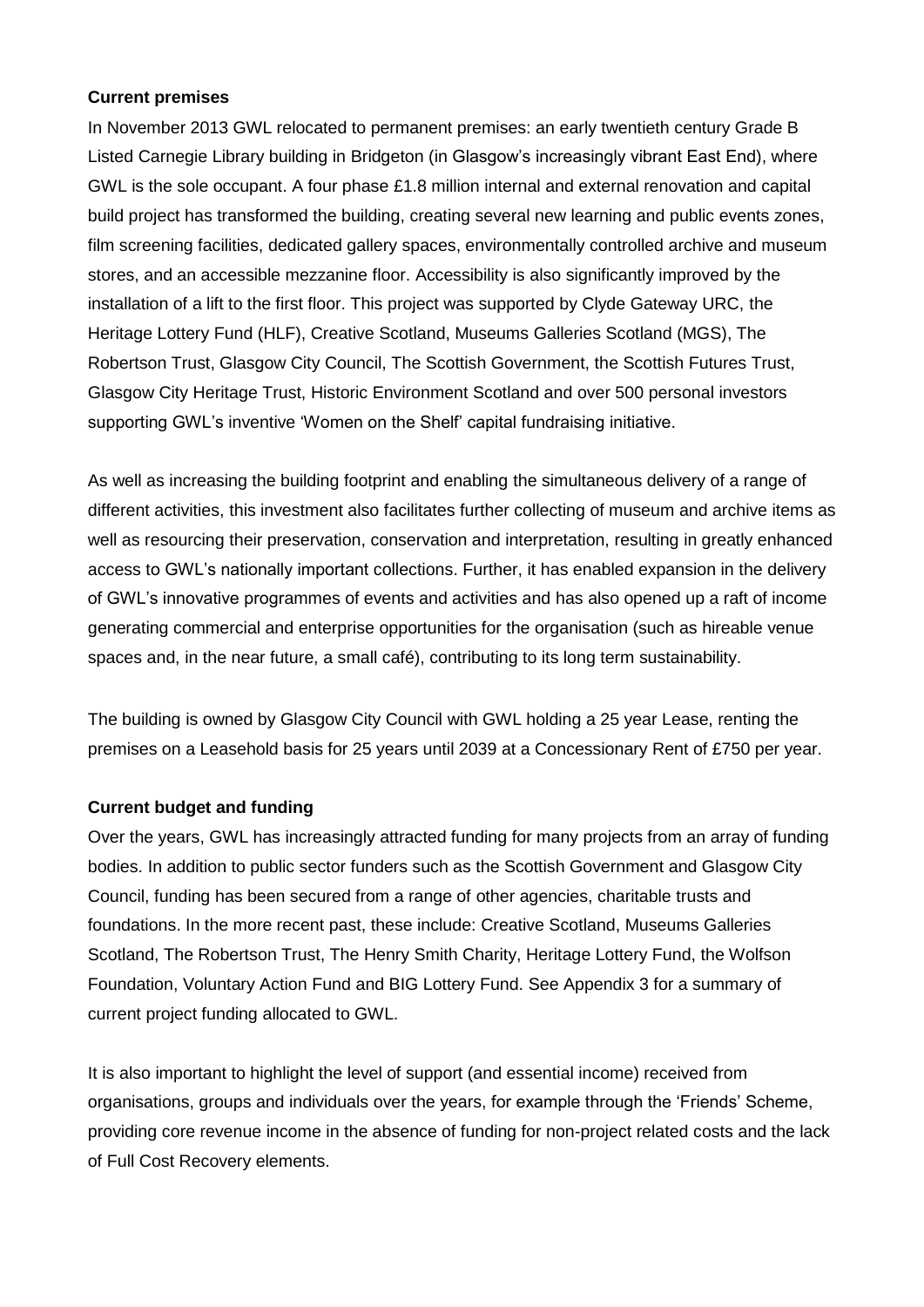### **Consultation and Analysis of Views**

Glasgow Women's Library believes that undertaking regular consultation among its current and potential users, learners and supporters is crucial to the successful continued development of the organisation, to retaining the participation and support of current audiences and to attracting new, broader levels of engagement across all strands of GWL's work. GWL has built its own bespoke, comprehensive 'Library Out Loud' (LOL) CRM (Client Relationship Management) System to input and analyse the extensive qualitative and quantitative monitoring and evaluation data routinely collected at GWL. Information from the Visitors' Book, event feedback forms, verbal feedback, Social Media and website, third party feedback, video reflections and a range of other means is gathered, analysed and responded to. LOL is able to track and link attendance patterns, user and learner interests, trends, case studies and longitudinal profiling, and is also linked to funder outcomes. In 2016 GWL undertook a consultation exercise called GWL Hears Me, gathering data in house and on line, and using the Social Media hashtag #GWLHearsMe

#### **Internal Analysis**

| <b>Strengths</b>                                                         | Weaknesses                                                            |
|--------------------------------------------------------------------------|-----------------------------------------------------------------------|
| Unique and multi award-winning organisation, and the only Accredited     | Deficit in current personnel capacity compared to that required to    |
| Museum dedicated to women's history in the UK                            | respond to unprecedented demand and increase in visitors and          |
|                                                                          | enquirers                                                             |
| Museum and Archive collection is designated as a Recognised Collection   |                                                                       |
| of National Significance                                                 | Some funding gaps: core revenue costs and some salaries currently     |
|                                                                          | being supported from unrestricted reserves.                           |
| The sole occupant of its own beautiful, refurbished, multi award-winning |                                                                       |
| building and venue space                                                 | No formal stewardship programme for champions and financial           |
|                                                                          | supporters                                                            |
| Outstanding reputation for excellence and innovation across sectors,     |                                                                       |
| regularly profiled in case studies of good practice by key external      | The ratio of digitised materials remains low, and capacity to develop |
| organisations such as Museums Galleries Scotland, Creative Scotland, the | on line and technical aspects are hampered due to lack of dedicated   |
| Scottish Government and Glasgow City Council                             | funding to advance this aspect of work                                |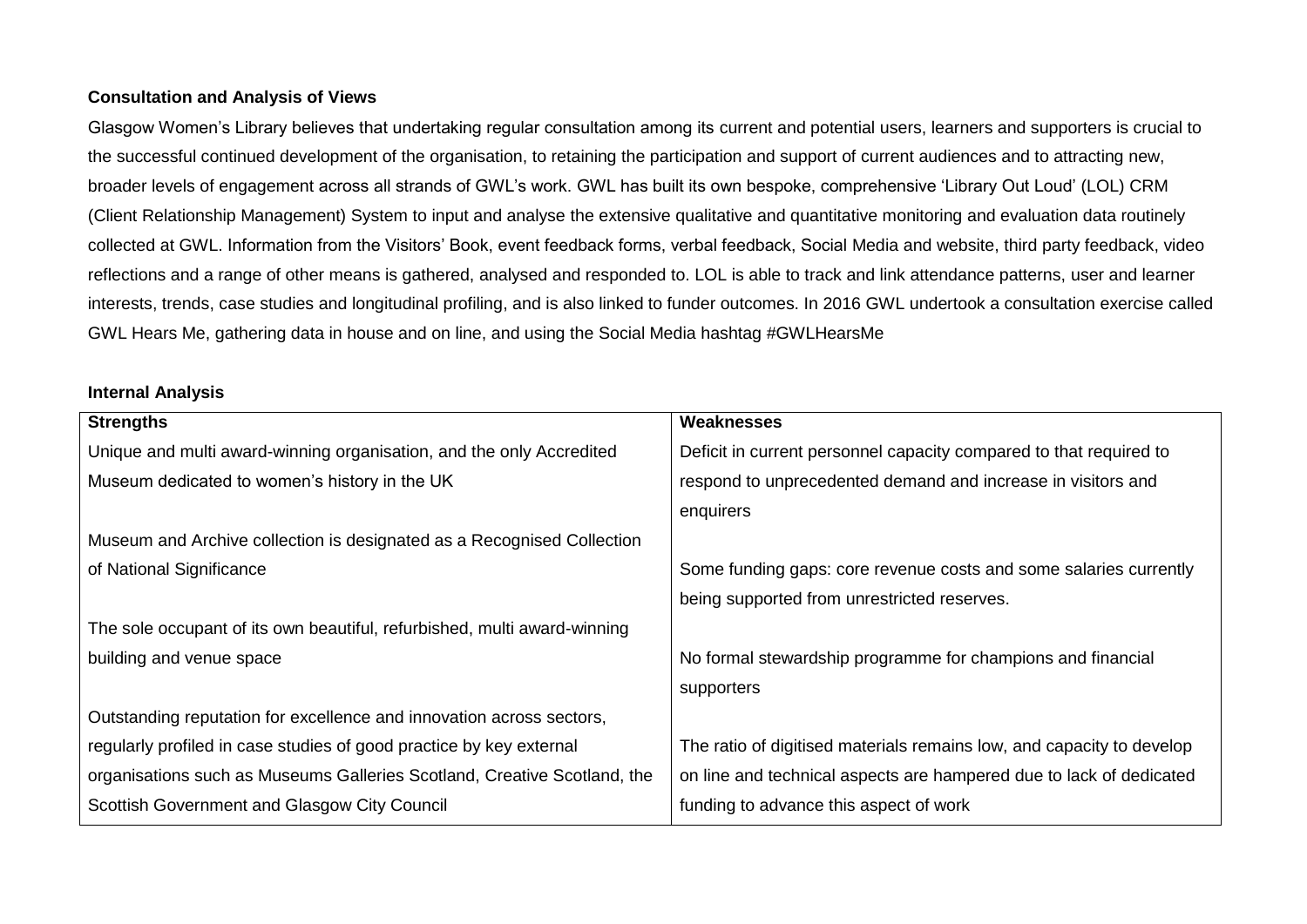A genuinely diverse user base in terms of ethnicities, cultural diversity, sexualities, learning abilities and ages, catering for the interests and needs of people with broad geographic, social, cultural and economic profiles

Robust commitment to equalities, diversity and human rights, with its Equality, Diversity and Inclusion Action Plan considered a model of good practice by Creative Scotland

A strong reputation for delivering consistently diverse, innovative and inclusive creative and learning programmes

Unique position flanking the academic, Voluntary, equalities, museums, heritage, arts, cultural and library sectors

Excellent consultation, monitoring and evaluation systems in place that evidence demand for services and feedback from users

A proven sense of 'ownership' and inclusion by users

Good and constantly growing local, national and international networks and partnerships

Strong governance and financial management, with robust systems and all relevant policies and procedures in place with regular reviews and good implementation

The name of the organisation is a misnomer and some discussion may be required to explore this whilst retaining and capitalising on goodwill harnessed over three decades

Increased donations of materials and growing demand for use of the venue place pressure on space, so constraints will need to be monitored

Responsibility for the management, care and maintenance of an entire Grade B Listed building, including long term and expensive investments such as re-roofing and boiler replacement

Limited storage space to expand museum and archive collections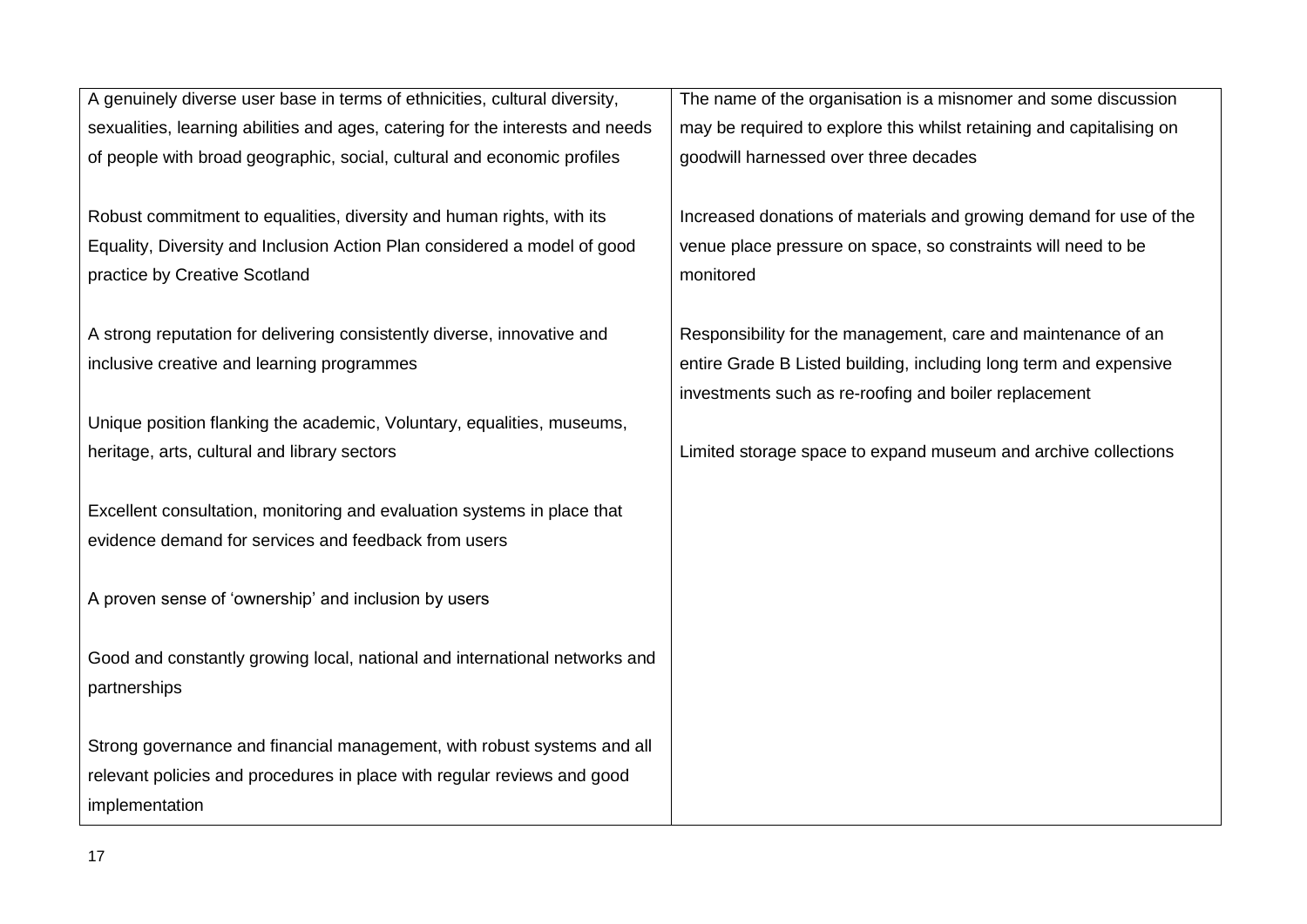| A committed, hard-working team with high morale and low staff turnover                      |                                                                           |
|---------------------------------------------------------------------------------------------|---------------------------------------------------------------------------|
| Good experience and track record of fundraising and a diverse funder base                   |                                                                           |
| Reasonably early adopters of ICT                                                            |                                                                           |
| Wide range of supporters and champions, including high profile / women in<br>the public eye |                                                                           |
|                                                                                             |                                                                           |
| Expert knowledge in several specialised areas                                               |                                                                           |
| Coherent 'branding' and recognisable logo                                                   |                                                                           |
| Regular local, national and international high profile press and media                      |                                                                           |
| coverage, and good relationships with press contacts                                        |                                                                           |
| Dynamic contemporary collecting of library, archive and museum material                     |                                                                           |
| with potential to expand to new areas such as moving image and born-                        |                                                                           |
| digital material                                                                            |                                                                           |
| <b>Opportunities</b>                                                                        | <b>Threats</b>                                                            |
| All enterprise / income-generating activities have potential for growth                     | Unpredictable funding landscape for capital, revenue and project          |
| subject to capacity and resourcing                                                          | funding                                                                   |
| Development of more services and partnerships, eg academic institutions,                    | Public sector funding is under pressure, threatening the amount of        |
| schools                                                                                     | grant available to voluntary organisations and resulting in 'stand still' |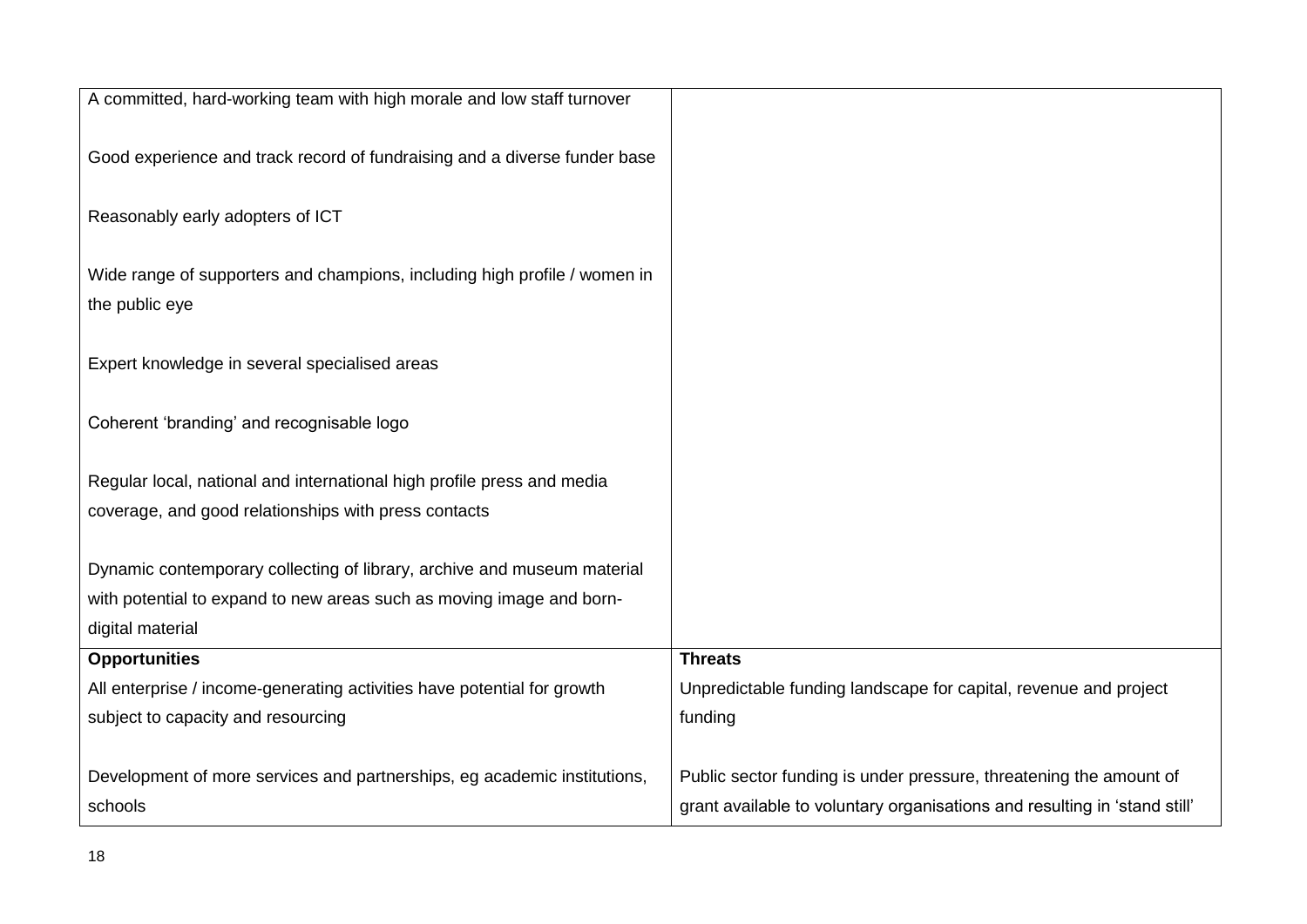| A resurgence of interest in and support for feminism and women's / gender    | budgets with funding award packages                                        |
|------------------------------------------------------------------------------|----------------------------------------------------------------------------|
| equality issues, with global movements and online campaigns for (gender)     |                                                                            |
| equality at the fore, for example the #MeToo and #TimesUp Movements          | GWL's uniqueness and innovative approaches to addressing                   |
|                                                                              | inequalities is not fully comprehended or valued by all funders or by      |
| Highly respected and supported by a broad range of individuals and           | some colleagues across key sectors such as museums                         |
| organisations across a number of sectors                                     |                                                                            |
|                                                                              | A misperception by funders, the public and other stakeholders that         |
| Further professionalisation, including the attainment of standards such as   | GWL's recent / ongoing successes mean that the organisation is             |
| Investors in People                                                          | doing so well that it no longer needs grant support, public funding or     |
|                                                                              | financial support from individual donors to develop or sustain its         |
| Expansion into the Tourism Sector, including 'heritage tourism',             | services                                                                   |
| 'staycations', city-breaking and healthy holiday markets and the specialised |                                                                            |
| but expanding women's tourist industries                                     | Economic and political uncertainty: post Brexit, and in the context of a   |
|                                                                              | potential second Independence Referendum for Scotland                      |
| Specific relationship at the interface / axis between cultural / creative    |                                                                            |
| organisations such as GWL and the 'mainstream' (charitable) voluntary and    | The global rise of right wing values and behaviours potentially            |
| academic sectors                                                             | undermines equality gains from the past two decades                        |
|                                                                              |                                                                            |
| Buoyant interest in heritage and, specifically, equalities histories, for    | The threat of digital attacks in terms of Social Media trolling and online |
| example the Vote 100 Centenary of the Representation of the People Act in    | presence may increase in line with GWL's rising profile                    |
| 2018                                                                         |                                                                            |
|                                                                              |                                                                            |
| Increasing percentage of collections on permanent display from 2018 and      |                                                                            |
| therefore more accessible to visitors                                        |                                                                            |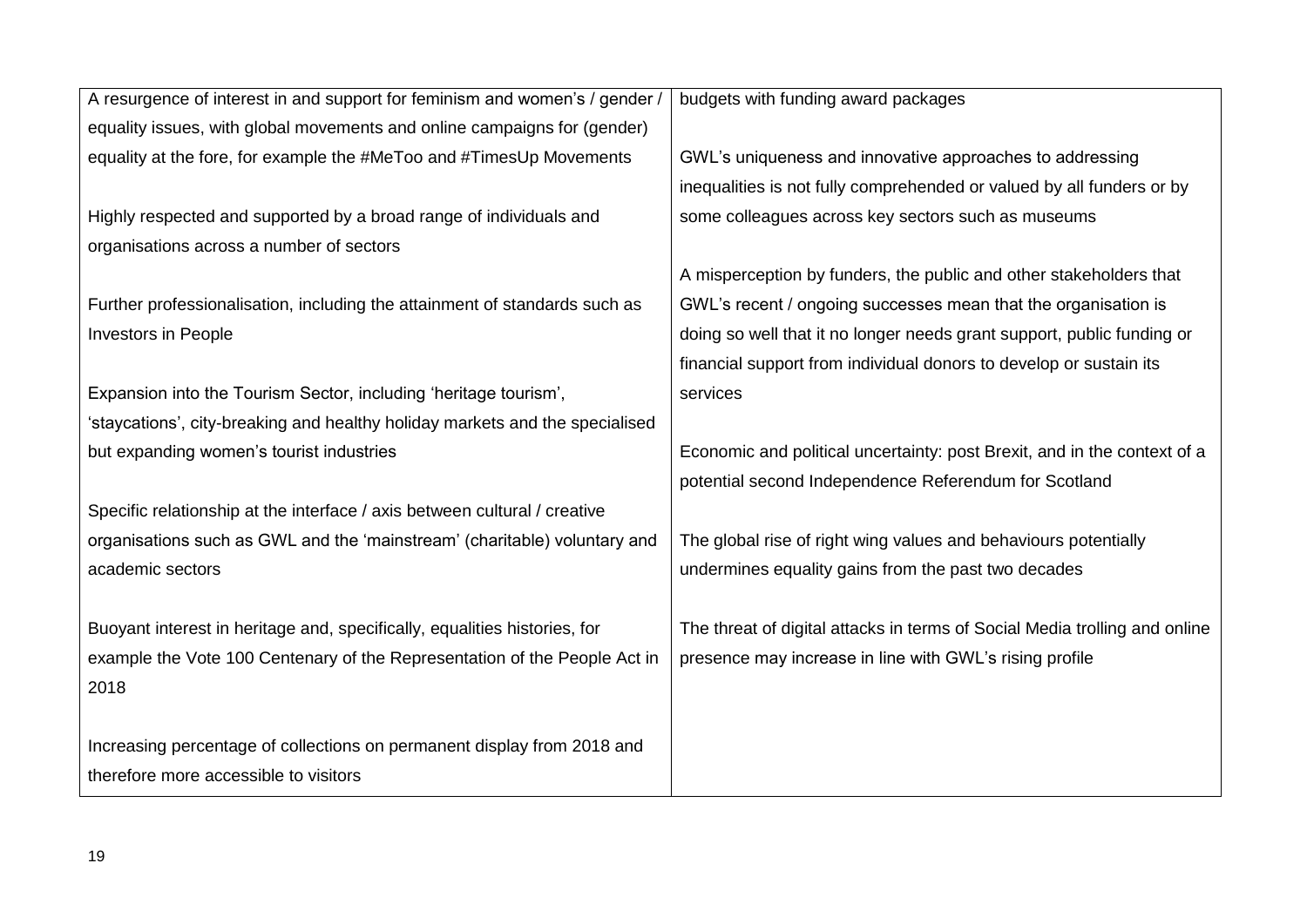### **Section 4 – Environmental Analysis**

The GWL Board and Staff Teams have conducted a series of analytical exercises to review the work and performance of GWL and to determine future trends and activities, and how these may impact on the work and direction of the organisation. This follows the standard PESTLE framework.

The outcome of the referendum on the UK leaving the European Union - Brexit - has created widespread uncertainly across all aspects of political, economic, social, technological, legal and environmental areas, and the following PESTLE will be reviewed and updated in response to more clarification being evident. At this stage, the scale of unpredictability is immense and may include, for example, a second referendum on Scottish Independence, and / or another General Election, over the next few years.

#### **Political**

Women currently make up 32% of all MPs at Westminster; 25.7% Members of the House of Lords; 35% of Members of the Scottish Parliament and 29% of Councillors in Scotland. Scotland is one of the few countries in the world to have a gender balanced cabinet, led by a woman First Minister, and this has been the case since 2014. The First Minister of Scotland, Nicola Sturgeon MSP, also publicly identifies as a feminist and has demonstrated public support for the work of Glasgow Women's Library on several occasions. Further, the First Minister set up a dedicated National Advisory Council on Women and Girls in 2017 to directly advise her on what is needed to tackle gender inequality in Scotland. Similarly, the Leader of Glasgow City Council and the Lord Provost are both women who support GWL.

The policy trend of both the Scottish Government and Glasgow City Council has equalities firmly embedded and the overall political environment in Glasgow and in Scotland is currently a positive one for Glasgow Women's Library. The significant raising of GWL's public and media profiles over the past three years, the winning of major awards, and the shortlisting for Art Fund Museum of the Year have all galvanised a desire, and a noticeable growth in invitations, in these contexts for increased inclusion of GWL in policy shaping discussions. This may bode well for funding from these sources in at least the short term and opens more opportunities for GWL's proactive input in a change making role in policy development in key areas.

Despite this, public sector funding remains fragile. Currently, at best, Voluntary Organisations like GWL routinely receive 'stand still' funding allocations from Glasgow City Council and the Scottish Government, resulting in no increases in Project funding in some cases for 10 years – this has resulted in the inability of GWL to implement any pay rises to staff during this period, risking the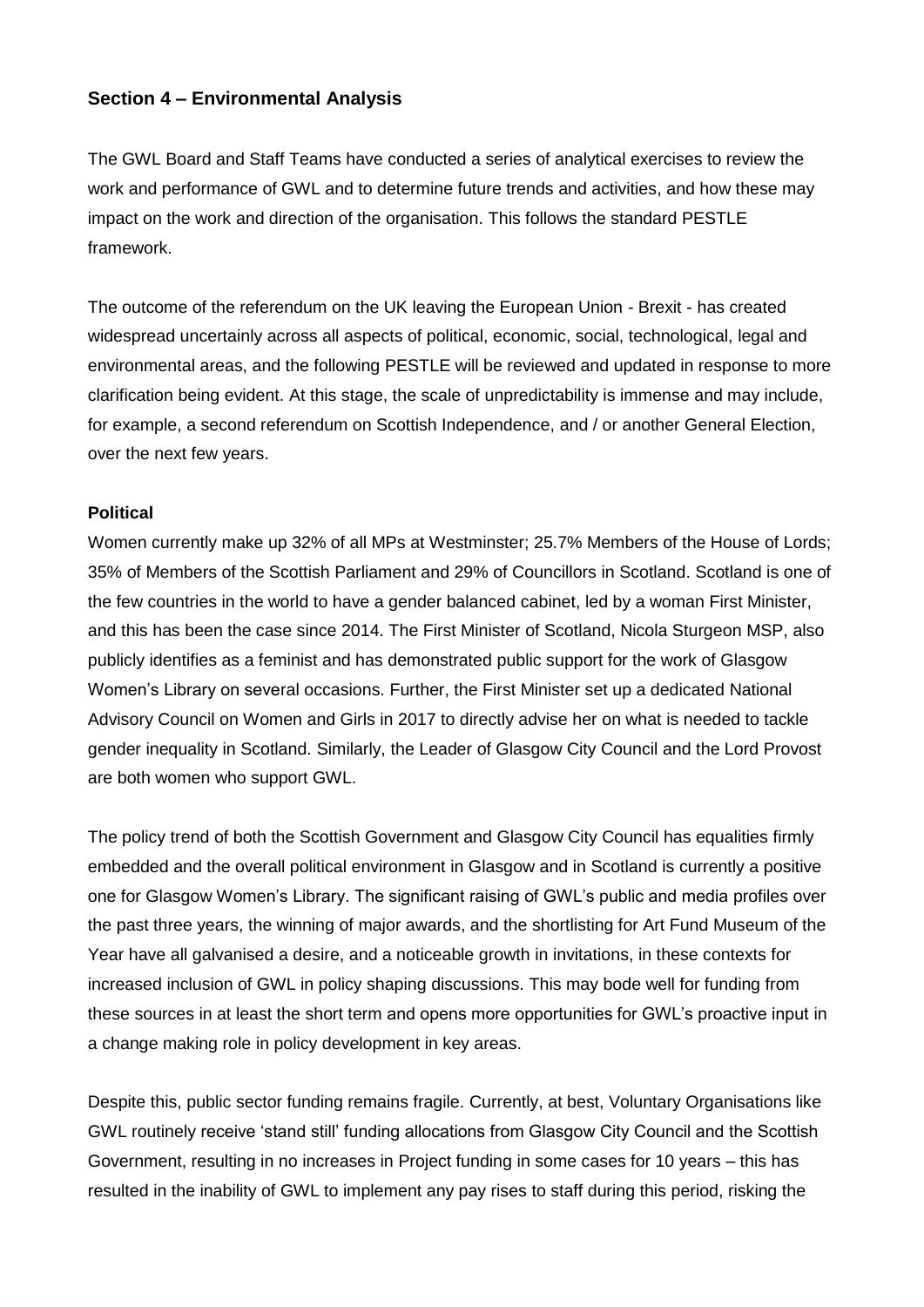loss of excellent team members and creating the need for even higher levels of independent income generation.

### **Economic**

The Gender Pay Gap still prevails, standing at 9.8% (median) across the UK labour market in 2017. In Scotland the Gender Pay Gap for full-time workers (the main indicator used by the Scottish Government) was at 6.6% while for all employees, full-time and part-time, it was 16.1%<sup>1</sup>. As of August 2017 only six of the FTSE 100 Chief Executive Officers are women. In 2017, the female employment rate in the UK was 70.6% and in Scotland it was 72.1%, with 42% of women employed in Scotland working part-time compared to 13% of men. Women working in Scotland are clustered in a small number of jobs and sectors. Scotland's Modern Apprenticeship programme continues to be acutely segregated by gender, where women account for only [2%](http://www.skillsdevelopmentscotland.co.uk/media/42952/modern-apprenticeship-statistics-up-to-the-end-of-quarter-3-2016-17.pdf) of construction apprentices, [20%](https://www.closethegap.org.uk/content/resources/Making-Manufacturing-Work-for-Women---Summary-of-research-findings-Close-the-Gap-June-2015.pdf) of manufacturing apprentices, [97%](http://www.skillsdevelopmentscotland.co.uk/media/41670/ma-by-level-framework-and-gender-2015-2016-q4.pdf) of childcare apprentices, and [93%](http://www.skillsdevelopmentscotland.co.uk/media/42030/ma-by-level-framework-and-gender-2016-2017-q1.pdf) of hairdressing apprentices.

Austerity is still having a significant impact on women in Scotland. Women are more likely to be employed in low paid, part-time work, more likely to head a single parent household, to have fewer financial assets and be more likely to live in poverty, especially in older age. At the same time, women's unpaid labour is worth tens of billions of pounds to the economy every year – unpaid carers (the majority of whom are women) contribute £87 billion a year.

GWL will continue to set accessible rates for activities, goods and services that cost, apply its Pay it Forward scheme where appropriate, and allow self-determination for individuals to decide for themselves the cost level that applies to them when attending ticketing events with an associated cost.

Globalisation and the effects of global economic trends on the lives of women in Scotland will continue to impact on the work of GWL. Scotland is looking to encourage inward migration to sustain population levels and contribute to economic growth. We are likely to see continued increased diversity among women in Scotland, with more women from BME and Eastern European communities in particular. We anticipate that GWL's safe, welcoming space for women, located near the centre of the country's largest city, will be well placed to support of their needs. These needs may be information-focussed, for ESOL (English Speakers of Other Languages) classes, for opportunities to meet and be with other women, for building links, or sharing in and reflecting their experiences via cultural activities.

<sup>1</sup> <sup>1</sup> https://digitalpublications.parliament.scot/ResearchBriefings/Report/2018/3/7/The-gender-paygap--factsand-figures---2017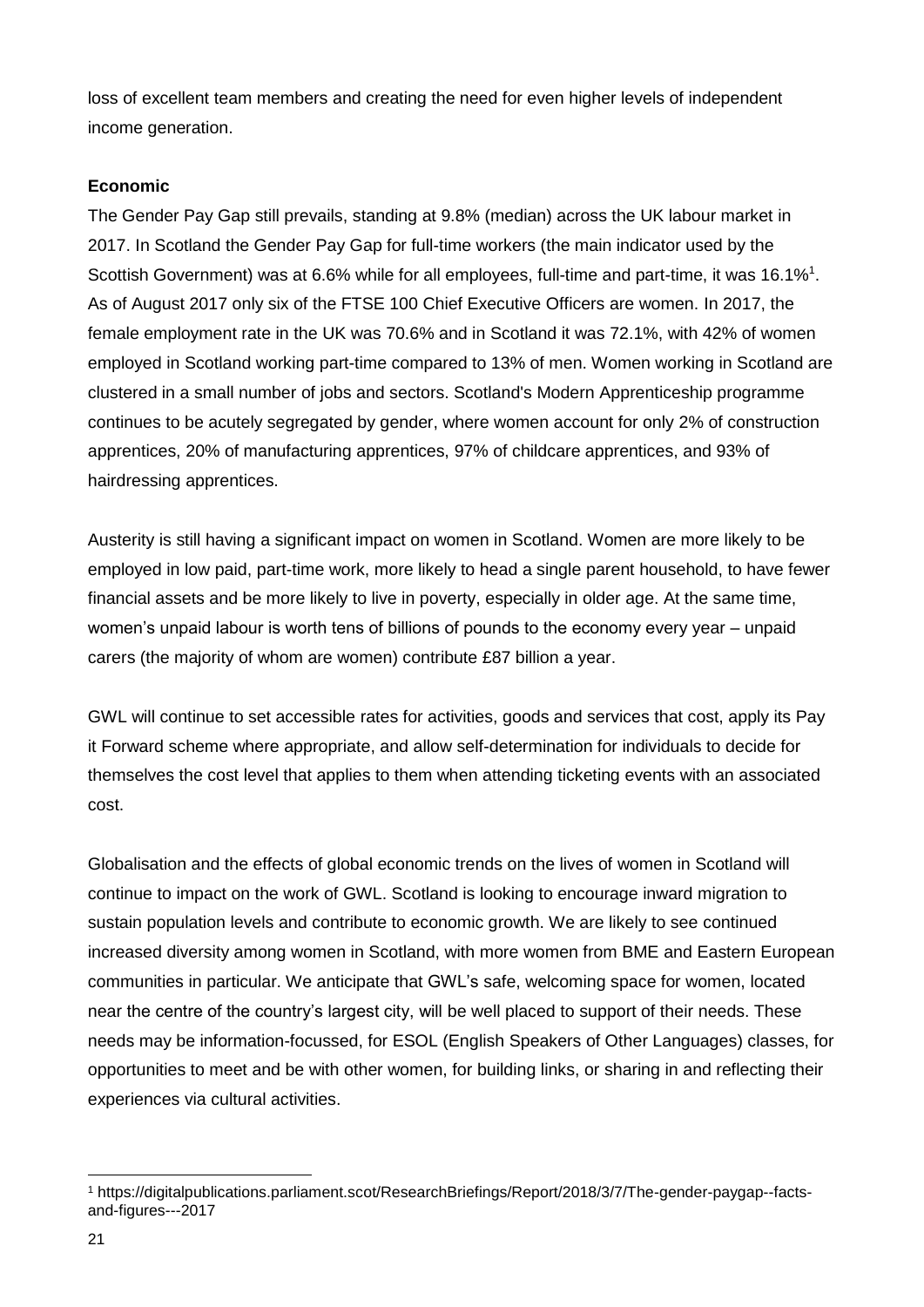Like the rest of Scotland, Glasgow is currently enjoying a tourist boom, attracting visitors from around the world and boosting its global tourism, convention and events markets. Museums continue to be among the top reasons for tourists coming to Scotland. GWL has recently inputted in to developing new online content as part of the Glasgow Tourism Strategy led by People Make Glasgow (the City's marketing organisation). This has enabled GWL to be featured as a highlight of cultural life in the City and has created a better working relationship with People Make Glasgow, who now have a better understanding of the organisations work and relevance to tourism and Glasgow's cultural offer, for example the Women's Heritage Walks.

Relocation and refurbishment has enabled GWL to offer venue hire of a number of its spaces, accommodating up to 100 people for smaller conferences – this has now become vital to GWL's income generation strategy, and also has an ongoing positive economic and cultural impact on the Bridgeton area.

### **Social**

Women and girls continue to routinely experience complex inequalities at a societal, structural and institutional levels. As well as underrepresentation in many senior positions and in parliamentary elected roles, and the continuing Gender Pay Gap, there are other widespread inequalities, including:

- Pregnancy and maternity discrimination
- Women are disproportionately affected by domestic abuse, rape, sexual assault and other forms of violence
- Women are more likely than men to have a common mental health problem and are almost twice as likely to be diagnosed with anxiety disorders
- Girls have higher rates of self-harm (nearly four times more than boys), body image issues (one in five are unhappy with how they look), eating disorders (one in every 20 women will experience some form of eating distress during her lifetime, with the majority of sufferers aged between 14 and 25)
- 99% of sponsorship investment and 95% of media coverage is dedicated to men's sport

Existing trends show the total population of Scotland rising from 5.40 million in 2016 to 5.58 million in 2026, and to continue to rise to 5.69 million in 2041, an increase of 5% over the 25 year period. The population is projected to age overall with people aged 75 and over the fastest growing age group in Scotland, increasing by 27% over the next ten years and by 79% over the next 25 years.

GWL has vast experience of working with older women and will look to build on this and ensure that its work is accessible and relevant to different groups of older women. Equally GWL will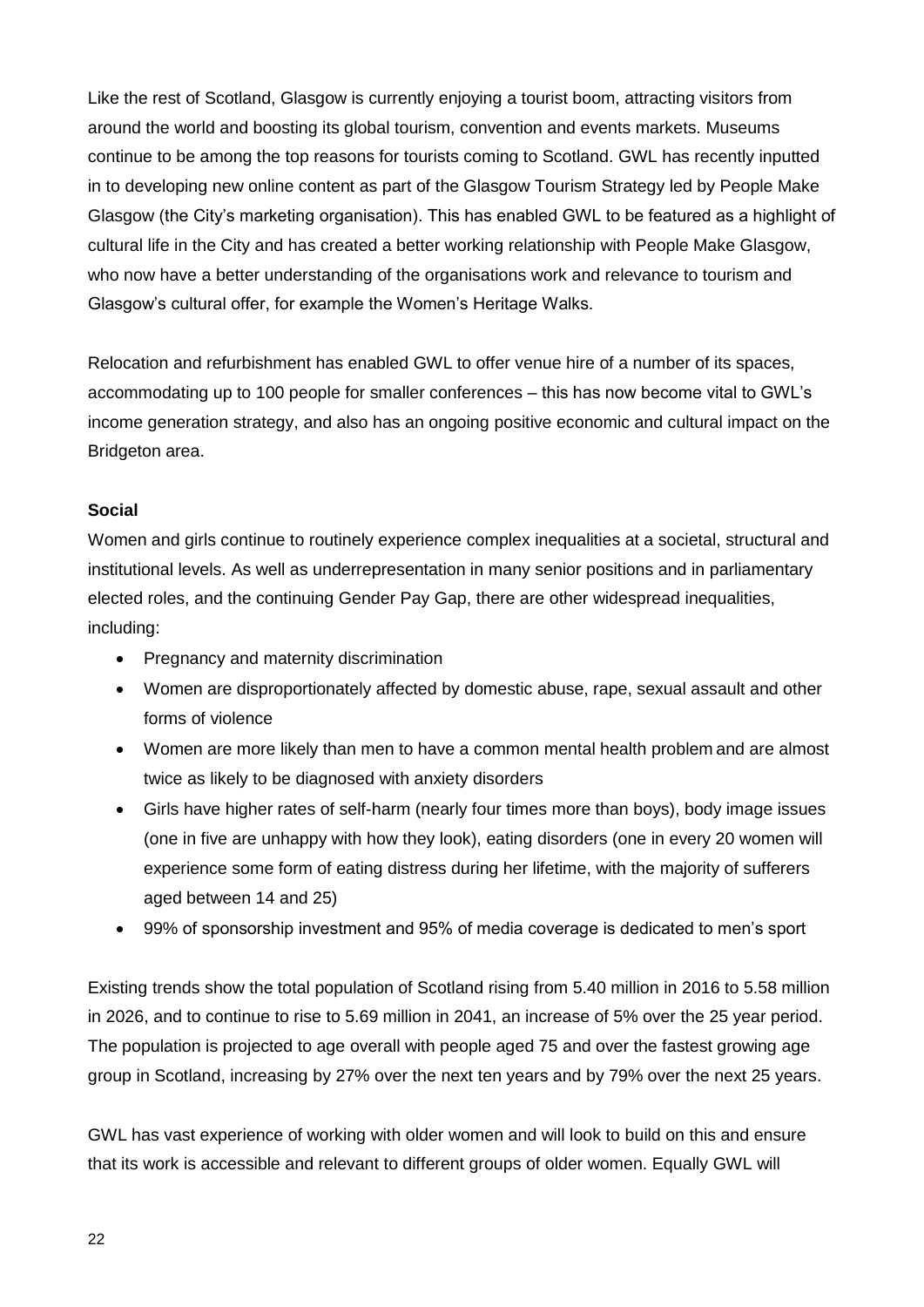continue to make its work relevant to younger women, building resources based on the collection for use in schools, higher education and youth groups.

At a time of rapid social change there is currently an increase in both an interest in feminism and activism, and a desire for historical knowledge. Using GWL's unique collections, and the window they provide on the past to understand the future, will be particularly important. The rise and success of the global #MeToo and #TimesUp movements has contributed to an ongoing rise in interest in GWL's work and relevance to new generations of feminists and activists. GWL will ensure that its inclusive intersectional feminist approach continues.

Increased segregation of generations is a growing feature of Scottish society. Models of mentoring and eldership, together with opportunities for sharing experiences and learning together will be important to establishing work that cuts across age and diversity and builds strong intergenerational links.

There is a strong case in favour of the provision of vibrant, innovative museums and libraries. 'Museums as Spaces for Wellbeing' produced by the National Alliance for Museums, Health and Wellbeing in 2018 reports: *'As we are living longer, the need to improve people's health and quality of life has never been more important. There is real potential for museums, which have a purpose to help us learn and to share knowledge, to play a long term role in supporting a healthier population. The heritage sector is a valuable asset to communities…and can be a powerful force to enable more of us to live longer in good health. Museums and heritage venues bring people together at the heart of their communities, which helps both their physical and mental health at every stage of their life. As seen with the projects highlighted in this report, museums also have an important role to play in tackling health inequalities'<sup>2</sup>*

Research by the Reading Agency has concluded that reading for pleasure can result in increased empathy, improved relationships with others, reduction in the symptoms of depression and dementia, and improved wellbeing. The Arts Council recently reported from their research that those who had attended a cultural place or event in the previous 12 months were almost 60 per cent more likely to report good health compared to those who had not<sup>3</sup>. Similarly, research undertaken in Scotland in 2013 revealed a clear link between participation in cultural activities and good health / wellbeing and high life satisfaction. It revealed that those who attend cultural places or events are 60% more likely to report good health and life satisfaction than those who do not, regardless of other factors such as age, economic status, income, area deprivation, educational

<sup>2</sup> https://museumsandwellbeingalliance.files.wordpress.com/2018/04/museums-as-spaces-for-wellbeing-asecond-report.pdf

<sup>3</sup> https://www.artscouncil.org.uk/sites/default/files/download-

file/The value of arts and culture to people and society an evidence review.pdf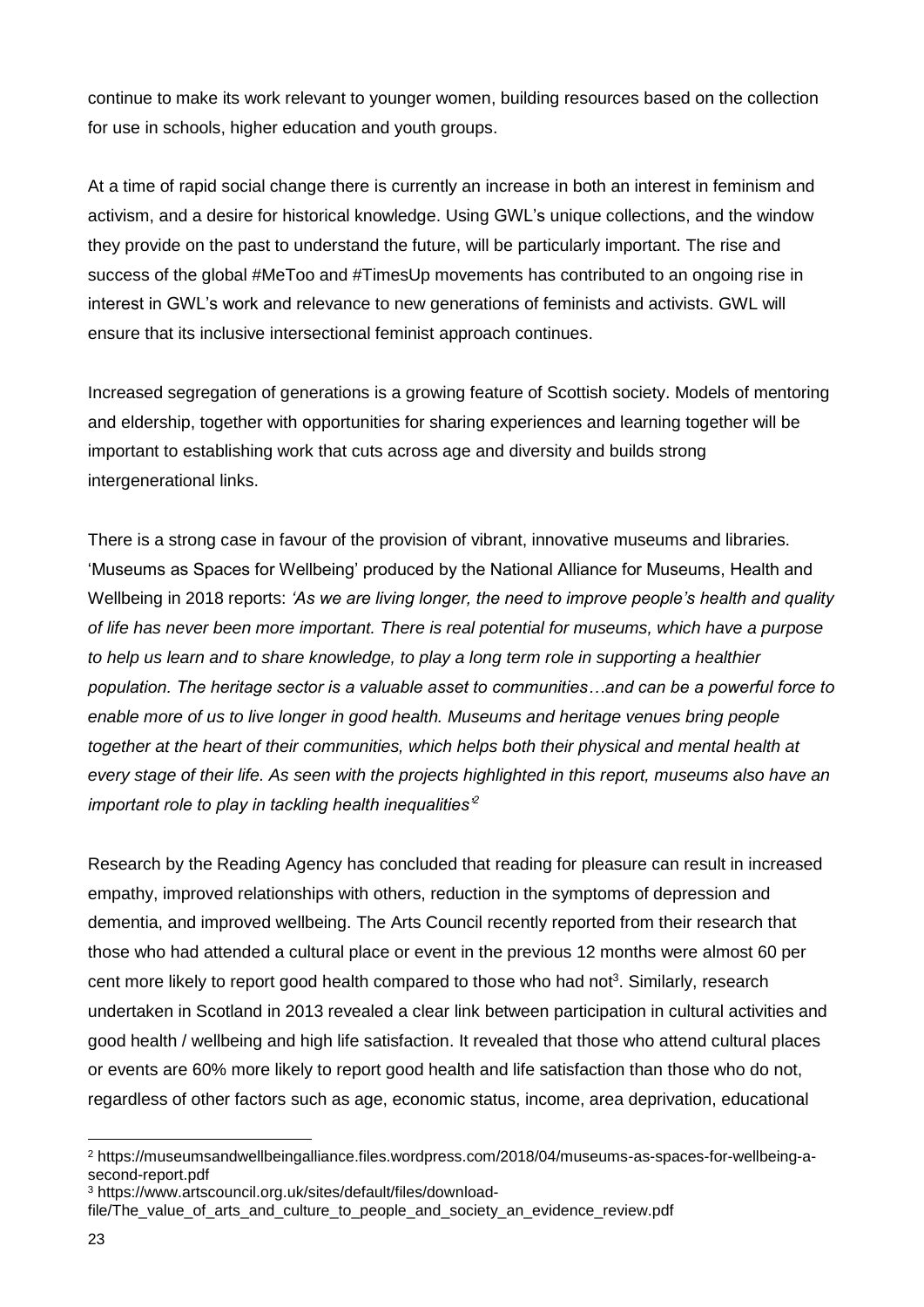attainment, disability or ill health. Interestingly for GWL, those who visited a library or museum were 20% more likely to report good health than those who had not, and those who read for pleasure were 33% more likely. This indicates a clear association between the benefits of the type of cultural services and events delivered by GWL and overall improved health and wellbeing of our users and learners<sup>4</sup>.

### **Technological**

Technology continues to develop and change, but the perceived increase in digital usage is not matched by digital literacy across the population. The internet is in a stage of flux, with the fallout from ongoing privacy breach scandals and 'Fake News' still to be fully realised. Governments across the world are attempting to control issues around privacy and copyright, and consequently threaten net neutrality.

The increased use of technology has resulted in more material that is exclusively digital and, like many organisations in the sector, GWL struggles to keep up with rapid changes within this trend and is in need of increased capacity, funding and resources for the digitisation of objects and digital displays. GWL aims to stay on top of technological changes and be innovators, recognises the need to upskill staff in digitisation techniques and develop a Digitisation Policy, bringing in external, skilled professionals where relevant. The organisation remains conscious of the need to continue to ensure that all staff are confident IT users and are able to, when necessary, pass on this knowledge to volunteers and learners. It also recognises that, in the drive to become more digital, it also caters for those who cannot access GWL digitally.

As an organisation built around the importance of access to information, GWL is an advocate of net neutrality. The privacy of users is important and GWL will continue to ensure that it follows not only the law, but good practice, around personal data. With a prolific Social Media presence, GWL must remain able to respond to any trolling that may occur and needs to ensure that its online presence, both website and Social Media accounts, are secure, reviewing its Social Media Policy and Privacy Policy regularly.

The period of this Plan will facilitate discussions and decisions on what GWL wants / is able to collect and what is viable to store to the same standard as physical collections.

### **Legal**

GWL strictly adheres to all legal compliance requirements and always ensures that it responds timeously to new relevant laws, for example the European Union General Data Protection

<sup>1</sup> <sup>4</sup> Healthy Attendance: The Impact of Cultural Engagement and Sports Participation on Health and Satisfaction with Life in Scotland, The Scottish Government, 2013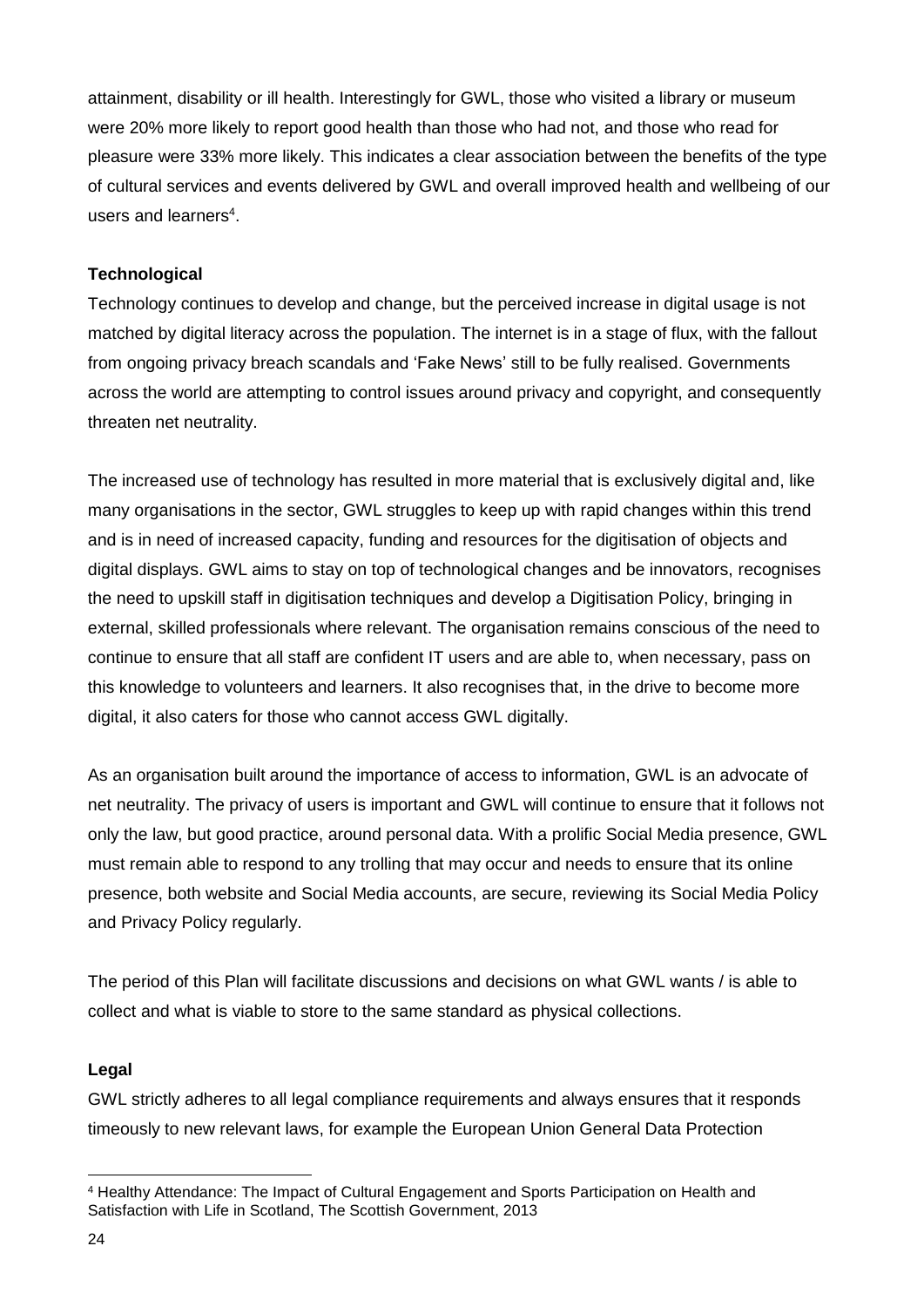Regulation of 2018. The organisation will need to monitor and respond to, as yet unclear, potential legal changes and demands in relation to Brexit.

### **Environmental**

GWL recognises that global climate change has serious consequences, and that its detrimental effects are disproportionately experienced by women. It believes that individuals, organisations, agencies and institutions must have a clear and embedded focus on environmental issues to redress the negative impact of climate change.

The Scottish Government is committed to playing its part in the Paris Agreement, of which the central aim is to keep global temperature rise this century well below 2 degrees Celsius above preindustrial levels, and to pursue efforts to limit the temperature increase even further to 1.5 degrees Celsius. As such, the Scottish Government has increased long-term targets to reduce greenhouse gas emissions by at least 90% by 2050.

GWL is aiming to reduce its carbon emissions by 3% each year in line with the targets of the Scottish Government and its own commitment to environmental sustainability. GWL intends to continue to monitor its carbon emissions, linked to energy consumption, travel and waste, and from September 2018 will implement a Carbon Management Plan, informed by the Environmental Policy, outlining how emissions will be reduced. GWL's Environmental Policy demonstrates how its commitment to reducing carbon emissions and working towards a sustainable environmental future is embedded across all aspects of work including interactions with partners, stakeholders and audiences.

The GWL Green Creative Cluster, a team of staff, Board members and volunteers, meets regularly to develop and implement innovative and creative ways to reduce GWL's carbon footprint. GWL uses environmentally friendly products and local suppliers; recycles, reuses and upcycles materials; uses carbon neutral printers for printed matter; promotes travel by public transport, foot and bike; avoids single use packaging and cutlery; publicises its membership of the Green Arts Initiative; encourages vegan and vegetarian eating; uses paper-free systems; programmes events highlighting environmental issues; and regularly monitors energy emissions. As GWL is housed in a 1906 Grade B listed building, the organisation is always working to find a balance between its commitment to ensure the building is as energy efficient as possible and the protection of its heritage. The main focus of the carbon emissions reduction plan over the next three year period is to install a more energy efficient boiler and secondary glazing on the windows.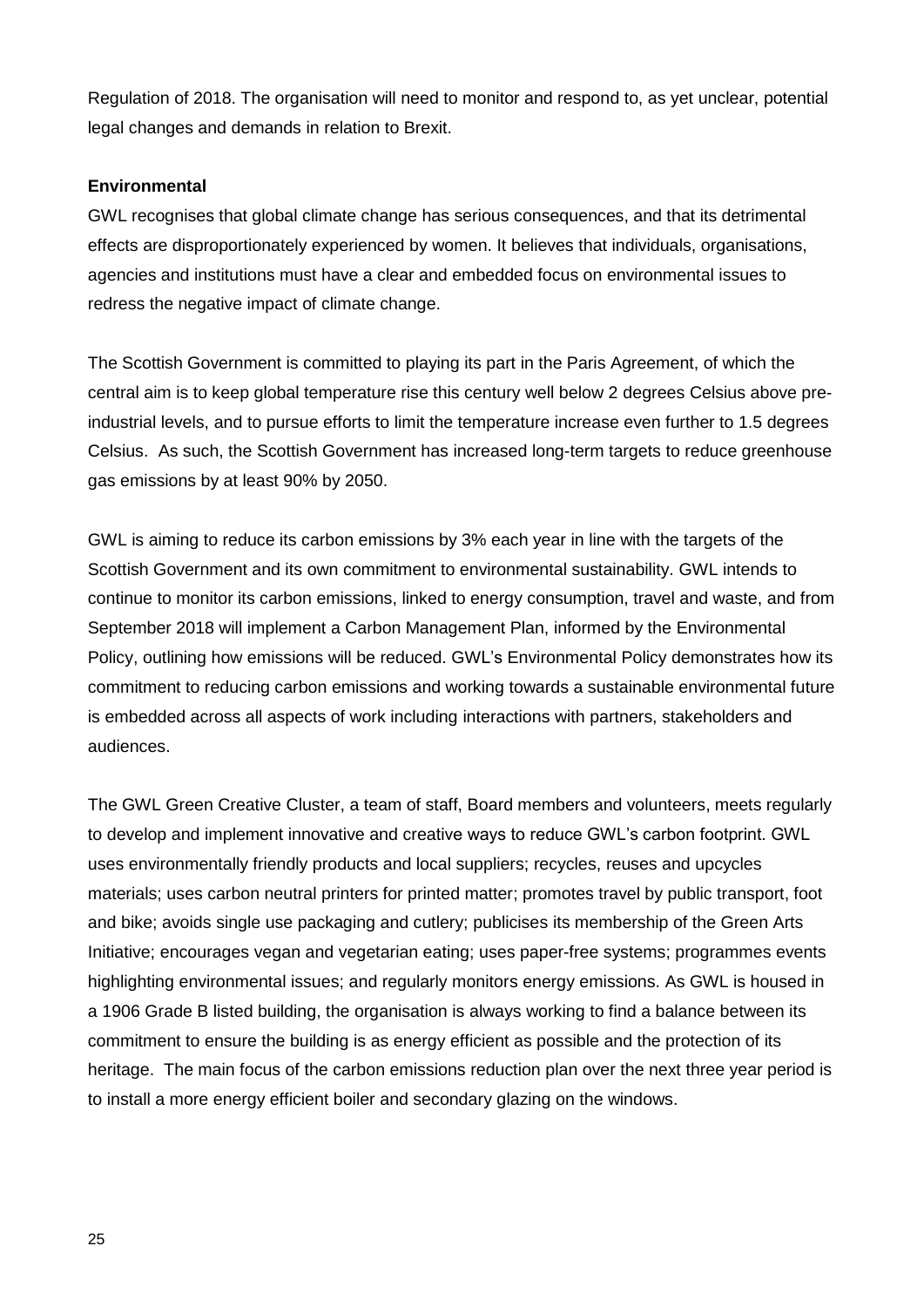### **Section 5 – Strategic Direction**

### **Plans for Future Periods**

GWL has created a sound framework within which to build a long-term, ambitious and sustainable future that enables ongoing development and growth. The organisation is now ready and equipped for the challenges that lie ahead in order to secure this future.

### **Strategic Aims**

The next three years (2018-2021) of GWL's development will therefore focus on the following four Strategic Aims, determined by work undertaken during a series of Board and staff team Strategy Days in 2017 and 2018:

- 1. Setting the highest standards of innovation and excellence in delivering programmes of creative learning, public events and activities.
- 2. Building a world class collection with accessible associated resources.
- 3. Developing GWL's role as a change maker and influencer.
- 4. Securing a sustainable future.

The intensive strategic input from the broader GWL team captured a snapshot of the work being undertaken across the whole organisation linked to the above Strategic Aims. The team then assessed the likely areas of growth over the next three years or, conversely, elements likely to include reduced activity, measuring capacity deficits, areas for resource prioritisation and paying particular attention to 'hotspots' and lack of personnel capacity.

This comprehensive approach has been key in forming the following approach to achieving the four Strategic Aims.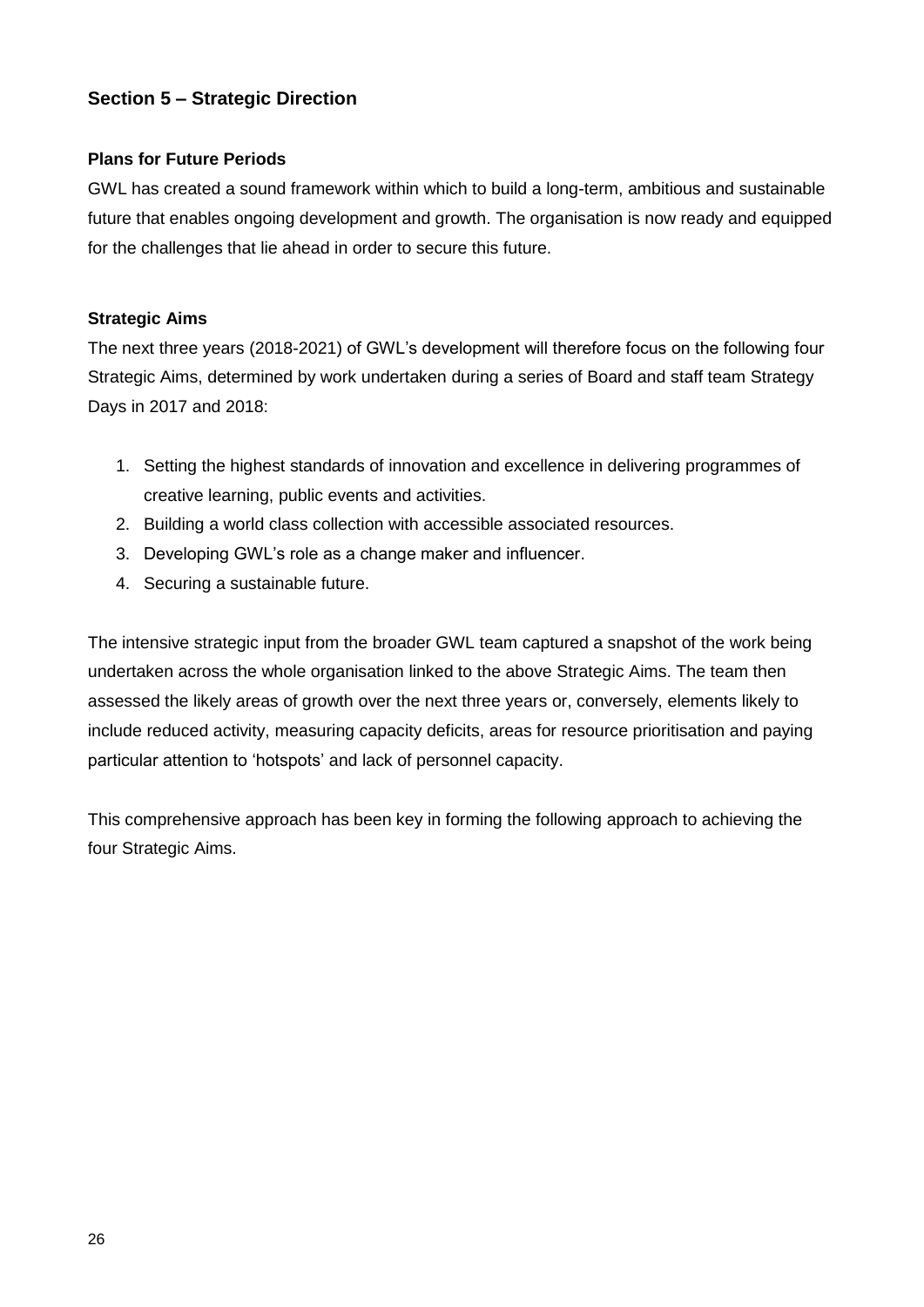### **Strategic Objectives**

These four Strategic Aims will be achieved as follows:

### **Aim 1: Setting the highest standards of innovation and excellence in delivering programmes of creative learning, public events and activities**

| <b>Objectives</b>                                                                                                                                                                                                     | <b>Actions</b>                                                                                                                                                                                                  | <b>Outcomes</b>                                                                                                                                                                   | <b>Timescales</b>                                         | <b>Resources</b>                                                                                                                           |
|-----------------------------------------------------------------------------------------------------------------------------------------------------------------------------------------------------------------------|-----------------------------------------------------------------------------------------------------------------------------------------------------------------------------------------------------------------|-----------------------------------------------------------------------------------------------------------------------------------------------------------------------------------|-----------------------------------------------------------|--------------------------------------------------------------------------------------------------------------------------------------------|
| Encouraging the proactive involvement<br>of women in the design and delivery of<br>programmes of creative learning, public<br>events and activities, meeting the<br>highest standards of excellence and<br>innovation | Devise and deliver a new programme of regular This Is Who We<br>Are public events aimed at those seeking to work in partnership,<br>wanting to volunteer and people wanting to find out more about<br>GWL (IAP) | Continually delivering high quality<br>inspiring, fresh, cutting edge programmes<br>of public events and activities that<br>profoundly and positively impact on<br>people's lives | Start April 2018 - ongoing;<br>Review April 2019          | Paid staff; volunteers;<br>GWL venue space; out of<br>office hours; marketing,<br>publicity, promotion<br>Lead: Volunteer Co-<br>ordinator |
|                                                                                                                                                                                                                       | Building on the #GWLHearsMe consultation in 2016, develop a<br>consultation programme to be launched and undertaken in Year<br>Three (YEAR 3)                                                                   | Services, projects and events programmes<br>are informed by and based on a genuine<br>'ownership' of GWL by its broad range of<br>users                                           | Start April 2020                                          | Paid staff; volunteers;<br>GWL venue space;<br>marketing, publicity,<br>promotion<br>Lead: CDM                                             |
| Extending programme delivery<br>partnerships in schools and<br>strengthening formal links with colleges<br>and universities                                                                                           | Source funding / curatorial resourcing to enable this to be fully<br>scoped, planned and costed (YEAR 2)                                                                                                        | Working with new constituencies, with the<br>opportunity to increase knowledge and<br>understanding of women's history, lives<br>and achievements among younger<br>generations    | Start April 2019                                          | Paid staff<br>Lead: CDM                                                                                                                    |
| Ensuring that the Equality, Diversity<br>and Inclusion Action Plan is central to<br>creative learning, public events and<br>activities programming across physical<br>and virtual spaces                              | Revise and review the organisational Equality, Diversity and<br>Inclusion Action Plan to ensure that it is being successfully<br>implemented (IAP)                                                              | Broadest public engagement with GWL in<br>line with GWL's Core Values of equality,<br>diversity and inclusion                                                                     | <b>Full Review September</b><br>2018;<br>Review quarterly | Paid staff; volunteers;<br><b>Board Members; GWL</b><br>venue space<br>Lead: EDM                                                           |
| Developing best practice in Reader<br>Development                                                                                                                                                                     | Research and embed new and innovative approaches to Reader<br>Development (YEAR 2)                                                                                                                              | The development of radical new<br>approaches to library provision and new<br>explorations of the potential of literature<br>and reading                                           | Start September 2019                                      | Paid staff<br>Lead: Librarian                                                                                                              |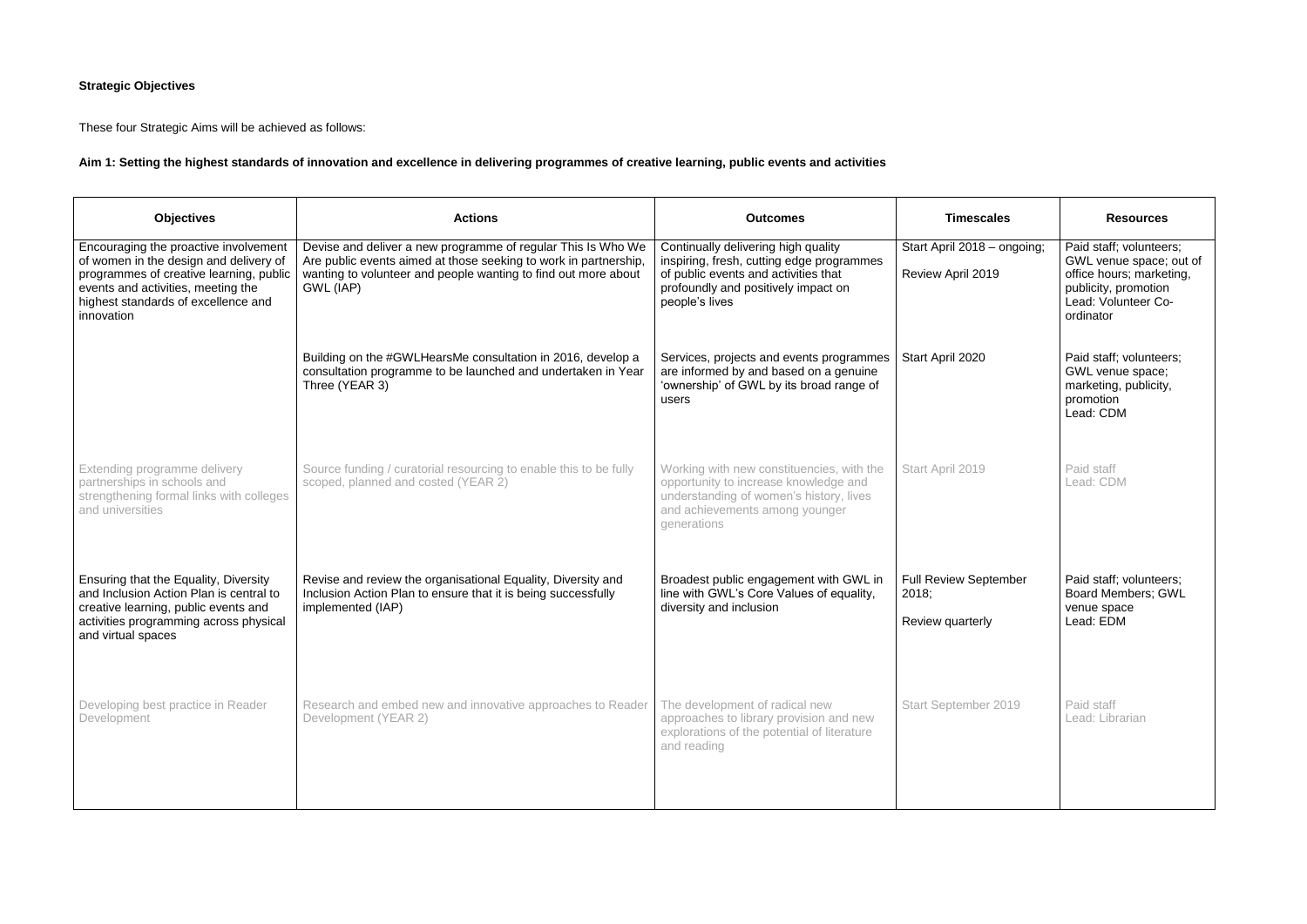### **Aim 2: Building a world class collection with accessible associated resources.**

| <b>Objectives</b>                                                                                              | <b>Actions</b>                                                                                                                                                                                                           | <b>Outcomes</b>                                                                                                                                                                                       | <b>Timescales</b>      | <b>Resources</b>                                                          |
|----------------------------------------------------------------------------------------------------------------|--------------------------------------------------------------------------------------------------------------------------------------------------------------------------------------------------------------------------|-------------------------------------------------------------------------------------------------------------------------------------------------------------------------------------------------------|------------------------|---------------------------------------------------------------------------|
| Retaining existing and achieving new<br>relevant professional standards<br>pertaining to collections           | Successful submission of the Museum Accreditation Return in<br>Providing Scotland with a unique resource,<br>accessible to all, that delivers long-term<br>May 2018 (IAP)<br>outcomes at local and national levels, is a |                                                                                                                                                                                                       | Start August 2018      | Paid staff;<br>Lead: EDM / Museum<br>Curator                              |
|                                                                                                                | Pursue the Archive Service Accreditation standard, working with<br>the National Records of Scotland and Scottish Council on<br>Archives (YEAR 2)                                                                         | source of pride and inspiration to the City<br>of Glasgow and to Scotland, and is<br>recognised nationally and globally for its<br>outstanding work                                                   | Start September 2019   | Paid staff<br>Lead: EDM; Archivist                                        |
| Showcasing the collections through<br>permanent, temporary and touring<br>exhibitions                          | Ensure that there is a wide array and imaginative use of<br>collection materials in each Programme Planning and Reflection<br>cycle (IAP)                                                                                | Highest standards of collections care and<br>the broadest engagement with the<br>collections by the public in line with GWL's<br>Core Values of equality, diversity and<br>inclusion                  | April 2018 – ongoing   | Paid staff<br>Lead: Collections staff                                     |
|                                                                                                                | Involve volunteer Community Curators in the 'permanent<br>collection' display and interpretation, supported by the Curator<br>(IAP)                                                                                      |                                                                                                                                                                                                       | April - December 2018  | Paid staff; investment in<br>display resources<br>Lead: EDM; CDM; Curator |
| Developing national and international<br>partnerships to promote GWL's<br>collections, resources and expertise | Join relevant Museum, Archive and Library sector membership<br>organisations in order to better participate in conferences and<br>events, and submit articles to sector journals and other<br>publications (YEAR 2)      | Raised sectoral profile for GWL, with the<br>potential for opening up new / additional<br>funding streams, partnerships and other<br>opportunities; Upskilling of GWL staff                           | Start April 2019       | Paid staff; finance<br>Lead: EDM; Collections<br>staff                    |
| Enhancing collections management<br>and digital access                                                         | Invest in an accessible online Collections Management System<br>to meet the needs of users wishing to access information about<br>the Museum and Archive items held at GWL (IAP)                                         | Increased access to the collections by<br>remote enquirers; increased efficiency of<br>collections management; contribution to<br>overall Succession Planning processes<br>and future proofing of GWL | August - November 2018 | Paid staff; system<br>Lead: EDM; Curator;<br>Archivist; IT Worker         |
|                                                                                                                | Create a Digital Asset Management Plan for the next three years<br>(YEAR 2)                                                                                                                                              |                                                                                                                                                                                                       | Start April 2019       | Paid staff<br>Lead: Digital and Marketing<br>Officer; IT Worker           |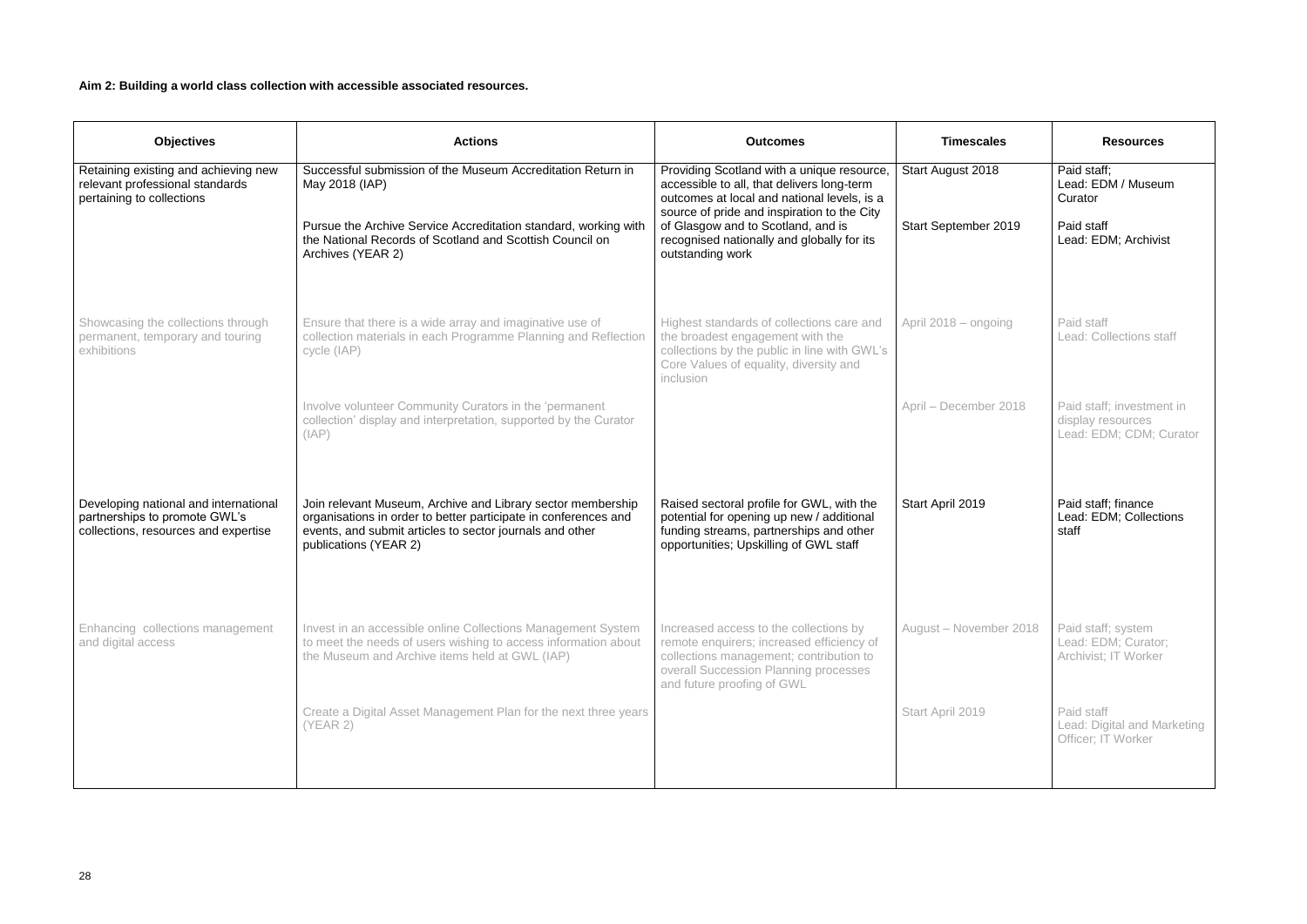### **Aim 3: Developing GWL's role as a change maker and influencer.**

| <b>Objectives</b>                                                                                                                                                          | <b>Actions</b>                                                                                                                                                                                                                                                                                                   | <b>Outcomes</b>                                                                                                                                                             | <b>Timescales</b>            | <b>Resources</b>                                             |
|----------------------------------------------------------------------------------------------------------------------------------------------------------------------------|------------------------------------------------------------------------------------------------------------------------------------------------------------------------------------------------------------------------------------------------------------------------------------------------------------------|-----------------------------------------------------------------------------------------------------------------------------------------------------------------------------|------------------------------|--------------------------------------------------------------|
| Being the leading organisation, with an<br>outstanding reputation, as the arts,<br>cultural and heritage sectors' trainer of<br>choice regarding EDI and Social<br>Justice | Research and write a new Business Plan for the Equality In<br>Progress initiative (IAP)                                                                                                                                                                                                                          | The provision of a sound framework for<br>delivery of ground breaking training and<br>development that will impact on the arts,<br>cultural and heritage sectors nationally | February - April 2019        | Paid staff<br>Lead: EiP Development<br>Worker                |
| Providing a model of innovative<br>practice and governance in the sectors<br><b>GWL</b> inhabits                                                                           | Agree and implement revised Job Descriptions and recalibrated<br>titles for the Senior Management Team (IAP)                                                                                                                                                                                                     | Long term contribution to GWL's<br>Succession Planning; recognition of the<br>expanded leadership roles and<br>responsibilities of the Senior Management<br>team            | September - December<br>2018 | <b>Board; Senior Management</b><br>Team<br>Lead: Chair       |
|                                                                                                                                                                            | Secure funding for a project to reflect on the innovative practice,<br>evolution and governance of GWL, historically and as a<br>contemporary change maker (YEAR 2)                                                                                                                                              | Reflection, gathering and dissemination of<br>vital records that will contribute to the<br>broader equalities, voluntary, arts, cultural<br>and heritage sectors            | Start September 2019         | Paid staff<br>Lead: CDM                                      |
| Participating in national and<br>international conversations on policy<br>and practice in the equalities, arts,<br>cultural and heritage sectors                           | Build capacity of and promote (internally and externally) the<br>skills and knowledge of appropriate GWL personnel on<br>Social/Media/Press lists to comment on relevant issues (YEAR<br>2)                                                                                                                      | Increased recognition of GWL's vital<br>contribution to policy development at local<br>and national levels; Upskilling of GWL staff                                         | Start November 2019          | Paid staff<br>Lead: EDM                                      |
|                                                                                                                                                                            | Conduct an Audit of relevant national and local bodies that GWL<br>should input into, and secure a place on them (IAP)                                                                                                                                                                                           | Direct input of GWL's knowledge and<br>expertise to shape new approaches in the<br>equalities, arts, cultural and heritage<br>sectors                                       | January - March 2019         | Paid staff; Board<br>Lead: EDM                               |
| Making a positive impact and leading<br>change in the local community                                                                                                      | Ensure that local people remain a target priority group in the<br>Equality, Diversity and Inclusion Action Plan (IAP)                                                                                                                                                                                            | Engendering widespread support and local<br>community engagement; continuing to<br>deliver for, and challenge, the local                                                    | August 2018 – ongoing        | Paid staff; Board Members;<br>volunteers; GWL venue<br>space |
|                                                                                                                                                                            | Approach local infrastructural organisations with a view to<br>presenting talks at their AGM, writing pieces on GWL for their<br>newsletters / reports, including Clyde Gateway, Bridgeton<br>Community Council and Housing Associations (YEAR 2)                                                                | community; forging new partnerships;<br>continuing to contribute to the social,<br>economic and cultural capital of the East<br>End                                         | Start April 2019             | Lead: EDM                                                    |
| Developing methods to better interpret<br>and promote GWL's impact as a<br>change maker and influencer                                                                     | Develop a proactive approach in expressing where GWL has<br>and is making profound change: on its website, in the Equality in<br>Progress initiative and in its projects, to reflect on the innovative<br>practice, evolution and governance of GWL, historically and as a<br>contemporary change maker (YEAR 2) | The creation of a new model to evidence<br>the depth and breadth of the impact of<br>GWL as a unique and radical organisation                                               | Start February 2020          | Paid staff<br>Lead: EDM                                      |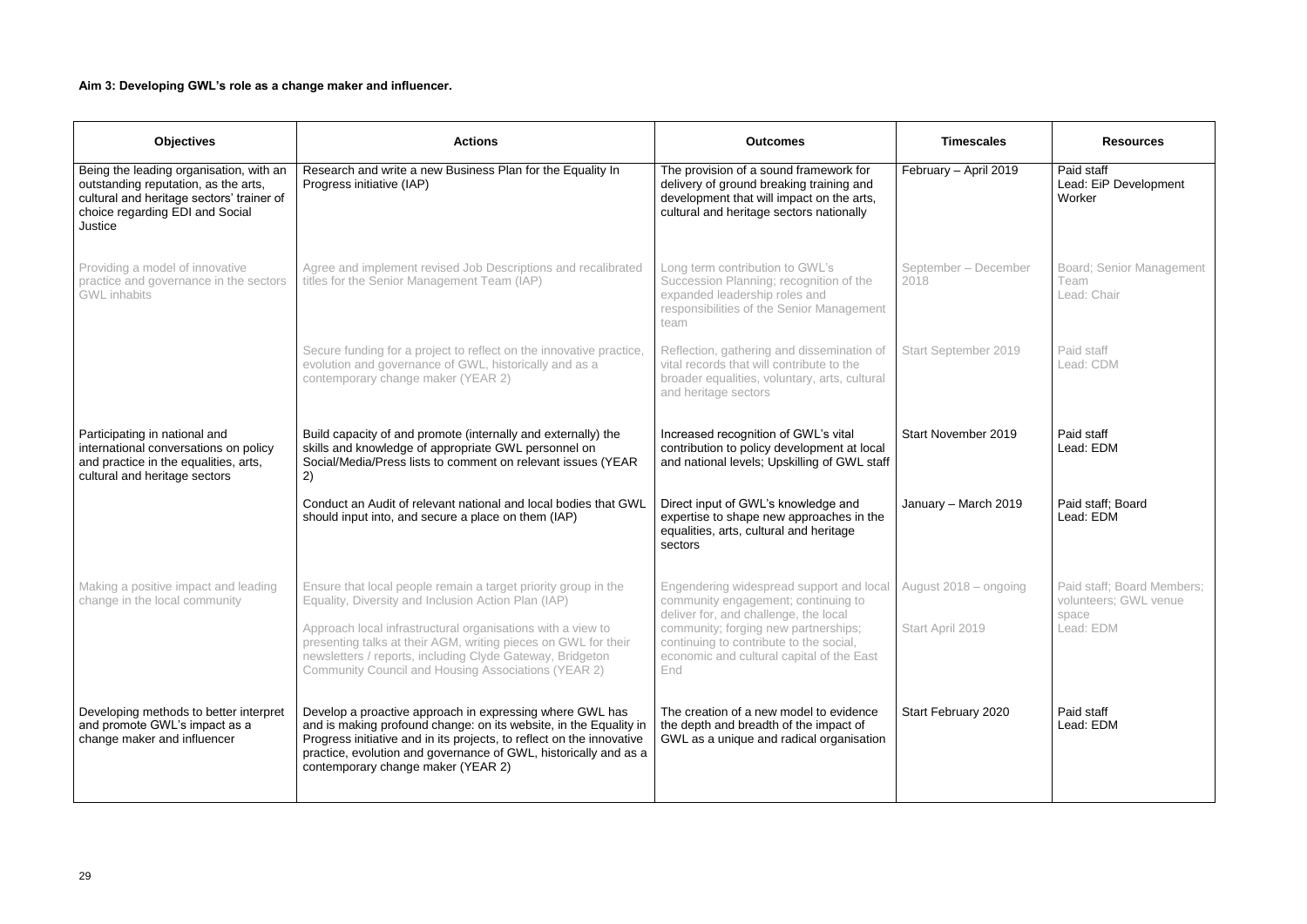### **Aim 4: Securing a sustainable future.**

| <b>Objectives</b>                                                                                       | <b>Actions</b>                                                                                                                                                                                                                                            | <b>Outcomes</b>                                                                                                                                                                    | <b>Timescales</b>              | <b>Resources</b>                                            |
|---------------------------------------------------------------------------------------------------------|-----------------------------------------------------------------------------------------------------------------------------------------------------------------------------------------------------------------------------------------------------------|------------------------------------------------------------------------------------------------------------------------------------------------------------------------------------|--------------------------------|-------------------------------------------------------------|
| Developing income streams through a<br>mixed portfolio of self-generating<br>income initiatives         | Proactive promotion of the Inspired! Palette, Venue Hire and<br>Merchandise through improved online marketing and the<br>scoping of new print marketing (IAP)                                                                                             | Creation of long-term, sustainable<br>unrestricted income for the organisation;<br>Unique services and products to meet the<br>needs of expanded audiences, partners               | January - March 2019           | Paid staff; marketing,<br>publicity, promotion<br>Lead: EDM |
|                                                                                                         | Produce a new Outline Business Model to fully determine<br>viability and costings of income generating products and<br>services (YEAR 2)                                                                                                                  | and customers; specialist, high-quality and<br>bespoke awareness raising and training<br>on a range of gender / equality issues;                                                   | Start May 2019                 | Paid staff; Board<br>Lead: EDM                              |
|                                                                                                         | Investigate the setting up of a Trading Arm for GWL (IAP)                                                                                                                                                                                                 | initiatives that benefit the nation and<br>contribute to knowledge about Scotland,<br>women's history, culture, gender and<br>heritage issues                                      | September - December<br>2018   | Board; Senior Management<br>Team<br>Lead: Chair; EDM        |
| Actively future proofing the GWL<br>physical and virtual environments and<br>maximising their potential | Production of futureproofing plans and recommendations by the<br>Our Space and Tech Creative Clusters (YEAR 3)                                                                                                                                            | Ensuring that GWL remains accessible,<br>pioneering and relevant to everyone, now<br>and in the future                                                                             | Start April 2020               | Board; paid staff; volunteers<br>Lead: CDM; EDM             |
| Implementing a sustainable<br>organisational Succession Plan                                            | Strategy to research and develop models for Staff and Board<br>Members to create and maintain hand-over / 'how to' documents<br>to ensure knowledge sharing among the team and especially for<br>the future (YEAR 2)                                      | Creation of a robust and transparent<br>framework on which the current and future<br>team can continue to develop GWL                                                              | Start April 2019               | Board; paid staff; volunteers<br>Lead: CDM; EDM             |
|                                                                                                         | Review organisational structure, capacities, staff roles and post<br>titles across GWL (IAP)                                                                                                                                                              | A fit for purpose, appropriately resourced<br>and structured organisation that values<br>and rewards its staff                                                                     | September 2018 - March<br>2019 | Board; paid staff<br>Lead: CDM; EDM                         |
|                                                                                                         | Benchmarking of salaries for GWL paid staff team members<br>(YEAR 2)                                                                                                                                                                                      |                                                                                                                                                                                    | Start April 2019               | Board; Senior Management<br>Team<br>Lead: EDM               |
| Investing in the GWL team, providing<br>support and training to retain and<br>nurture skills and talent | Assess the current funding streams and seek out partnership<br>provision and further funding to invest in memberships to<br>relevant professional associations, attend conferences,<br>undertake training and enhance each staff member's CPD<br>(YEAR 2) | The development and upskilling of a<br>diverse workforce<br>An outstanding organisation comprising a<br>highly skilled, committed, professional<br>team with high levels of morale | Start October 2019             | Paid staff; Board<br>Lead: EDM; CDM                         |
|                                                                                                         |                                                                                                                                                                                                                                                           |                                                                                                                                                                                    |                                |                                                             |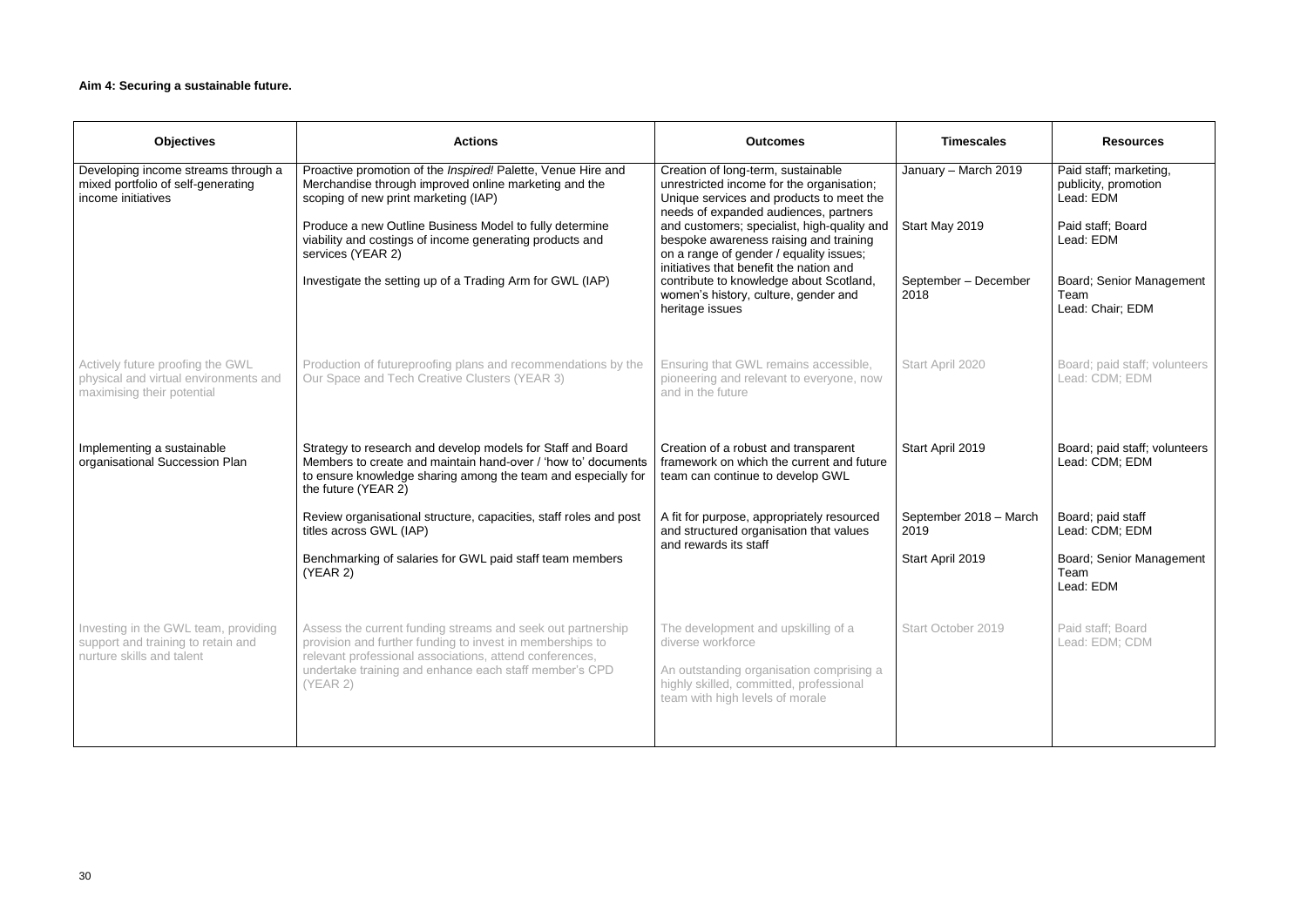### **Implications**

There have been a number of key factors over the past three years that have contributed to a significant rise in GWL's public and media profiles, including: relocation to permanent premises; a £1.8 million building renovations programme; the winning of multiple awards; and designation as a Recognised Collection of National Significance. This has resulted in: unprecedented interest in GWL's ground-breaking work; increased visitor numbers and enquiries from researchers; a rise in donated artefacts, archives and other materials to the collection; more requests for GWL to participate in high profile events (such as Keynote Speaking at conferences) and to contribute articles to a range of publications; and a substantial rise in partnership working approaches to GWL from a broad range of organisations and individuals.

A subsequent further and inevitable period of growth and change over the next three years will have implications as follows:

### Implications for Staff

- Dealing with changes in some paid staff roles or job titles
- Staff increases, both paid and voluntary
- New areas of work to resource and manage, such as partnership in schools, Equality in Progress training, expanded *Inspired!* Palette delivery and new Trading Arm related activities
- Managing expectations of users, other stakeholders and the Board of Directors
- Requirement to continue to build and sustain engagement with geographical and culturally diverse communities in the immediate vicinity of GWL's new premises and in other areas throughout Scotland
- Maintaining and safeguarding the ethos and Core Values of GWL
- Increased professional standards to uphold
- The need to continue delivering cutting edge work, constantly coming up with fresh ideas for events programming and income generating ideas
- Managing the stretch and working outside comfort zones in relation to public speaking, conference participation, involvement in local / national bodies, and writing of articles for publication by others
- Expanded skills and knowledge; enhanced feeling of being valued in the organisation

### Implications for the Board of Directors

- Ensuring that there is appropriate capacity in terms of staff and volunteers to support a further period of growth
- Continuing to attract diverse, highly skilled and dynamic women to the Board of Directors who have the contacts, skills and enthusiasm to move GWL forward, as well as ensuring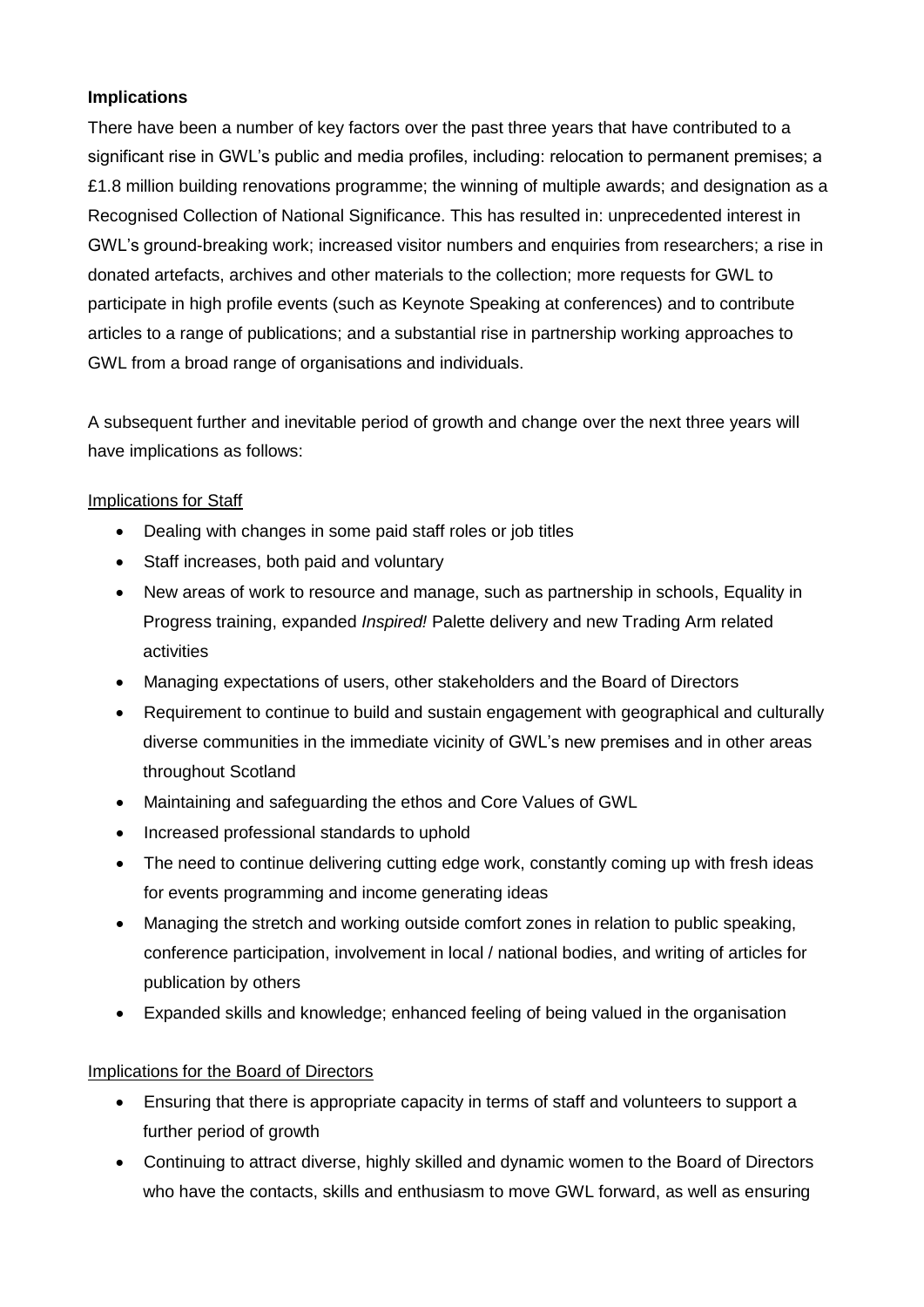that Board members continue to add strategic value to the work of GWL based on its Core Values

- Negotiating and managing a new Trading Arm
- Ensuring that Board members, staff and volunteers work together to create the synergy needed to meet GWL's new objectives
- Maintaining a strategic focus on the objectives outlined in this Plan and supporting the staff team to carry this forward

### Implications for Users of Glasgow Women's Library

- Opportunities to respond to consultation exercises and shape the work of GWL
- People may experience a busier and possibly noisier environment than they are used to at GWL, with more demands on physical space
- Meaningful engagement and potentially life-changing experiences with a unique organisation delivering innovative and exceptional events and opportunities, underpinned by sound Core Values
- Expanded and new user / learner bases introduced to the work of GWL
- Increased digital / online access to resources

### Financial Implications

- The need to continue to raise Unrestricted Income to cover all unfunded costs
- Needing to secure continued and new project funding for all key projects
- Constantly instigating fresh, innovative income generating initiatives and activities
- The need to review space availability / constraints, and consider the need for further capital building investment / funding as the collections, functions and personnel numbers increase
- Managing increased revenue / income stands and ensuring new robust systems are in place regarding requirements such as Corporation Tax and VAT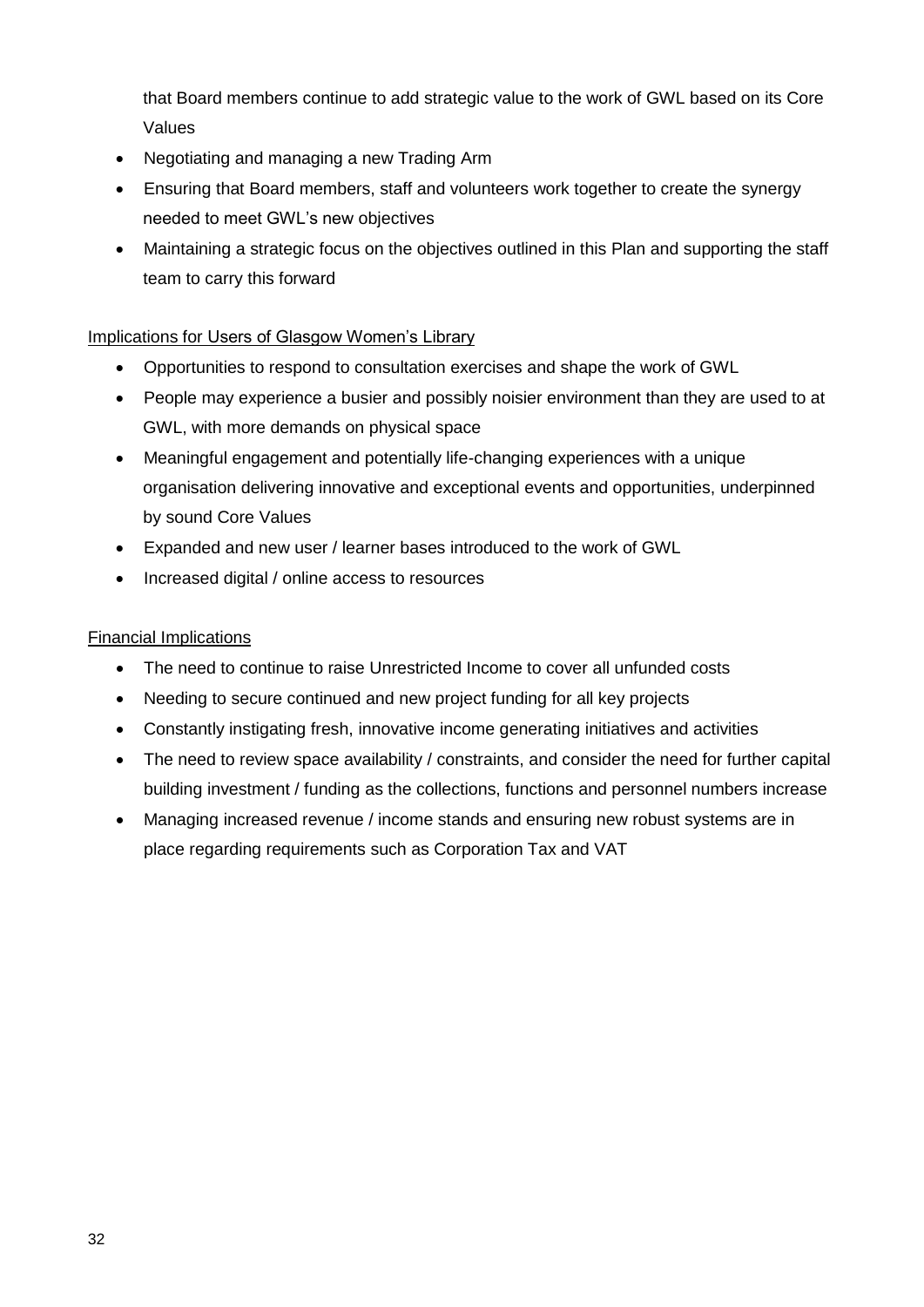### **Financial Forecasts 2018-2021**

The following forecasts and cash flows exclude any further major capital investment and assume that:

- Project funding from Glasgow City Council and the Scottish Government will remain in place, on stand-still allocations, based on GWL's highly regarded service delivery in the context of aligned priorities.
- All projects will be delivered on budget.
- Salary costs include a 6% Employer's Pension contribution.
- GWL's raised media and public profiles will result in increased income in the areas of 'Friends', donations, fundraising and earned / self-generated income from enterprising activities; and increased expenditure in travel costs as a result of an increase in volunteers.

Glasgow Women's Library has extensive experience in successfully managing grants, from Public Sector bodies, Lottery Distributors, Charitable Trusts and Foundations. This funding ranges from small, one-off grants and time limited, ring-fenced project funding, to complex, multiple-year support and large scale capital grants. Although not fully core revenue funded, GWL has a strong and diverse project funding base, drawing on a mixed portfolio of income streams and enjoying an excellent relationship with all funders, with a wide network of stakeholders and supporters.

GWL has exceptionally good finance systems in place and runs its financial management with efficiency and diligence, using a SAGE system. The organisation routinely pays suppliers on time and also receives payments from customers within a stated 28 day time frame, resulting in excellent relationships with debtors and creditors alike. GWL is exemplary in its reporting arrangements to funders and to Companies House and OSCR, always filing thorough and compliant financial reports and annually independently Audited Accounts on time.

GWL's overall Finance Strategy involves: continuing to seek financial support from its key funding sources; and growing self-generated income through an expanding range of products, merchandise and services. Pricing of services, events and venue hire is annually reviewed and reflects GWL's Core Values and the profile of end service users in relation to GWL's social purpose, offering concessionary rates and other initiatives such as 'Pay it Forward', enabling those who can afford it to pay for someone with less income to participate in events.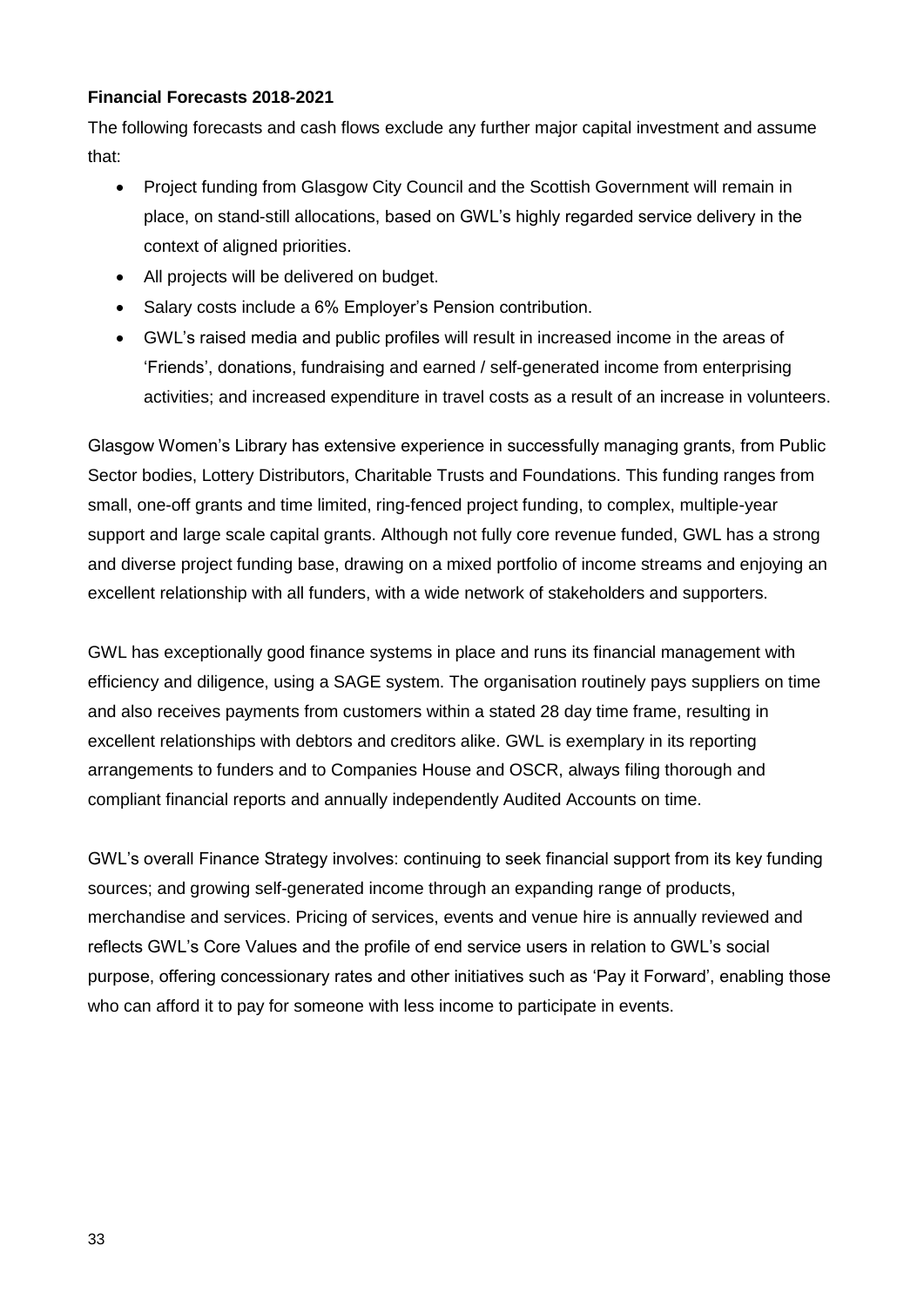### **Financial Forecasts & Budget 2018-2021**

|                                                      | 2018-2019 | 2019-2020 | 2020-2021 |
|------------------------------------------------------|-----------|-----------|-----------|
| <b>INCOME</b>                                        |           |           |           |
| <b>Grants</b>                                        |           |           |           |
| Lifelong Learning / BME Project (GCC)                | 80,919    | 80,919    | 80,919    |
| Adult Literacy Project (GCC)                         | 45,315    | 45,315    | 45,315    |
| Librarian/Archivist (GCC / South Lan.)               | 36,744    | 36,744    | 36,744    |
| National LLL Project (Scottish Govt)                 | 52,524    | 52,524    | 52,524    |
| <b>Equality in Progress</b>                          | 50,000    | 58,000    | 58,000    |
| <b>Volunteer Development</b>                         | 50,802    | 43,000    | 43,000    |
| Museum Curator (Scottish Govt)                       | 32,553    | 32,553    | 32,553    |
| Strategic / Enterprise Development (Scottish Govt)   | 36,165    | 36,165    | 36,165    |
| <b>Creative Scotland Regular Funding</b>             | 116,802   | 121,320   | 121,846   |
| Short-term, time limited, one off projects           | 90,000    | 45,000    | 40,000    |
| Glasgow International Festival of Visual Art         |           | 4,000     |           |
|                                                      |           |           |           |
| <b>Self-Generated Income - Fundraising</b>           |           |           |           |
| <b>Friends Scheme</b>                                | 11,500    | 12,000    | 12,300    |
| Donations                                            | 13,000    | 14,000    | 15,000    |
| Corporate Sponsorship                                | 2,000     | 2,500     | 3,000     |
| <b>Fundraising Events</b>                            | 3,000     | 4,000     | 5,000     |
| Legacies                                             | 1,000     | 2,000     | 2000      |
|                                                      |           |           |           |
| <b>Social Enterprise Self-Generated Income</b>       |           |           |           |
| <b>Branded Merchandise</b>                           | 5,000     | 4,000     | 3,000     |
| <b>Heritage Walks and Audio Tours</b>                | 2,900     | 3,000     | 3,000     |
| Venue Hire                                           | 22,600    | 23,400    | 24,700    |
| <b>GWL Published Books and Zines</b>                 | 1,900     | 2,200     | 2,500     |
| FromGWL: Panel Commissioned Merchandise              | 5,000     | 1,000     |           |
|                                                      |           |           |           |
| <b>Public Events and Creative Learning</b>           | 13,000    | 14,000    | 14,500    |
|                                                      |           |           |           |
| <b>Capital Build</b>                                 |           |           |           |
|                                                      |           |           |           |
| <b>Bank Interest and Reclaimed VAT (Section 33A)</b> | 39,000    | 8,000     | 8,000     |
|                                                      |           |           |           |
| <b>TOTAL INCOME</b>                                  | 711,724   | 645,640   | 640,066   |
| <b>EXPENDITURE</b>                                   |           |           |           |
| Wages incl NI (ER) and Pension                       | 512,000   | 485,000   | 480,000   |
| <b>Property Costs</b>                                | 35,800    | 36,700    | 37,000    |
| Programme / Project Costs                            | 100,000   | 92,000    | 87,000    |
| Admin                                                | 21,200    | 22,000    | 22,800    |
| Marketing/Publicity                                  | 5,000     | 5,500     | 6,000     |
| Capital (minor / cosmetic)                           | 32,000    |           |           |
|                                                      |           |           |           |
| <b>TOTAL EXPENDITURE</b>                             | 706,000   | 641,200   | 632,800   |
|                                                      |           |           |           |
| <b>NET CASH FLOW</b>                                 | 5,724     | 4,440     | 7,266     |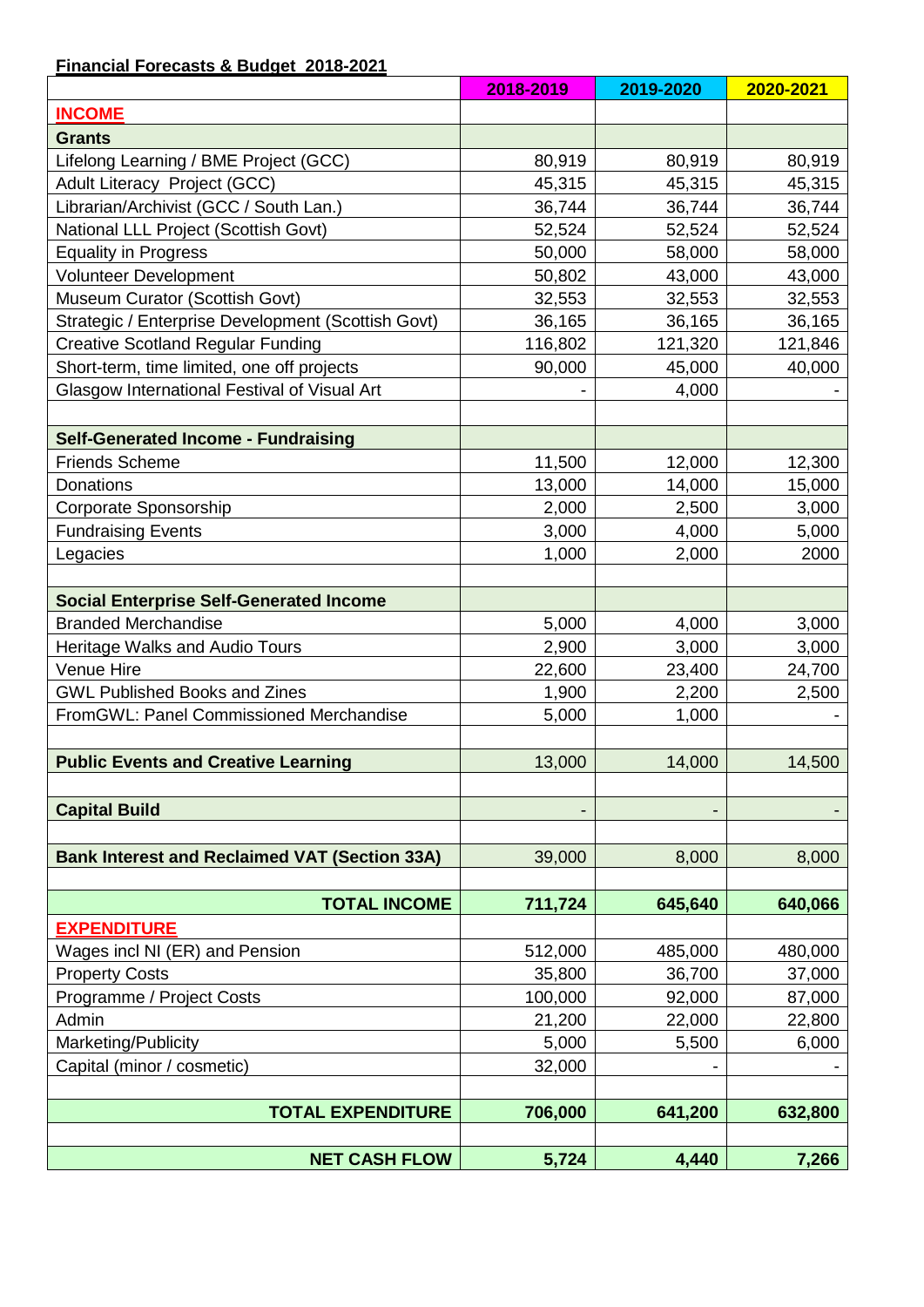### **Section 6 – Track Record GWL**

### **Critical Success Factors**

The trajectory of GWL's ongoing positive development is clearly highlighted in this Strategic Plan and can be augmented by the following critical success factors:

### Financial Growth

Over the past three years, excluding capital refurbishment investment, there has been a 55% increase in financial turnover and a 146% increase in self-generated income. During this time the proportion of this revenue represented by self-generated income has risen from 5.4% of income to 8.6% of income, with venue hire and the creation of a dedicated shop space for merchandise having the most impact, along with a 49% increase in the income generated though GWL's *'Inspired!'* Palette of educational workshops.

The current financial position of GWL remains strong with a reasonable cash and bank balance position at this time. This reflects well on the Board and Management, its ongoing ability to generate trading income, and its internal monitoring processes.

GWL's 'ring-fenced' project costs are primarily still supported via a number of public sources of funding, such as the Scottish Government, Creative Scotland and Glasgow City Council. This is anticipated to continue given the value of GWL's work in terms of achieving high impact and positive outcomes for these funders, despite continued pressures on public sector funding. The rest of GWL's operating costs are currently met from a range of other funding sources, including the organisation's own income generating activities and fundraising.

Going forward, the organisation will scope the potential of setting up a trading arm and continue to explore new income generating opportunities, including the addition of a small café facility, fresh merchandise, targeted campaigns to attract Legacy giving, and corporate sponsorships.

#### Staff, Projects and Resources

GWL has achieved growth of 54% in paid staff members in the last three years, and the number of both core and time limited learning projects has also expanded during this time.

The lending library stock is an estimated 20,000 items, with an approximate additional 300,000 archive items and 3,000 artefacts in the museum collection. The stock is entirely donated and, while the rate of donations has remained steady, the range has broadened into more historically significant, unique and rare items.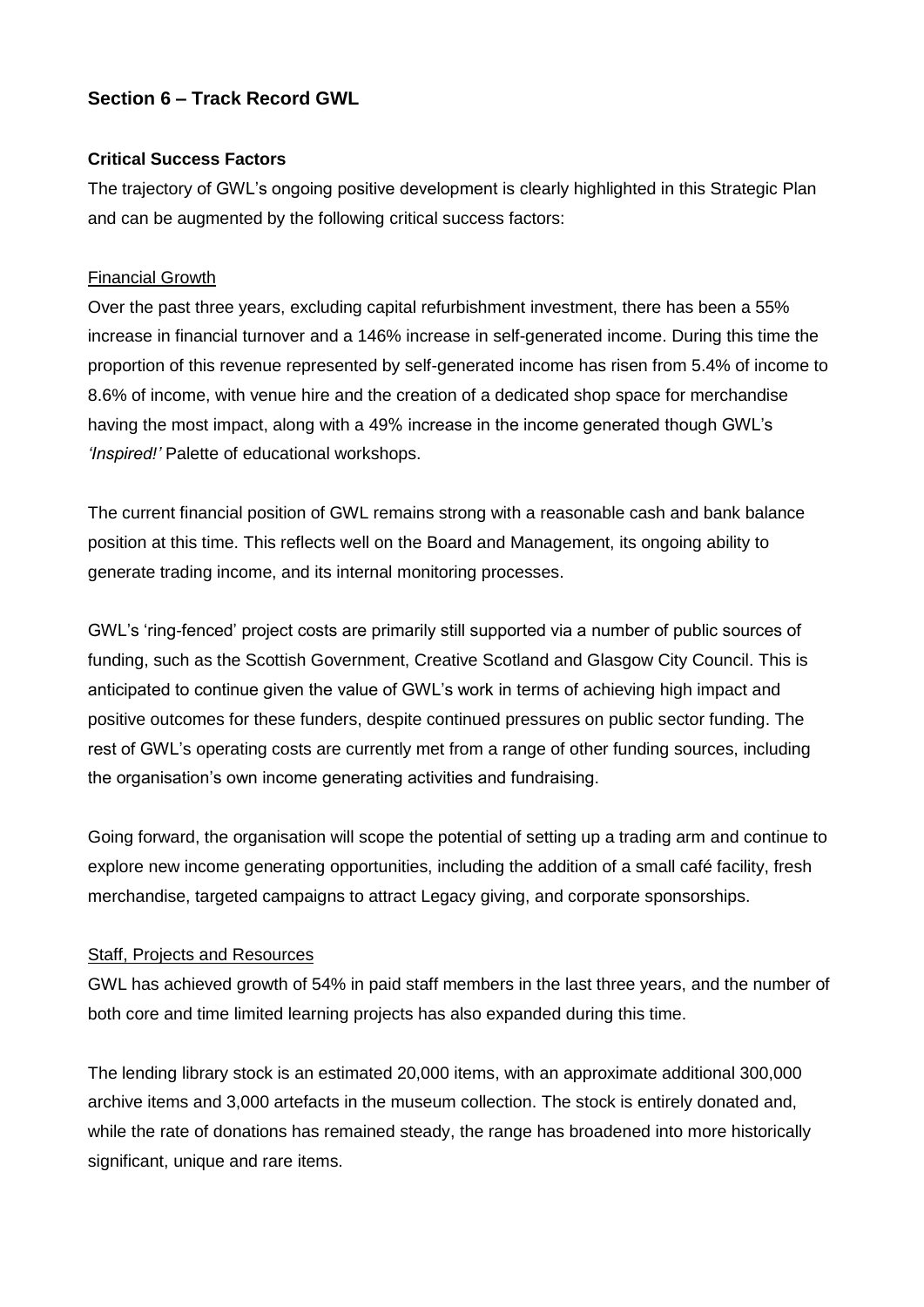### User Base

Relocation to permanent premises, and the subsequent four-phase refurbishment programme has seen a doubling in the numbers of users, visitors and learners at GWL, with the user base becoming ever more diverse and the geographical spread of users growing each year. There has been a particular increase in the numbers of national and international visitors over the past two years.

It is anticipated that in the life of this Strategic Plan, with continued raised profile, numbers will continue to increase.

The ability to deliver such good value for money to our stakeholders – funders and learners, visitors and users alike – is testimony to GWL's proven skills in project management, partnership working and high-quality service delivery.

At this point, the organisation has a high degree of management competence and the necessary experience to successfully implement and manage this Strategic Plan. GWL has a sound structure, with robust policies and transparent practices, providing the framework for its current activities and a solid foundation for further expansion.

See Appendix 5 for a selection of achievements to date.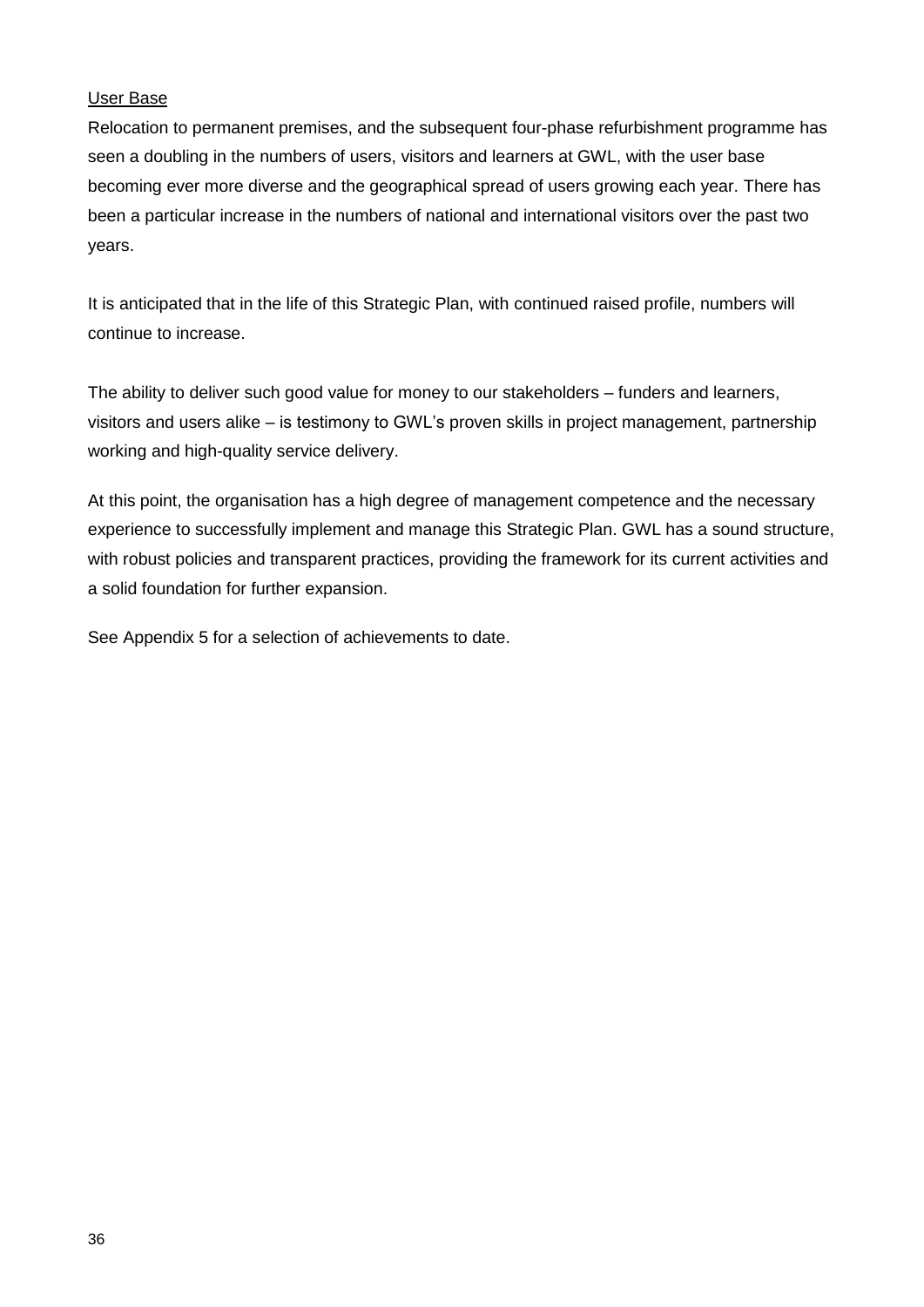| Aim                                                                                                                                                         | Objective                                                                                                                                                                                                                   | <b>Milestones / Tasks</b>                                                                                                                                                                                                                                                                                                                                                                      | <b>Timescales</b>                                                  | <b>Resources</b>                                                                                                                       |
|-------------------------------------------------------------------------------------------------------------------------------------------------------------|-----------------------------------------------------------------------------------------------------------------------------------------------------------------------------------------------------------------------------|------------------------------------------------------------------------------------------------------------------------------------------------------------------------------------------------------------------------------------------------------------------------------------------------------------------------------------------------------------------------------------------------|--------------------------------------------------------------------|----------------------------------------------------------------------------------------------------------------------------------------|
| Aim 1 Setting the highest<br>standards of innovation and<br>excellence in delivering<br>programmes of creative<br>learning, public events and<br>activities | Encouraging the proactive<br>involvement of women in the<br>design and delivery of<br>programmes of creative<br>learning, public events and<br>activities, meeting the highest<br>standards of excellence and<br>innovation | Devise and deliver a new programme of<br>regular This Is Who We Are public events<br>aimed at those seeking to work in partnership,<br>wanting to volunteer and people wanting to find<br>out more about GWL $\sqrt{}$<br>This has been successfully launched, and is<br>now embedded into the seasonal GWL Events<br>Programmes, with different GWL staff<br>members delivering each session. | <b>Start April</b><br>$2018 -$<br>ongoing;<br>Review<br>April 2019 | Paid staff;<br>volunteers; GWL<br>venue space; out<br>of office hours;<br>marketing /<br>publicity /<br>promotion<br>Lead: Vol. Co-ord |
| Aim 1 Setting the highest<br>standards of innovation and<br>excellence in delivering<br>programmes of creative<br>learning, public events and<br>activities | Ensuring that the Equality,<br>Diversity and Inclusion Action<br>Plan is central to creative<br>learning, public events and<br>activities programming across<br>physical and virtual spaces                                 | Revise and review the organisational Equality,<br>Diversity and Inclusion Action Plan to ensure<br>that it is being successfully implemented $\sqrt{ }$<br>Revised and launched, September 2018;<br>Reviewed and updated, June 2019.                                                                                                                                                           | <b>Full Review</b><br>September<br>2018<br>Review<br>quarterly     | Paid staff;<br>volunteers; Board<br>Members; GWL<br>venue space<br>Lead: EDM                                                           |
| Aim 2 Building a world class<br>collection with accessible<br>associated resources                                                                          | Retaining existing and achieving<br>new relevant standards<br>pertaining to collections                                                                                                                                     | Successful submission of the Museum<br>Accreditation Return $\sqrt{ }$<br>Submitted; Successful - Full Accreditation<br>awarded until 2025.                                                                                                                                                                                                                                                    | August<br>2018                                                     | Paid Staff<br>Lead: EDM;<br>Museum Curator                                                                                             |
| Aim 2 Building a world class<br>collection with accessible<br>associated resources                                                                          | Showcasing the collections<br>through permanent, temporary<br>and touring exhibitions                                                                                                                                       | Ensure that there is a wide array and<br>imaginative use of collection materials in each<br>Programme Planning and Reflection cycle $\sqrt$<br>Ongoing and successfully embedded into the<br>seasonal GWL Events Programmes.                                                                                                                                                                   | April 2018 -<br>ongoing                                            | Paid staff<br>Lead: Collections<br>staff                                                                                               |
| Aim 2 Building a world class<br>collection with accessible<br>associated resources                                                                          | Showcasing the collections<br>through permanent, temporary<br>and touring exhibitions                                                                                                                                       | Involve volunteer Community Curators in the<br>'semi-permanent collection' display and<br>interpretation, supported by the Curator $\sqrt{}$<br>Completed, with a new display launched in<br>August 2019 with Community Curator input.                                                                                                                                                         | April -<br>December<br>2018                                        | Paid staff;<br>investment in<br>display resources<br>Lead: EDM; CDM;<br>Curator                                                        |
| Aim 2 Building a world class<br>collection with accessible<br>associated resources                                                                          | Enhancing collections<br>management and digital access                                                                                                                                                                      | Invest in an accessible online Collections<br>Management System to meet the needs of<br>users wishing to access information about the<br>Museum and Archive items held at GWL $\sqrt{}$<br>Completed, e-Hive launched April 2019.                                                                                                                                                              | August -<br>November<br>2018                                       | Paid staff; system<br>Lead: EDM;<br>Curator; Archivist;<br><b>IT Worker</b>                                                            |

### **Section 7 – Year One Immediate Action Plan, 2018-2019 Updated: April 2019**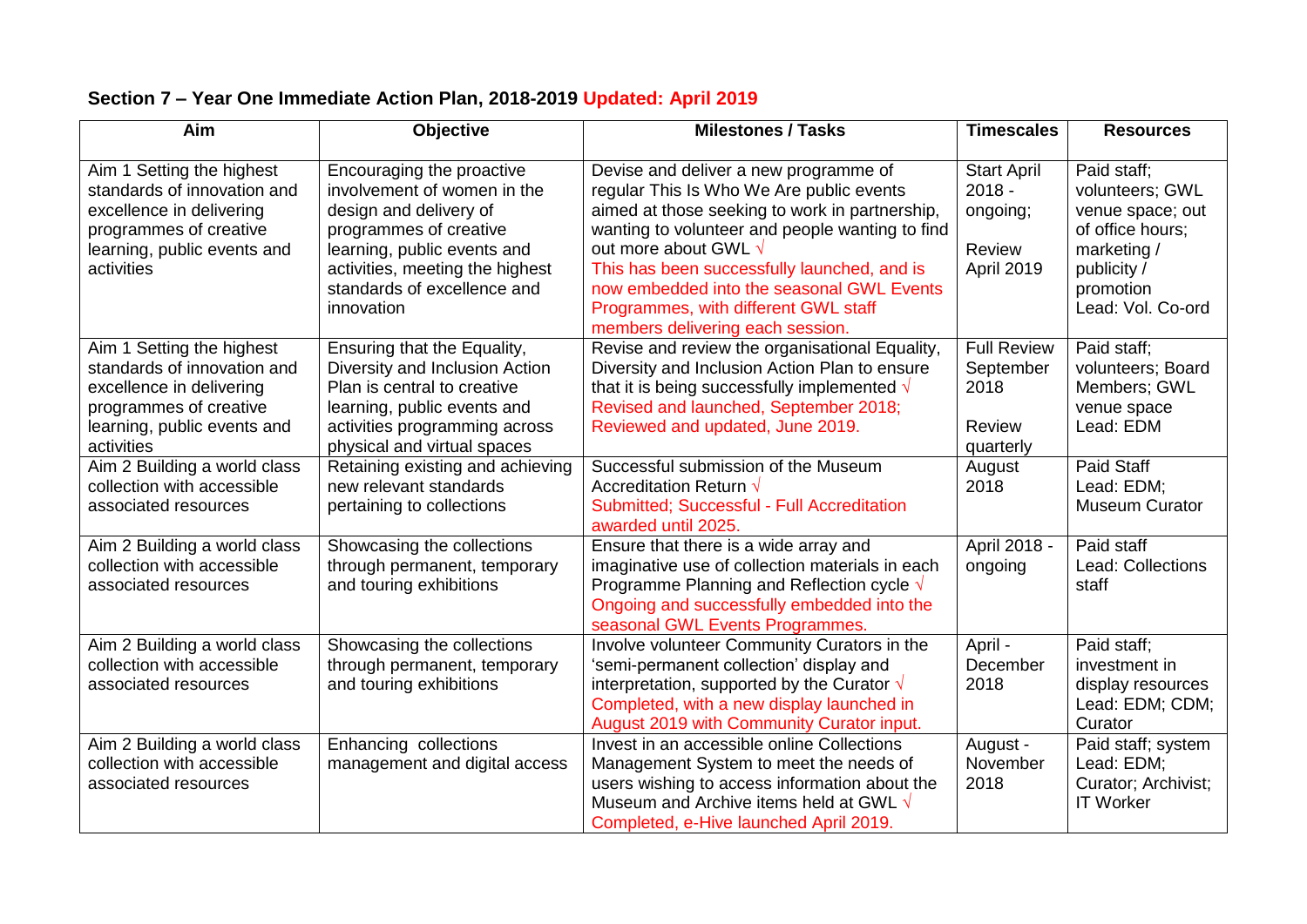| Aim                                                                | <b>Objective</b>                                                                                                                                                         | <b>Milestones / Tasks</b>                                                                                                                                                                                                                        | <b>Timescales</b>                         | <b>Resources</b>                                                             |
|--------------------------------------------------------------------|--------------------------------------------------------------------------------------------------------------------------------------------------------------------------|--------------------------------------------------------------------------------------------------------------------------------------------------------------------------------------------------------------------------------------------------|-------------------------------------------|------------------------------------------------------------------------------|
| Aim 3 Developing GWL's<br>role as a change maker and<br>influencer | Being the leading organisation,<br>with an outstanding reputation,<br>as the arts, cultural and heritage<br>sectors' trainer of choice<br>regarding EDI / Social Justice | Research and write a new Business Plan for<br>the Equality In Progress initiative<br><b>STILL OUTSTANDING, subject to funding</b><br>for this work. Deadline for completion<br>amended to December 2019.                                         | April -<br>December<br>2019               | Paid staff<br>Lead: EiP<br>Development<br>Worker                             |
| Aim 3 Developing GWL's<br>role as a change maker and<br>influencer | Providing a model of innovative<br>practice and governance in the<br>sectors GWL inhabits                                                                                | Agree and implement revised Job Descriptions<br>and recalibrated titles for the Senior<br><b>Management Team</b><br>Ongoing and progressing well, deadline for<br>completion amended to September 2019.                                          | September<br>September<br>2019            | Board; Senior<br>Management<br>Team<br>Lead: Chair                           |
| Aim 3 Developing GWL's<br>role as a change maker and<br>influencer | Participating in national and<br>international conversations on<br>policy and practice in the<br>equalities, arts, cultural and<br>heritage sectors                      | Conduct an Audit of relevant national and local<br>bodies that GWL should input into, and secure<br>a place on them $\sqrt{ }$<br>Completed.                                                                                                     | January -<br>March 2019                   | Paid staff team;<br><b>Board</b><br>Lead: EDM                                |
| Aim 3 Developing GWL's<br>role as a change maker and<br>influencer | Making a positive impact and<br>leading change in the local<br>community                                                                                                 | Ensure that local people remain a target<br>priority group in the Equality, Diversity and<br>Inclusion Action Plan<br>Plan revised and launched, September 2018;<br>Reviewed and updated, June 2019.                                             | August<br>$2018 -$<br>ongoing             | Paid staff;<br>volunteers; Board<br>Members; GWL<br>venue space<br>Lead: EDM |
| Aim 4 Securing a sustainable<br>future                             | Developing income streams<br>through a mixed portfolio of self-<br>generating income initiatives                                                                         | Proactive promotion of the Inspired! Palette,<br>Venue Hire and Merchandise through<br>improved online marketing and the scoping of<br>new print marketing<br>Ongoing and progressing well, deadline for<br>completion amended to December 2019. | January -<br>December<br>2019             | Paid staff;<br>marketing /<br>publicity /<br>promotion<br>Lead: EDM          |
| Aim 4 Securing a sustainable<br>future                             | Developing income streams<br>through a mixed portfolio of self-<br>generating income initiatives                                                                         | Investigate the setting up of a Trading Arm for<br><b>GWL</b><br>Ongoing and progressing well, deadline for<br>completion amended to December 2019.                                                                                              | September<br>- December<br>2019           | Board; Senior<br>Management<br>Team<br>Lead: Chair; EDM                      |
| Aim 4 Securing a sustainable<br>future                             | Implementing a sustainable<br>organisational Succession Plan                                                                                                             | Review organisational structure, capacities,<br>staff roles and post titles across GWL<br>Ongoing and progressing well, deadline for<br>completion amended to December 2019.                                                                     | September<br>$2018 -$<br>December<br>2019 | Board; paid staff<br>Lead: CDM; EDM                                          |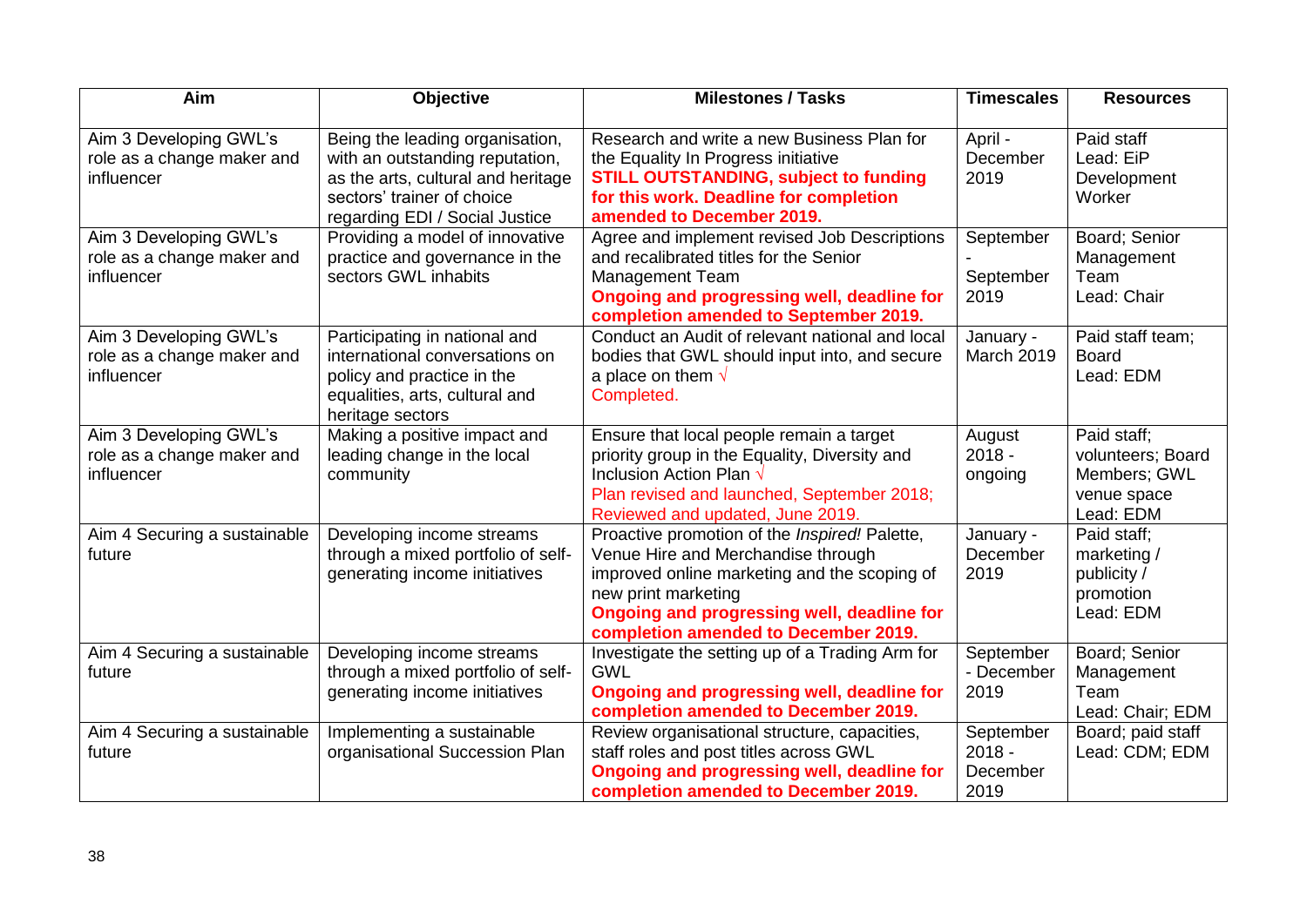### **Year Two Immediate Action Plan, 2019-2020**

| Aim                                                                                                                                                         | Objective                                                                                                                                           | <b>Milestones / Tasks</b>                                                                                                                                                                                     | <b>Timescales</b>                          | <b>Resources</b>                                                          |
|-------------------------------------------------------------------------------------------------------------------------------------------------------------|-----------------------------------------------------------------------------------------------------------------------------------------------------|---------------------------------------------------------------------------------------------------------------------------------------------------------------------------------------------------------------|--------------------------------------------|---------------------------------------------------------------------------|
| Aim 1 Setting the highest<br>standards of innovation and<br>excellence in delivering<br>programmes of creative<br>learning, public events and<br>activities | Extending programme delivery<br>partnerships in schools and<br>strengthening formal links with<br>colleges and universities                         | Source funding / curatorial resourcing to<br>enable this to be fully scoped, planned and<br>costed                                                                                                            | April 2019 -<br>April 2020                 | Paid staff<br>Lead: CDM,<br>Development<br>Workers                        |
| Aim 1 Setting the highest<br>standards of innovation and<br>excellence in delivering<br>programmes of creative<br>learning, public events and<br>activities | Developing best practice in<br><b>Reader Development</b>                                                                                            | Research and embed new and innovative<br>approaches to Reader Development                                                                                                                                     | September<br>$2019 -$<br>March 2021        | Paid staff<br>Lead: Librarian                                             |
| Aim 2 Building a world class<br>collection with accessible<br>associated resources                                                                          | Retaining existing and achieving<br>new relevant standards<br>pertaining to collections                                                             | <b>Pursue the Archive Service Accreditation</b><br>Standard, working with the National Records of<br>Scotland and the Scottish Council on Archives                                                            | September<br>$2019 -$<br>March 2021        | Paid staff<br>Lead: Archivist                                             |
| Aim 2 Building a world class<br>collection with accessible<br>associated resources                                                                          | Developing national and<br>international partnerships to<br>promote GWL's collections,<br>resources and expertise                                   | Join relevant Museum, Archive and Library<br>sector membership organisations in order to<br>better participate in conferences and events,<br>and submit articles to sector journals and other<br>publications | April 2019 -<br>April 2020                 | Paid staff; finance<br>Lead: EDM;<br><b>Collections staff</b>             |
| Aim 2 Building a world class<br>collection with accessible<br>associated resources                                                                          | <b>Enhancing collections</b><br>management and digital access                                                                                       | Create a Digital Asset Management Plan for<br>the next three years                                                                                                                                            | April 2019 -<br>April 2020                 | Paid staff<br>Lead: IT Worker;<br>Digital and<br><b>Marketing Officer</b> |
| Aim 3 Developing GWL's<br>role as a change maker and<br>influencer                                                                                          | Providing a model of innovative<br>practice and governance in the<br>sectors GWL inhabits                                                           | Secure funding for a project to reflect on the<br>innovative practice, evolution and governance<br>of GWL, historically and as a contemporary<br>change maker                                                 | September<br>$2019 -$<br>September<br>2020 | Paid staff<br>Lead: CDM                                                   |
| Aim 3 Developing GWL's<br>role as a change maker and<br>influencer                                                                                          | Participating in national and<br>international conversations on<br>policy and practice in the<br>equalities, arts, cultural and<br>heritage sectors | Build capacity of and promote (internally and<br>externally) the skills and knowledge of<br>appropriate GWL personnel on<br>Social/Media/Press lists to comment on<br>relevant issues                         | <b>Start</b><br>November<br>2019           | Paid staff team;<br>Lead: EDM                                             |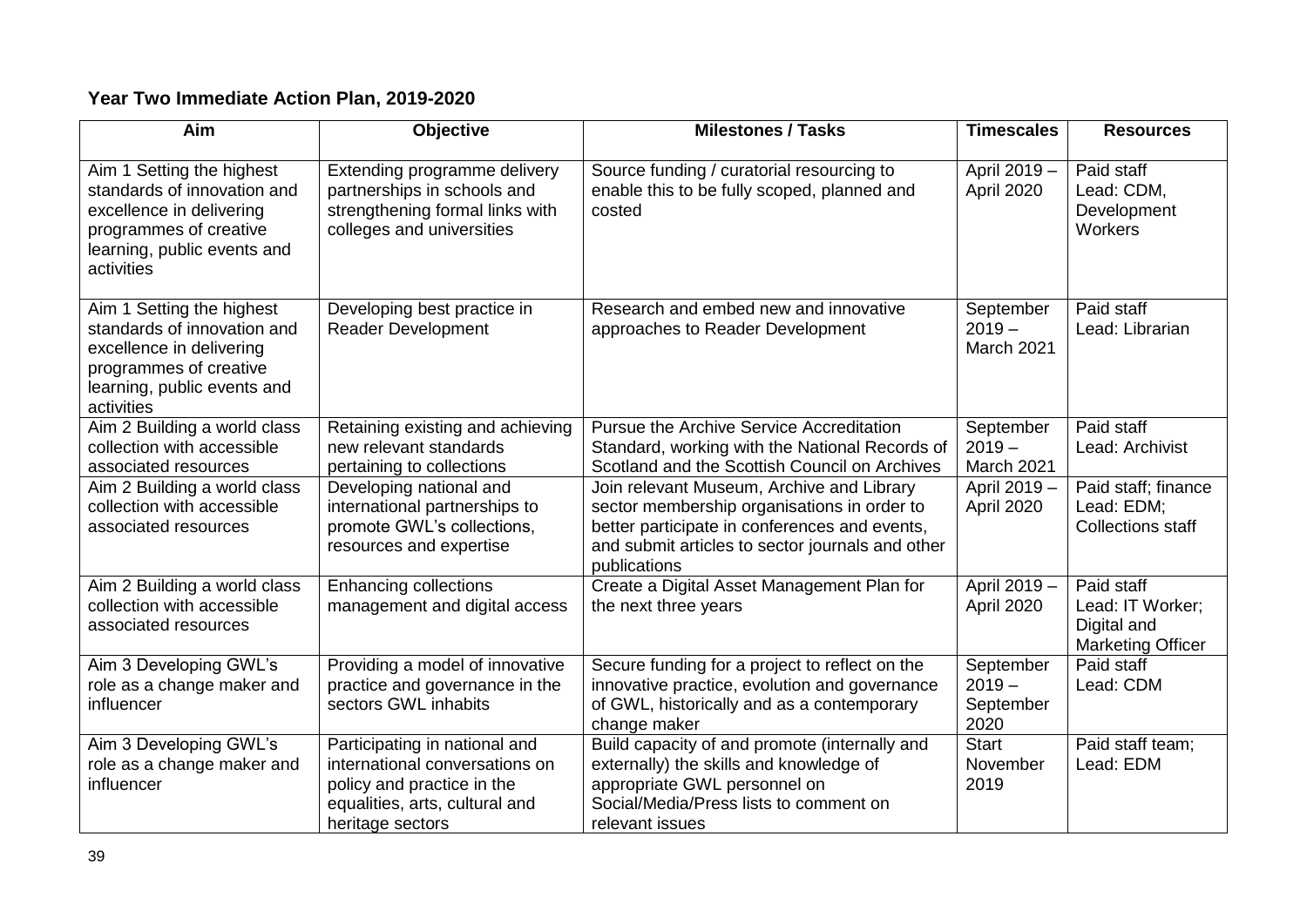| Aim                                                                | Objective                                                                                                  | <b>Milestones / Tasks</b>                                                                                                                                                                                                                                                                                     | <b>Timescales</b>                 | <b>Resources</b>                                                             |
|--------------------------------------------------------------------|------------------------------------------------------------------------------------------------------------|---------------------------------------------------------------------------------------------------------------------------------------------------------------------------------------------------------------------------------------------------------------------------------------------------------------|-----------------------------------|------------------------------------------------------------------------------|
| Aim 3 Developing GWL's<br>role as a change maker and<br>influencer | Making a positive impact and<br>leading change in the local<br>community                                   | Approach local infrastructural organisations<br>with a view to presenting talks at their AGM,<br>writing pieces on GWL for their newsletters /<br>reports, including Clyde Gateway, Bridgeton<br><b>Community Council and Housing Associations</b>                                                            | <b>Start April</b><br>2019        | Paid staff;<br>volunteers; Board<br>Members; GWL<br>venue space<br>Lead: EDM |
| Aim 3 Developing GWL's<br>role as a change maker and<br>influencer | Developing methods to better<br>interpret and promote GWL's<br>impact as a change maker and<br>influencer  | Develop a proactive approach in expressing<br>where GWL has and is making profound<br>change: on its website, in the Equality in<br>Progress initiative and in its projects, to reflect<br>on the innovative practice, evolution and<br>governance of GWL, historically and as a<br>contemporary change maker | <b>Start</b><br>September<br>2019 | Paid staff;<br>Lead: EDM                                                     |
| Aim 4 Securing a sustainable<br>future                             | Developing income streams<br>through a mixed portfolio of self-<br>generating income initiatives           | Produce a new Outline Business Model to fully<br>determine viability and costings of income<br>generating products and services                                                                                                                                                                               | <b>Start</b><br>October<br>2019   | Paid staff; Board<br>Lead: EDM                                               |
| Aim 4 Securing a sustainable<br>future                             | Implementing a sustainable<br>organisational Succession Plan                                               | Strategy to research and develop models for<br>Staff and Board Members to create and<br>maintain hand-over / 'how to' documents to<br>ensure knowledge sharing among the team<br>and especially for the future                                                                                                | <b>Start</b><br>October<br>2019   | Board; paid staff;<br>volunteers<br>Lead: CDM; EDM                           |
| Aim 4 Securing a sustainable<br>future                             | Implementing a sustainable<br>organisational Succession Plan                                               | Benchmarking of salaries for GWL paid staff<br>team members                                                                                                                                                                                                                                                   | April -<br>December<br>2019       | Board; Senior<br>Management<br>Team<br>Lead: EDM                             |
| Aim 4 Securing a sustainable<br>future                             | Investing in the GWL team,<br>providing support and training to<br>retain and nurture skills and<br>talent | Assess the current funding streams and seek<br>out partnership provision and further funding to<br>invest in memberships to relevant professional<br>associations, attend conferences, undertake<br>training and enhance each staff member's<br><b>CPD</b>                                                    | <b>Start</b><br>October<br>2019   | Paid staff; Board<br>Lead: EDM; CDM                                          |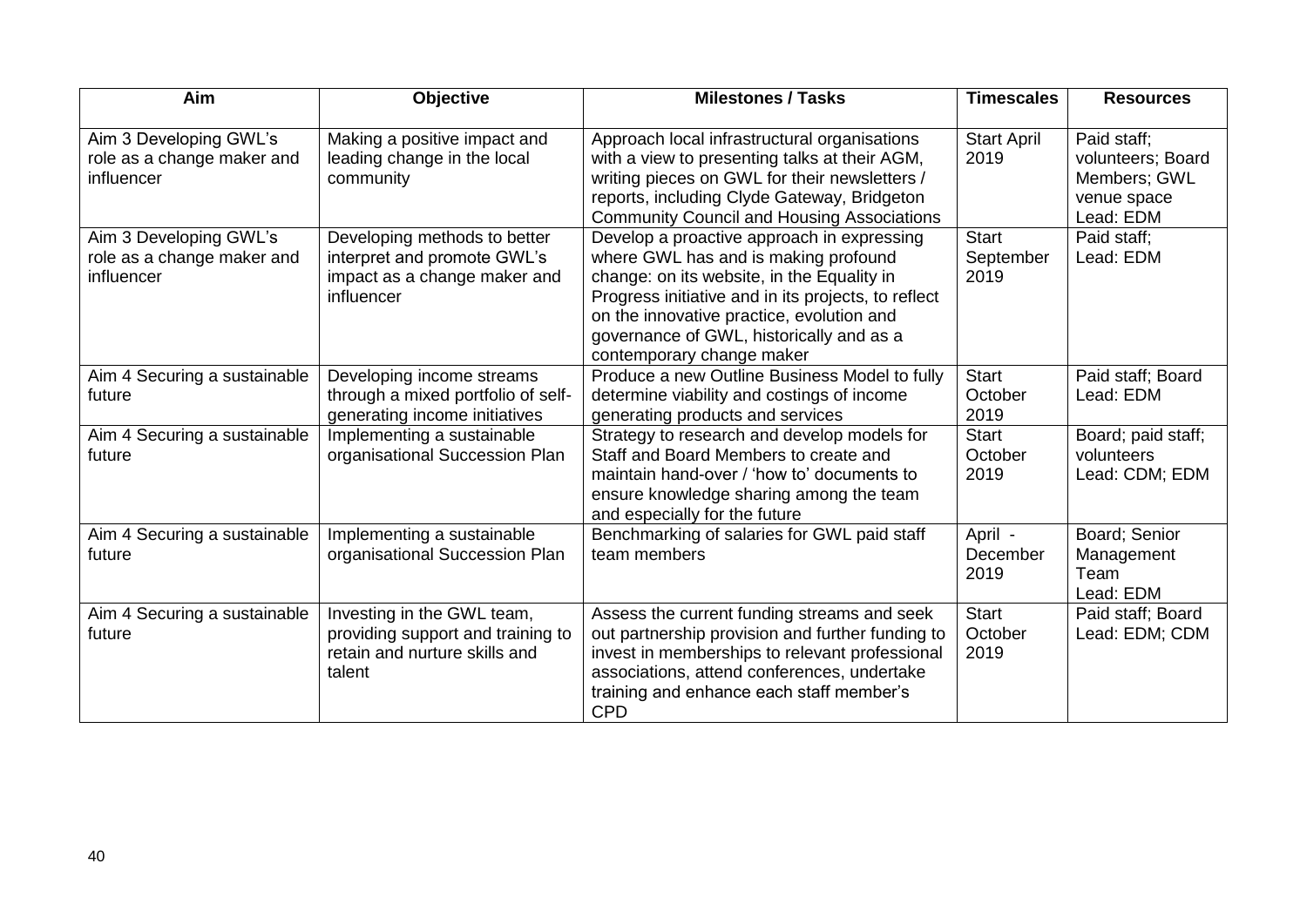### **Section 8 – Risk Assessment**

### **Charting and Managing Risk**

| <b>Nature of Risk</b>                                                                                                                                         | <b>Probability</b> | <b>Potential Result</b>                                                                                                                                                                                                    | <b>Risk Reduction Measure</b>                                                                                                                                                                                                                                                                                                                                                                                                                                                                                                                                                                                                                                                                                                                                                      |
|---------------------------------------------------------------------------------------------------------------------------------------------------------------|--------------------|----------------------------------------------------------------------------------------------------------------------------------------------------------------------------------------------------------------------------|------------------------------------------------------------------------------------------------------------------------------------------------------------------------------------------------------------------------------------------------------------------------------------------------------------------------------------------------------------------------------------------------------------------------------------------------------------------------------------------------------------------------------------------------------------------------------------------------------------------------------------------------------------------------------------------------------------------------------------------------------------------------------------|
| The rate of growth and<br>ongoing raised profile of<br><b>GWL</b> leaves the<br>organisation ill equipped<br>in the area of Governance<br>and Leadership      | Low                | Slippage in legal<br>compliance; Reputational<br>harm; Undermining of<br>Core Values;<br>Loss of strategic<br>direction                                                                                                    | On-going training and development for the Board of Directors and Senior<br>Management Team ensures that the organisation remains equipped in the<br>areas of: Board roles and responsibilities; Principles of good governance;<br>Working together as a Board; Strategy development and implementation;<br>Financial due diligence.<br>Recalibration / review of Senior Management roles ensures innovative and<br>effective practice and governance.<br>The need for recruitment of additional Board members is regularly reviewed.                                                                                                                                                                                                                                               |
| Increased demand,<br>expanding audiences and<br>ongoing raised profile of<br><b>GWL</b> leaves the<br>organisation ill equipped<br>in the area staff capacity | Medium             | Overstretching of staff<br>members, resulting in<br>increased stress.<br>ineffective performance,<br>individual / team<br>dissatisfaction, reduced<br>morale;<br>The need to deliver<br>fewer events or reduce<br>services | Succession Planning, Organisational Structure review, staff resourcing and<br>roles review and benchmarking of salary levels will equip the organisation for<br>the future.<br>Effective leadership and staff management with Staff Support and Supervision<br>systems and clarity of roles and responsibilities.<br>All staff are involved in ongoing Programme Planning and Reflection meetings,<br>ensuring that personnel collectively determine levels of organisational capacity,<br>activity and programme delivery.<br>The ability to cover forthcoming events is reviewed at fortnightly staff team<br>meetings in advance.<br>Honest, open, transparent communication across the organisation.<br>Investment of training, Career and Personal Development for all staff. |
| Public Sector funding for<br>key projects / posts<br>reduced or not renewed                                                                                   | Low                | Loss of projects that are<br>at the heart of GWL's<br>work                                                                                                                                                                 | Ongoing scoping of alternative streams of secure funding for project.<br>Independent income generation development.<br>Galvanising public support of GWL's work.<br>Continuing to ensure positive stakeholder / funder relationships and<br>stewardship.                                                                                                                                                                                                                                                                                                                                                                                                                                                                                                                           |
| Difficulties in recruiting<br>volunteers                                                                                                                      | Low                | Volunteer elements of<br>the project under<br>resourced                                                                                                                                                                    | Attention to quality of experience offered to volunteers.<br>Development of professional standards.                                                                                                                                                                                                                                                                                                                                                                                                                                                                                                                                                                                                                                                                                |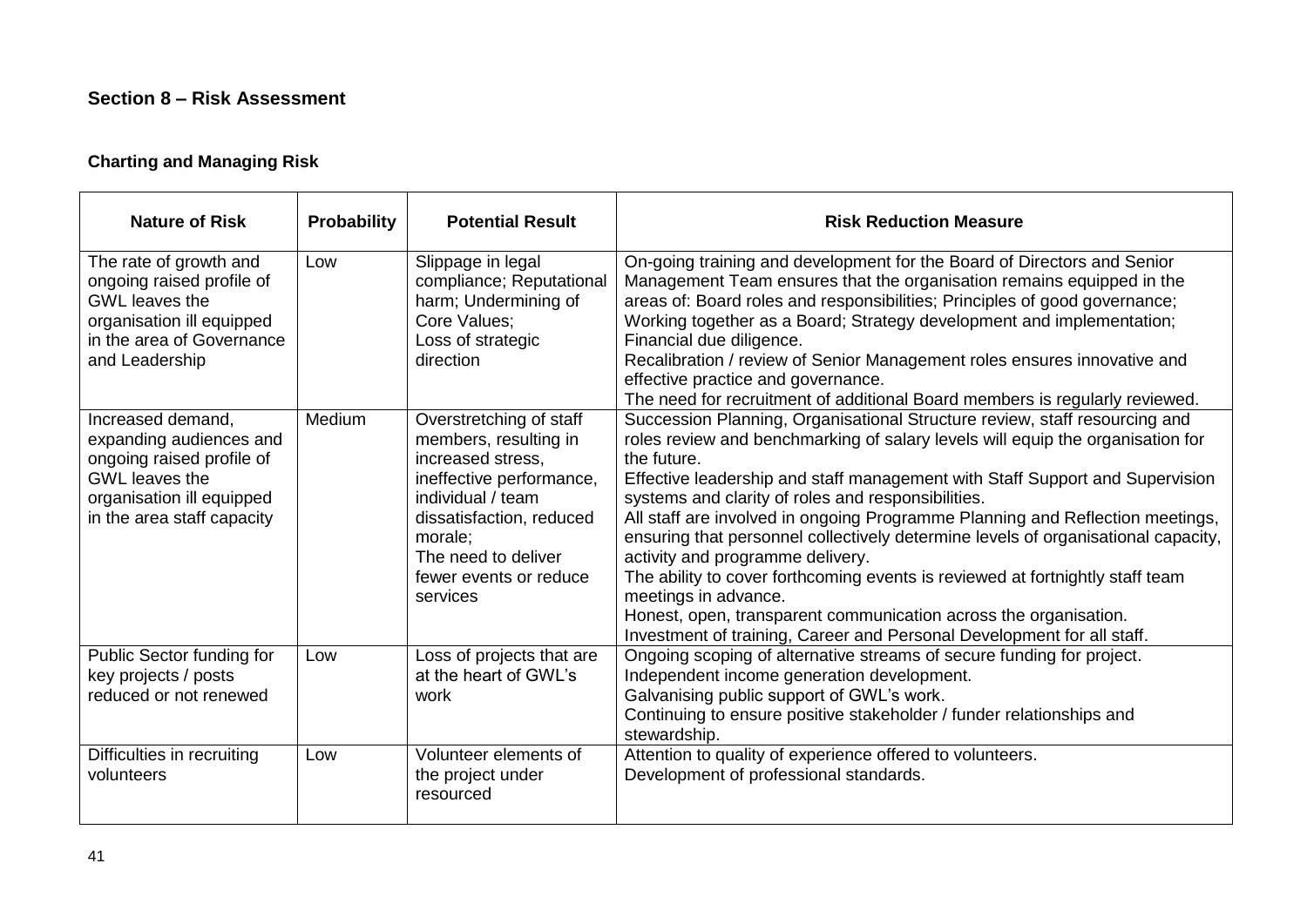| <b>Nature of Risk</b>                                                                                                                                                                                                   | Probability | <b>Potential Result</b>                                                                                                        | <b>Risk Reduction Measure</b>                                                                                                                                                                                                                                                                                                                                                                                                                                                                                                        |
|-------------------------------------------------------------------------------------------------------------------------------------------------------------------------------------------------------------------------|-------------|--------------------------------------------------------------------------------------------------------------------------------|--------------------------------------------------------------------------------------------------------------------------------------------------------------------------------------------------------------------------------------------------------------------------------------------------------------------------------------------------------------------------------------------------------------------------------------------------------------------------------------------------------------------------------------|
| Failure to ensure legal<br>compliance leaves GWL                                                                                                                                                                        | Low         | Potential fines and<br>reputational risk                                                                                       | Induction and Governance Training for all Board Members.<br>Timely submissions of paperwork to funders, Companies House and OSCR.                                                                                                                                                                                                                                                                                                                                                                                                    |
| and its Directors<br>vulnerable to legal action                                                                                                                                                                         |             |                                                                                                                                | Recording of all compliances regarding statutory / legal requirements.<br>Insurances.                                                                                                                                                                                                                                                                                                                                                                                                                                                |
| As the Senior<br><b>Management Team</b><br>comprises GWL founder<br>members and long<br>serving staff, the<br>organisation needs to<br>ensure that it can be<br>sustained after their<br>involvement comes to an<br>end | Low         | Loss of such strong<br>leadership, experience<br>and knowledge;<br>increased pressure on<br>new and / or existing<br>personnel | Succession Planning is in place so that personnel can be confident of<br>knowledge retention and the future proofing of the organisation. This includes<br>the collating of an up to date, easily accessible (electronically and office based<br>'hard copy') Organisational Handbook that contains all Policies, Procedures<br>and key documents.<br>Identification of funding strand to support a project to focus on GWL's own<br>history so that it is safeguarded and made accessible ahead of 30 <sup>th</sup><br>anniversary. |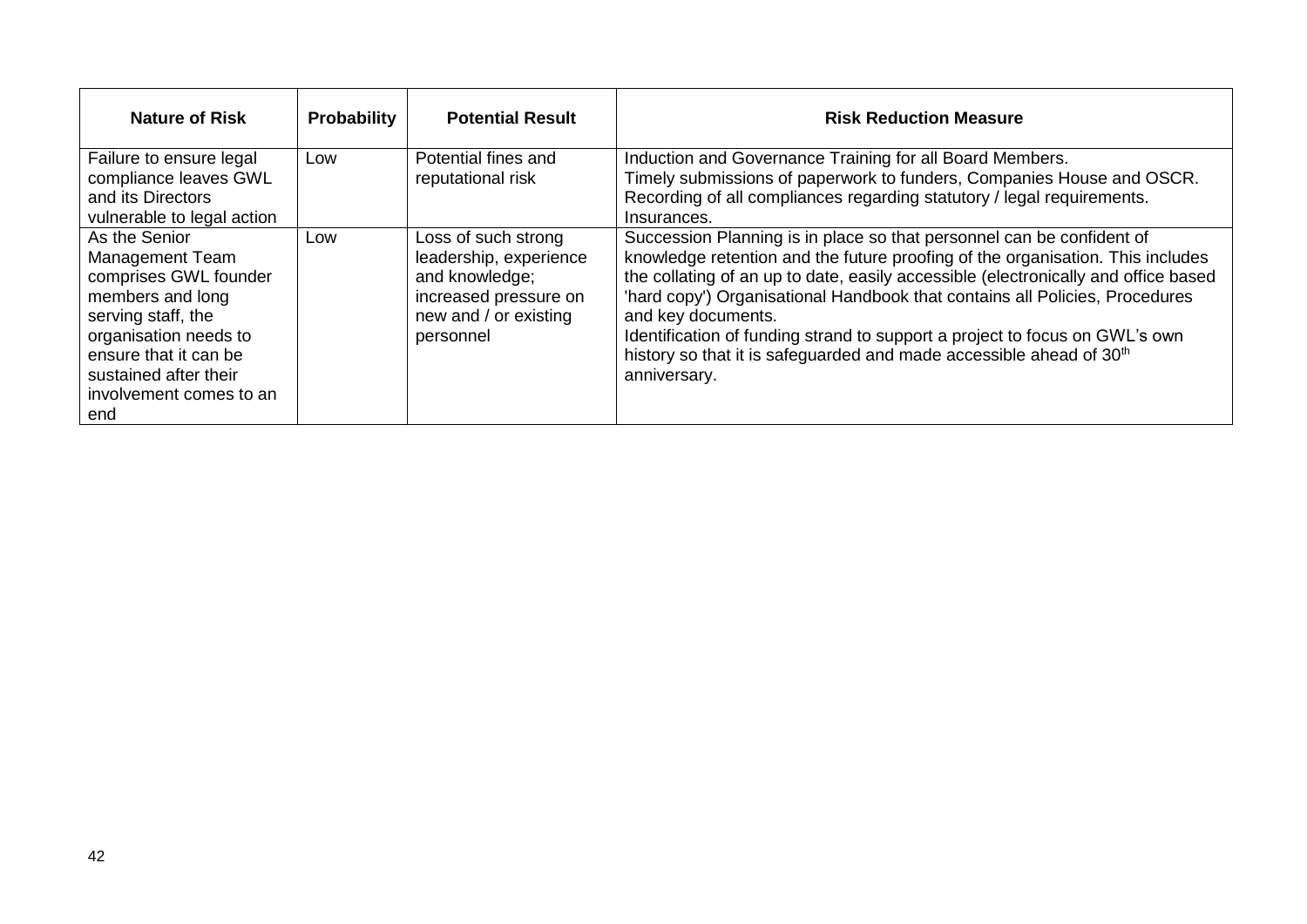### **Appendix 1 - Personnel Biographies**

#### **Board of Directors:**

**Kirsten Alexander-McGarry** is a Masters student at the University of Strathclyde. Originally from Dunoon, Kirsten moved to Glasgow in 2014 to begin studying for a degree in International Business with Modern Languages. She was selected to be an Entrepreneurial Scotland Saltire Scholar in 2017, undertaking a 12-week internship with the Cultural Enterprise Office, Scotland's business support agency for the creative industries. During this internship she researched the inclusivity of the creative industries in Scotland. Kirsten was named TargetJobs UK Management Undergraduate of the Year in 2017, winning a 12 week placement at the European Corporate Headquarters for Enterprise Holdings, where she has chosen to specialise in the area of diversity and inclusion in recruitment. As well as this, Kirsten is proud to have been elected President of the Strathclyde Women in Business Network, a University society which aims to link experienced women in the field with the female business leaders of the future. Alongside her studies, she has been a youth worker for the Iona Community, assisting with the planning and leading of an international youth festival on the Island of Iona. Kirsten first encountered GWL in 2016 through the Young Critics programme and has since gone on to become an advocate, Friend and volunteer of the organisation. She joined the GWL Board Pathway Programme in 2016 aged just 19, acting as a representative voice for the next generation of women in Scotland.

**Helen Anderson** has 20 years' experience in arts fundraising and organisational development, holding positions in the cultural sector across Scotland, Yorkshire and London. She has worked on several high-profile capital and revenue campaigns and is also an experienced coach and peer mentor. A common thread has been a belief in the extraordinary power of creativity and in the ability of individuals to effect transformational change. She has an M.A. in Russian/Theatre, an M.Phil. (Research) in Slavonic Languages/Literatures, both from the University of Glasgow, and is a Trustee of BaldyBane Theatre. Helen is also a Common Purpose graduate, spin enthusiast, lover of golden age detective fiction and sings in a Russian acappella choir. She is a member of the Institute of Fundraising and Member of ACOSVO.

**Jude Barber** is an Architect and Director at the Collective Architecture. This employee owned and controlled studio has offices in both Glasgow and Edinburgh specialising in arts and culture, housing, shared community facilities and conservation. In parallel with her studio practice, Jude has undertaken a number of close collaborations with local organisations, activists, artists and writers. She was co-director of the award-winning Empire Café with writer Louise Welsh during the 2014 Glasgow Commonwealth Games, undertook a Crafts residency at Cove Park in 2015 and recently exhibited 'The Better Days' solo exhibition at the Briggait Gallery Spaces, Glasgow during the 2016 Archi-Fringe programme. Jude previously worked with Reiach and Hall Architects and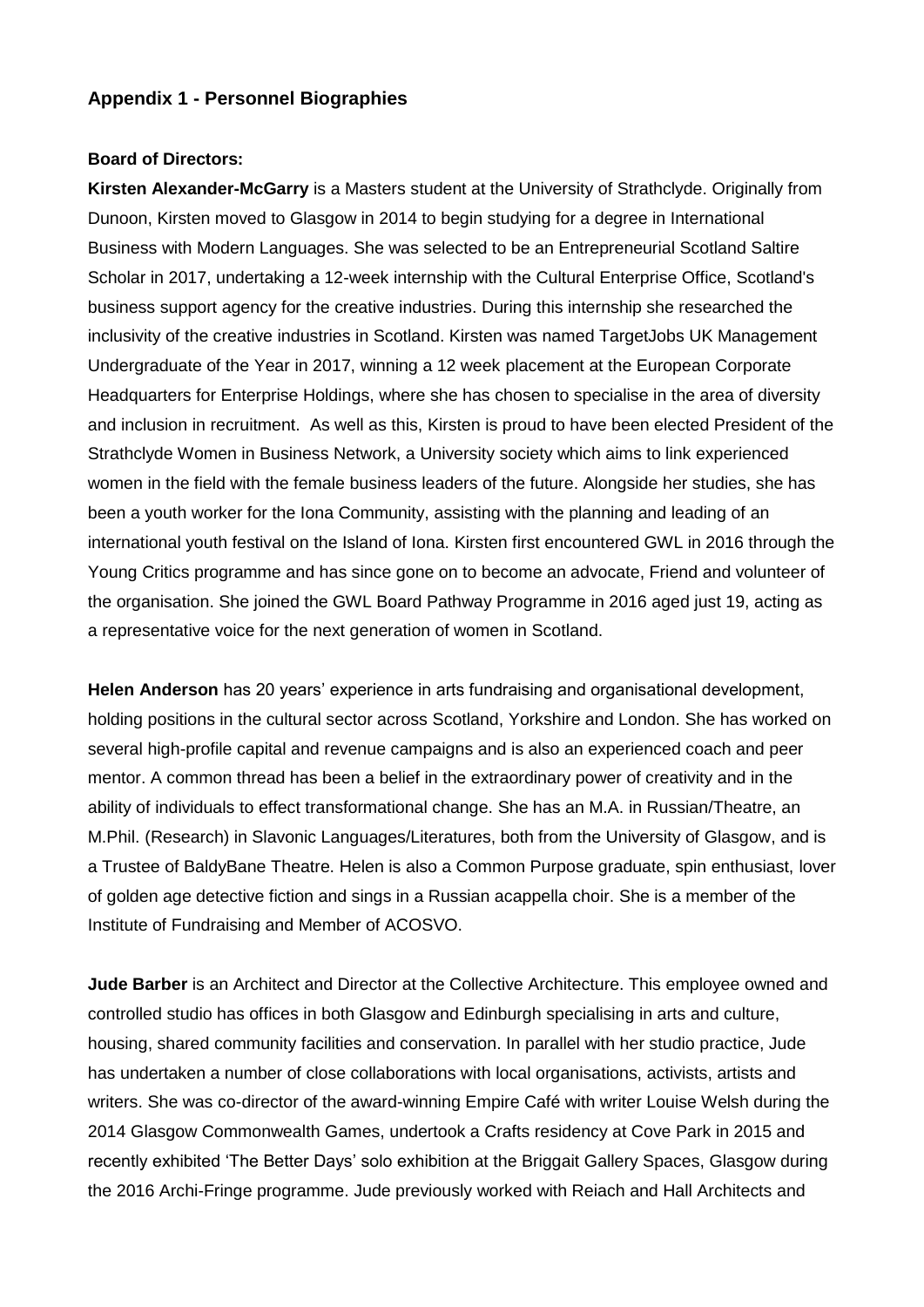Malcolm Fraser Architects in Edinburgh, Dominique Perrault Architects in Paris and was a founding member of GLAS Co-operative (Glasgow Letters on Architecture and Space). She has also taught part time at various Schools of Architecture, has written for a number of architectural publications and is Convenor of the Saltire Society Housing Design Awards.

**Karen Birch** is an entrepreneur with a wealth of experience in creating and supporting enterprise and is actively involved in many groups seeking to promote equality and diversity. Currently Managing Director at the3rdimagazine, an on-line publication championing women's achievements, and Chief Officer at Abundant Borders, a charity which addresses food poverty. Her career has spanned a multitude of high level positions, including: Director General of the Scottish Biomedical Association, consultant to Scottish Enterprise local agencies, advisor to Scottish Parliament on strategic e-commerce and various senior positions in entrepreneurial business startups. An experienced non-executive director, Karen has held positions with Co-operative Development Scotland, Glasgow Women's Aid, BBC Trust Audience Council for Scotland and Scottish Women's Football. Karen has a degree in Zoology from Sheffield University and MBA from North Staffordshire University.

**Louisina Currie** started working life in her family's businesses in the fruit and flower industry at the age of 17. After obtaining qualifications from horticultural college at Woodburn House Glasgow in 1980 and Floristry Design in the same year, she embarked on starting her own independent flower business. Louisina has a wealth of experience and knowledge of this marketplace and has also learned to adapt to the ever-changing landscape; having experienced the supermarket boom, fluctuating property markets and times of economic recession. She understands the precarious nature of trade and industry, how to adapt to it, and has first-hand experience of the tough requirements associated with running a business, as well as upholding creativity and enthusiasm. Louisina first become a volunteer at Glasgow Women's Library in June 2014 to pursue her passion for reading, learning new things, meeting new people, and feminist endeavour. Over the years, she has been involved in many projects most notably the March of Women, Young Critics, and developing and guiding GWL's Women's Heritage Walks.

**Silka Patel** is a strategic marketing expert with over 18 years' experience of working within the travel industry and global blue chip organisations. She has worked with Cisco, monitoring market industry trends in Digital Technology and is skilled at using internal and external communication across traditional and digital media. Silka moved from London to Glasgow in 2008 and is the Founder of Scotland Women in Technology group (SWiT), where she actively works to attract, inspire, empower and retain women and young people into the sector by developing a community and network to help grow women's contribution in IT business.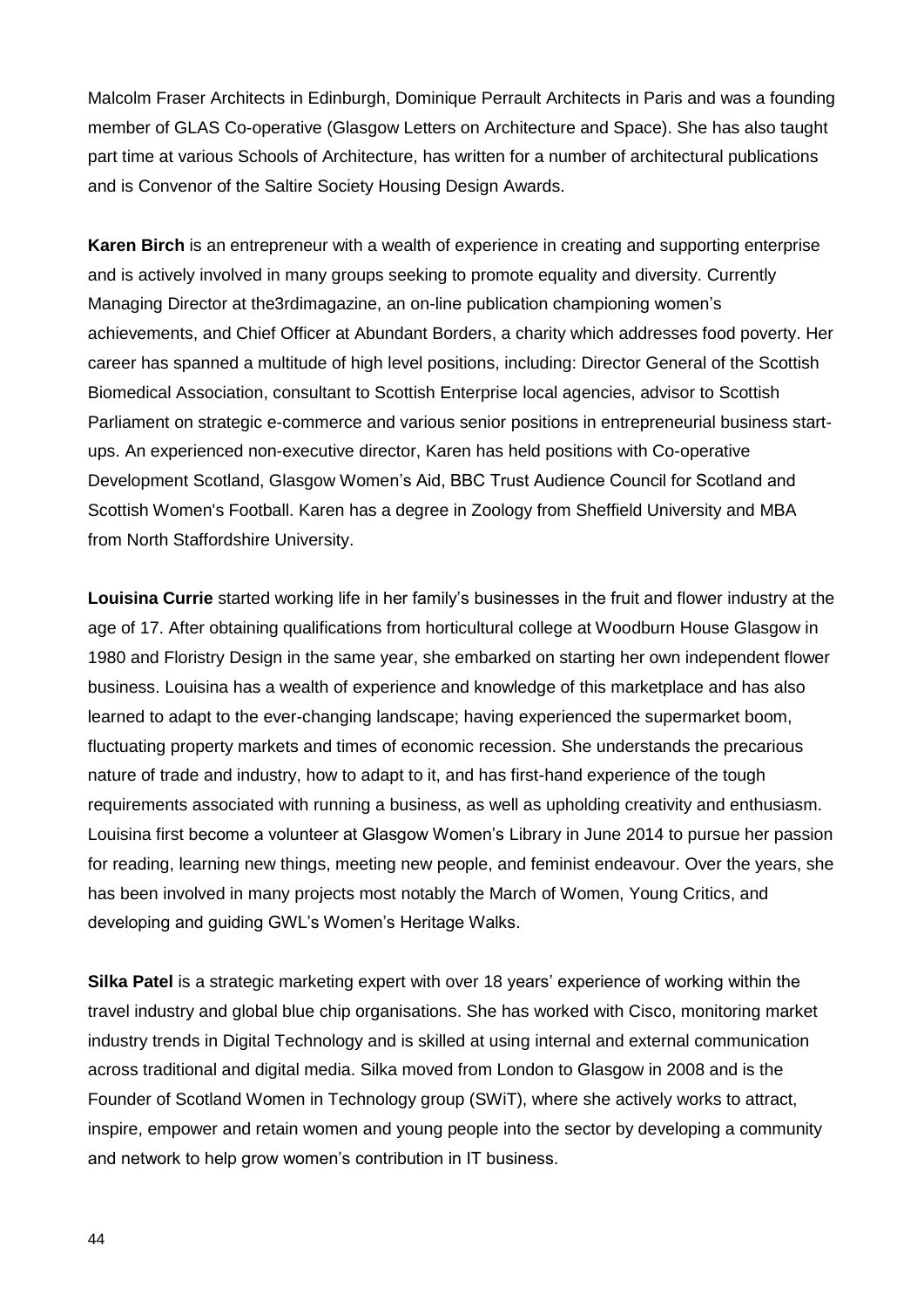Silka has been on the Board of Glasgow Women's Library since 2013, advising on marketing and digitalisation aspects for future growth.

**Zoë Strachan** is an award-winning author of novels, short stories, plays and libretti. She coconvenes the prestigious Creative Writing Programme at University of Glasgow, and is particularly interested in cross-disciplinary working. She is passionate about promoting literacy and reading, and mentors new writers in a variety of contexts from community workshops to practice-based PhDs. Zoë's work as a writer has taken her all over the world. She has been the recipient of international fellowships in the USA, France, Germany and New Zealand, as well as in the UK, and has also appeared at literary festivals in China, Canada, Hungary, Serbia, Czech Republic and Poland. With a first degree is in Archaeology and Philosophy, and through a position as UNESCO City of Literature Writer in Residence at the Museum of Scotland in Edinburgh, she has experience in designing and delivering education programmes based on museum collections and archives as well as producing interpretation materials for exhibitions.

**Katherine Wainwright** was brought up in a cross-cultural family in Aberdeenshire and has been living in Glasgow for 20 years. She is Head of Human Resources for Turning Point Scotland, a leading national social care charity providing services to adults with addictions, learning disabilities, autism, mental health issues, those involved in the criminal justice system and those who are homeless. She has been a senior manager for four Scottish and UK charities and Social Enterprises and has run her own consultancy. She is an experienced Board member with a particular interest in Social Enterprise and community development. Voluntary roles have included Board member of Neilston Development Trust, supporter for the Breastfeeding Network, language tutor and Chair of the Glasgow Good Information Group (accessible information). She currently sits on a UK Pensions Committee and the National Working Group for Pregnancy and Maternity Discrimination. Katherine has a psychology degree and a post-graduate diploma in Human Resource Management and has Fellowship (FCIPD) in her field. She has more recently undertaken development in mediation, conflict management and organisational resilience.

### **Staff Team Members:**

**Syma Ahmed** is the Development Worker (Black and Minority Ethnic Women's Lifelong Learning Project) and joined GWL in 2007. She is responsible for promoting lifelong learning, arts and creative opportunities for BME women and is keen to celebrate the success and achievements of BME women in Glasgow through capturing and compiling their life stories and preserving them at GWL. Syma has worked in the Voluntary Sector for over fifteen years and enjoys developing new projects to support the local community.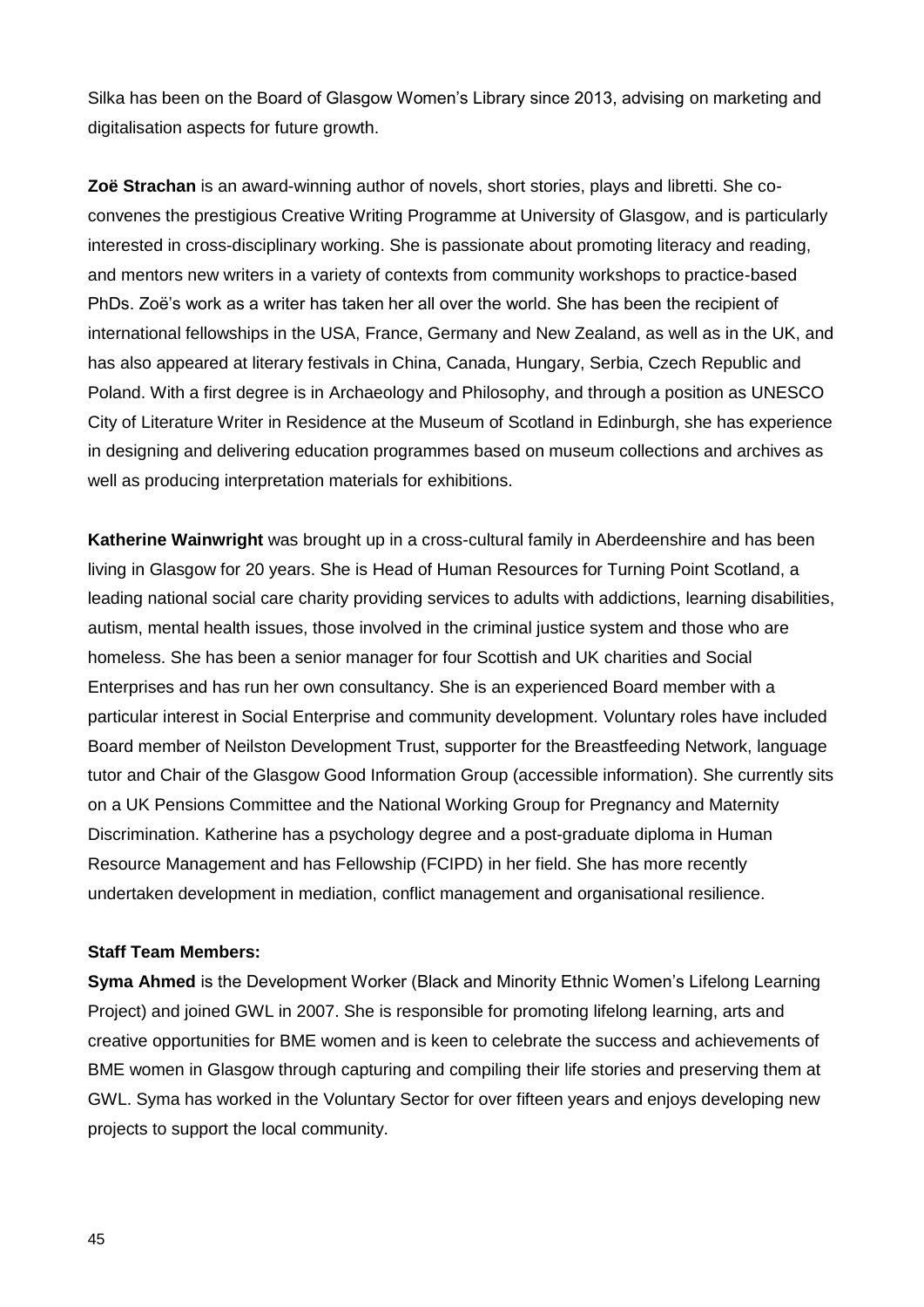**Laura Dolan** joined GWL in 2007 as the Lifelong Learning Assistant and is now the Production Coordinator. She is responsible for ensuring that the GWL public events and learning programmes are successfully delivered. Laura has worked in the voluntary sector since 1998, including posts with The Poverty Alliance, Money Advice Scotland and the Workers Educational Association and has a keen interest in promoting learning and culture for all.

**Dr Caroline Gausden** is a new addition to the team having joined GWL in December 2018. Before working at the Library Caroline was based in Aberdeen where she completed a practice based PhD in Feminist Manifestos and Social Art Practice. She is a Development Worker for Programming, Curating, Partnerships and Participation at GWL. This role involves her moving between all the different facets of the organisation, from the archive to the library shelves and surrounding neighbourhood, to think about how the collection and public programme continue to speak to each other and to the diverse groups of people who are at home in the Library.

**Emily Ilett** joined the Library in October 2016 as the Lifelong Learning Assistant, supporting the learning and public events programmes. Emily became a volunteer tour guide on GWL's Women's Heritage Walks in 2014, and is still discovering the stories of incredible unsung women in the city. She is an award-winning children's writer, and an avid reader for whom the Library's shelves are a constant treat.

**Nadine Aisha Jassat** joined the GWL team in 2018 and works as a National Lifelong Learning Development Worker. She comes to GWL having spent seven years in Scotland's gender-based violence sector, delivering education work locally and nationally to young people and youth agency staff with organisations such as Zero Tolerance and Edinburgh Rape Crisis Centre, as well as championing creative practice within the sector. Alongside this, her work as a writer takes her across the UK, performing poetry, speaking about her work and issues relating to storytelling and social justice, and delivering creative writing workshops.

**Sue John** is the Company Secretary and Enterprise Development Manager. She joined Glasgow Women's Library as a volunteer in 1993 having graduated (as a mature student) from Glasgow School of Art with a B. A. (Hons) degree in Fine Art Printmaking. She became a paid GWL worker in 2000, job sharing the post of Development Worker on the *LIPS* Project, and since 2006 has been in post as the full-time Development Manager. Part of the Senior Management Team, Sue's key responsibilities at GWL comprise strategic and operational duties, including Strategic Plan delivery and line management of workers.

**Wendy Kirk** joined GWL in 2005 as the Librarian, having previously worked in community-based support work and community libraries. She studied English Literature and MSc Library Studies at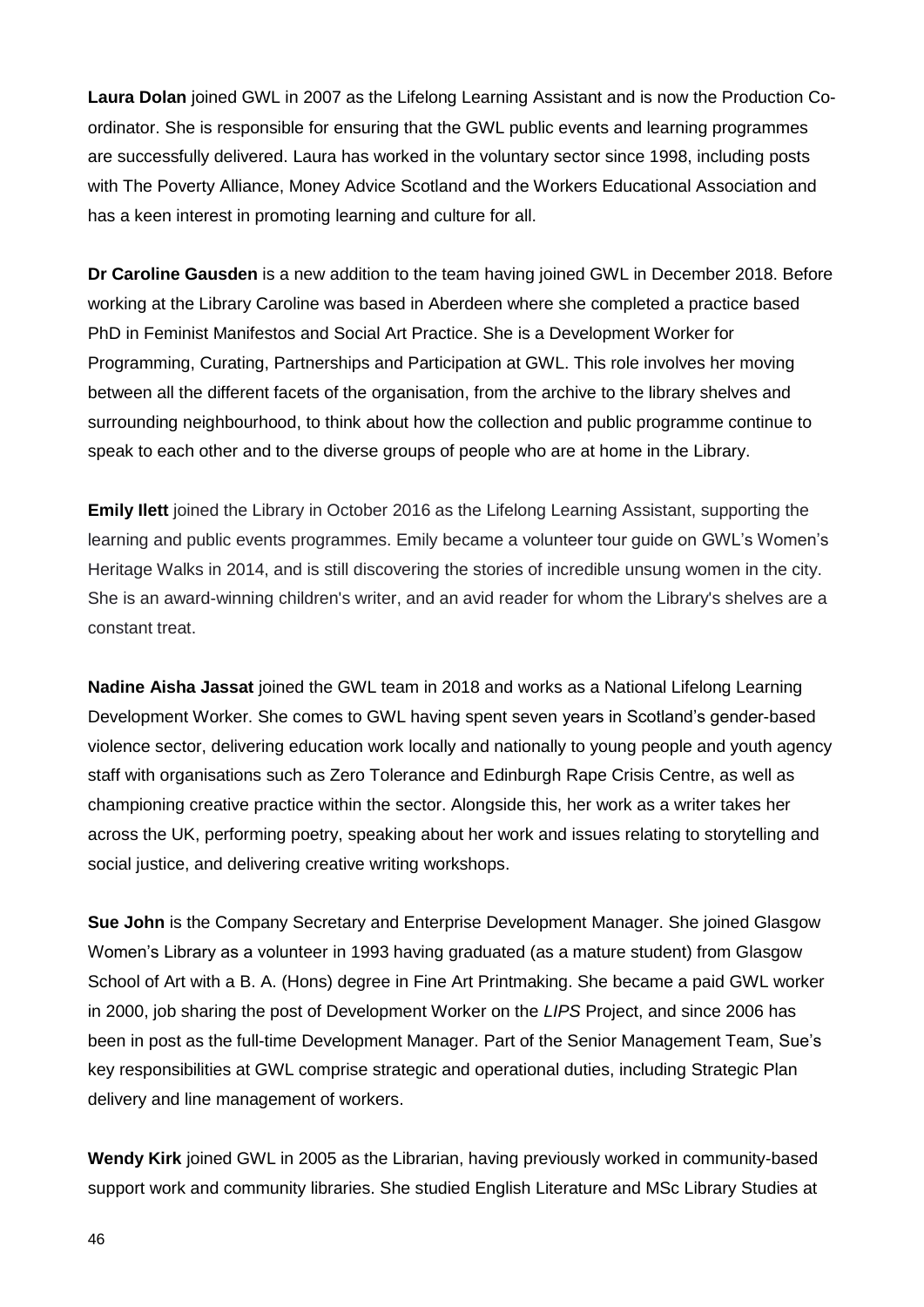the University of Strathclyde. Wendy runs a weekly group called Story Cafe, which brings women together over lunchtime to enjoy stories and poems, and which includes regular visits from Scottish and international writers. She is passionate about the life-changing impact of reading and libraries, and enjoys taking part in festivals including Book Week Scotland and World Book Night.

**Becca Lewis** joined GWL in 2019 as the Facilities Management Officer. She oversees the upkeep of its Grade B listed Carnegie Library, co-ordinating building services and maintenance contracts. Becca contributes to the Green Creative Cluster, working across the organisation to implement the Environmental Policy. She has an MA in Heritage Management from Bath Spa University and has really enjoyed learning about community focused organisations. Becca has worked in libraries, heritage and the arts and loves that GWL is in all these worlds.

**Gabrielle Macbeth** joined the team in 2011 as GWL's first Volunteer Co-ordinator. Having completed a Masters in Human Rights and International Politics from the University of Glasgow in 2007, Gabrielle worked with Amina: the Muslim Women's Resource Centre and then Glasgow YWCA, providing learning and development opportunities to Black and Minority Ethnic women. She is the main point of contact and support for the dozens of volunteers involved in GWL's work, matching their interests, skills and strengths to the needs of each project.

**Helen MacDonald** has worked at GWL since 2005, with a focus on IT support and digital development, including managing GWL's online presence and developing its bespoke Monitoring & Evaluation and CRM system, Library Out Loud. She is also developer & moderator of the Women of Scotland website, created by GWL in partnership with Women's History Scotland, and represents GWL on the WHS steering committee.

**Nicola Maksymuik** joined the GWL staff team in 2014 as the Archivist, working on all aspects of collection management and development including cataloguing, ensuring the collections are in appropriate storage and making the collections accessible to users. She has an M. A. in History and an MSc in Information Management and Preservation.

**Margaret Manley** joined GWL in 2015 as the Finance Officer. Margaret is a graduate of Edinburgh University (BSc Social Sciences). Her financial and management experience has been acquired from working in the NHS, the Royal Pharmaceutical Society and a couple of GP practices.

**Donna Moore** joined GWL in 2010 as a volunteer Literacy Tutor and is GWL's Adult Literacy and Numeracy Development Worker, providing support to women who need help with their reading, writing or numbers. She is also involved with many other related projects at GWL, including the annual 'Bold Types' creative writing competition and 'Drama Queens', GWL's play-reading for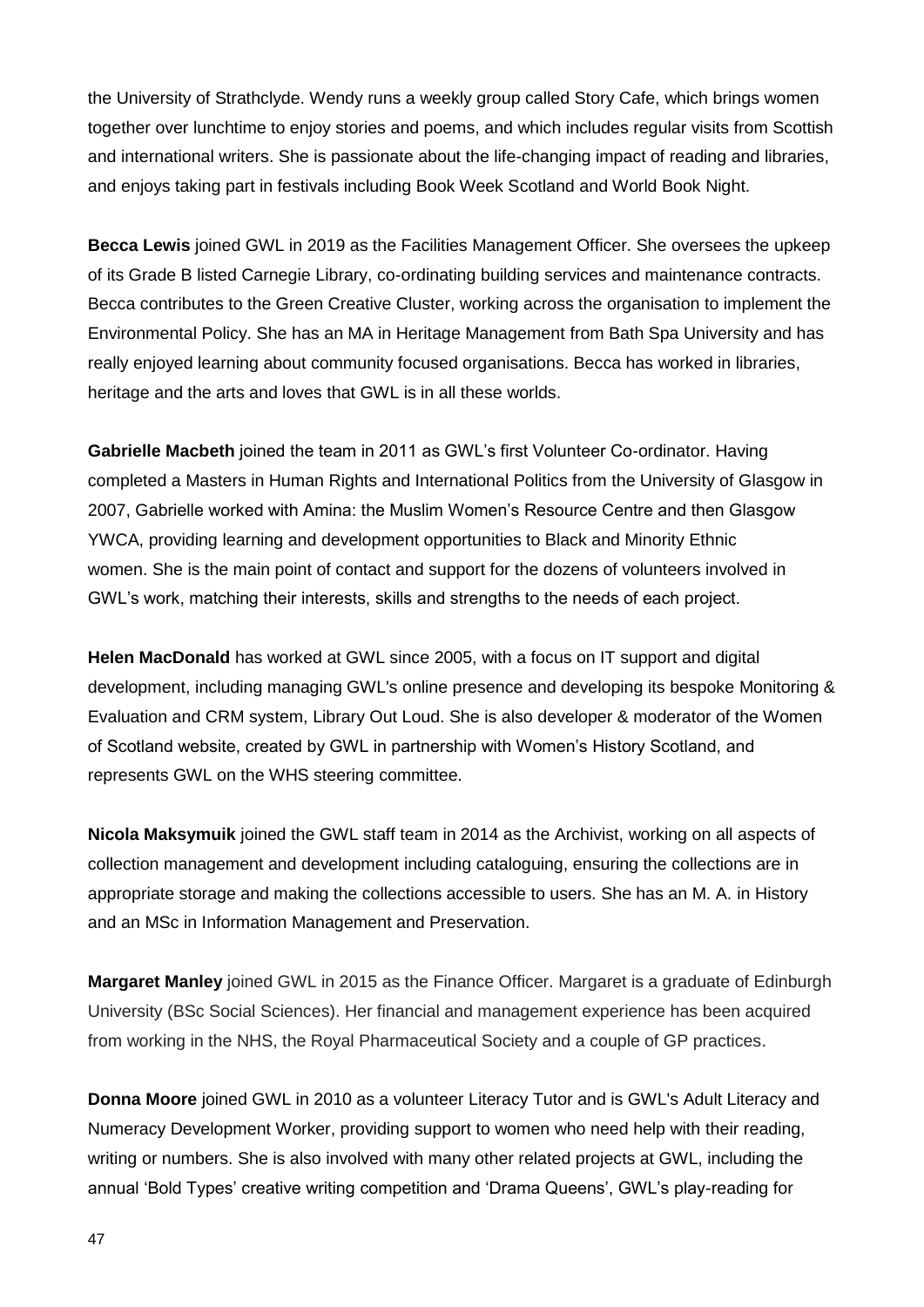pleasure workshops. Donna is ITALL qualified and has a Masters' in Education in Community Learning and Development and an MLitt in Gender Studies. She is also a published writer of fiction and is currently studying for a PhD in Creative Writing at Stirling University.

**Jenny Noble** was appointed GWL Museum Curator in October 2017 and is responsible for managing, caring for and increasing access to the museum collections. She began her museum career as a seasonal attendant at the Highland Folk Museum in 1996 while studying for her M. A. in English Language and Scottish Literature at the University of Glasgow. She has worked continuously in the sector since 2001. Previous roles include Education Facilitator at the National Museum of Rural Life, Education Officer at Paisley Museum and Outreach Officer in a pan-Lanarkshire partnership project. She still works part-time as Social History Curator at CultureNL.

**Dr Adele Patrick** is a founder member of GWL and current Lifelong Learning and Creative Development Manager. She has been involved in women's and equality projects in Glasgow since the 1980s. An Alumna and former tutor at Glasgow School of Art, she holds B. A. (Hons) and M. A. degrees in Design. She is committed personally and professionally to the concept of learning throughout life and achieved her own Doctorate in 2004. Adele won the Scotswoman of the Year Award in 2016 and in 2017 was awarded an Honorary Doctorate (Doctor of Letters, DLitt) from Glasgow School of Art / University of Glasgow followed by an Honorary Doctorate (Doctor of Letters, DLitt) from the University of Strathclyde. She is undertaking a Clore Leadership Fellowship in 2018/2019.

**Katie Reid** began working at GWL in 2015 as the Lifelong Learning Assistant, a role she now job shares with Emily Ilett. Katie also job shares the Production C-ordinator role with Laura Dolan. Coming from a background of working in the arts, Katie's work at GWL centres on planning and developing the learning and events programme, managing audience bookings, and updating event information on our website. She especially loves it when someone new uncovers the joys and possibilities That GWL has to offer.

**Mattie Roberts** joined the Library as a *Seeing Things* volunteer in 2017. She now shares Project Assistant and administrative responsibilities with Emily Ilett, co-ordinates GWL venue hires and is part of the Active Welcome cluster. Mattie loves all the conversations she engages in at GWL, fulfilling her enthusiasm for dismantling barriers to people's enjoyment of arts, and producing supportive and meaningful administrative structures. She has a MLitt in Curatorial Practice (Contemporary Art) from the University of Glasgow and Glasgow School of Art, and is a member of the volunteer-run bookshop Good Press.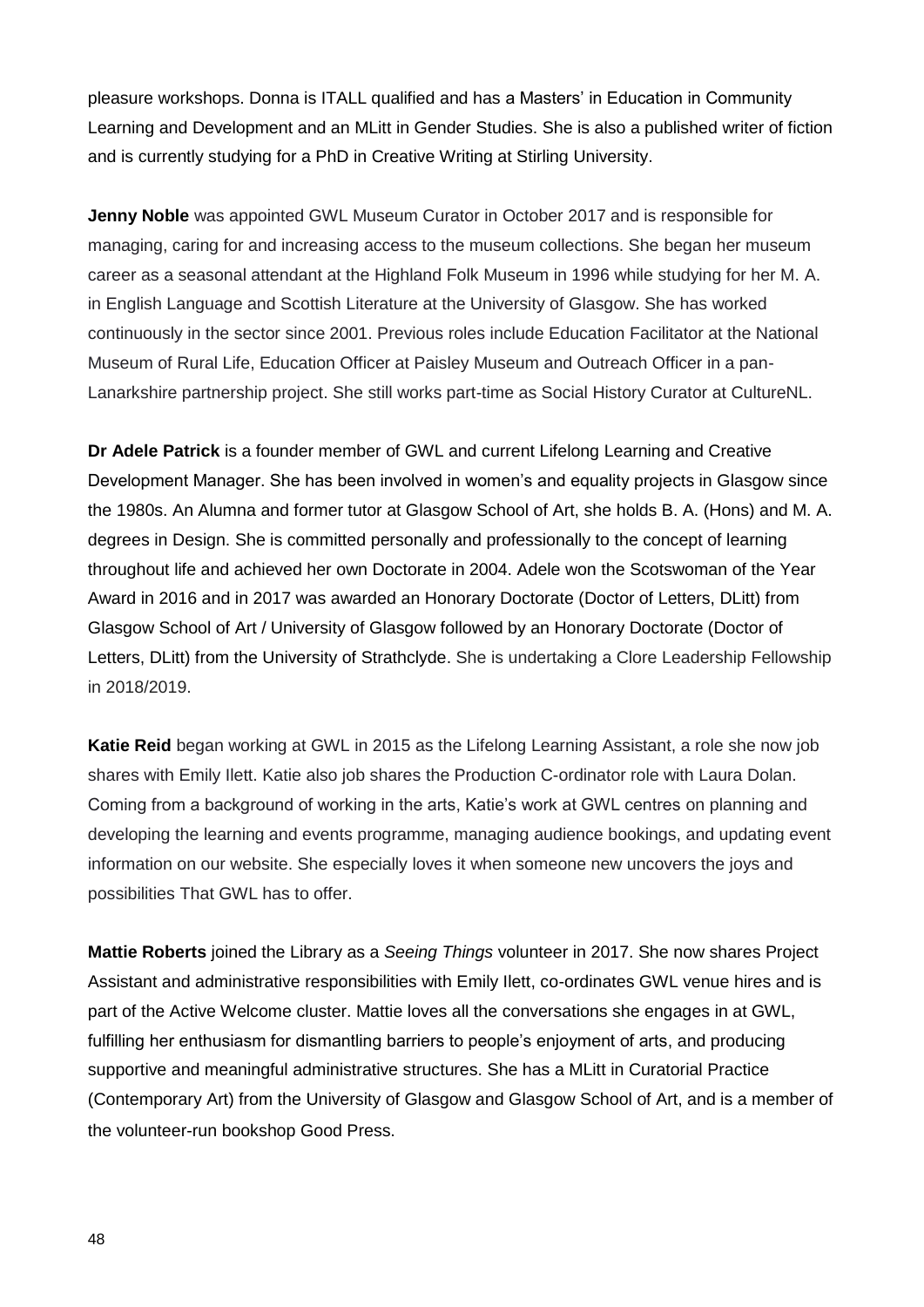**Dorothy Sichi** joined GWL as the Adult Literacy and Numeracy Tutor after working as a Community Tutor with West Dunbartonshire and then a Workplace Tutor for Glasgow City Council. Her role as tutor supports women on a 1:1 basis, helping them gain confidence with their reading, writing and number skills and to use the resources at GWL to support their learning. Whilst studying for a Post Graduate Degree at Strathclyde University Dorothy grew to enjoy supporting people with literacies issues and being able to guide learners to become self-directed learners.

**Morag Smith** joined Glasgow Women's Library as the National Lifelong Learning Development Worker in 2009. She studied English Literature at the University of Strathclyde and is a writer with a strong interest in the short story form and poetry. Morag lived in Germany for some years where she worked as a teacher of English as a Foreign Language and then in the travel industry. Morag returned to Scotland with her family where she had a career change and started to work in Adult Learning and completed a post-graduate Certificate in Adult Guidance. Before joining GWL, she worked for Renfrewshire Libraries and Adult Literacies Renfrewshire in learning, reader development and literature development.

**Rachel Thain-Gray** has worked in equalities for the past 20 years and joined GWL in 2013 delivering its prejudice reduction projects. She leads the Equality in Progress project; and is an AHRC-funded PhD researcher in *Fourth Wave Feminist Museological Practice*.

**Deborah Walker** initially started as a volunteer and student on placement at the Library, working with Syma Ahmed on the BME project. Now working as the Adult Literacy and Numeracy Volunteer Support Worker and Tutor, she continues working towards her degree in Community Development at Glasgow University. Community work has always been a strong passion of hers and she enjoys nothing more than helping others on their journey to empowerment.

**Hannah Wright** joined the Library in September 2016 as the first Digital and Marketing Officer. She is responsible for the organisation's Social Media accounts, digital marketing activities (including GWL's monthly newsletter) and Media / Press co-ordination. Hannah is interested in digital innovations in the library and museum sectors and hopes to continue to raise the profile of GWL, ensuring that as many people as possible know about the important work it does.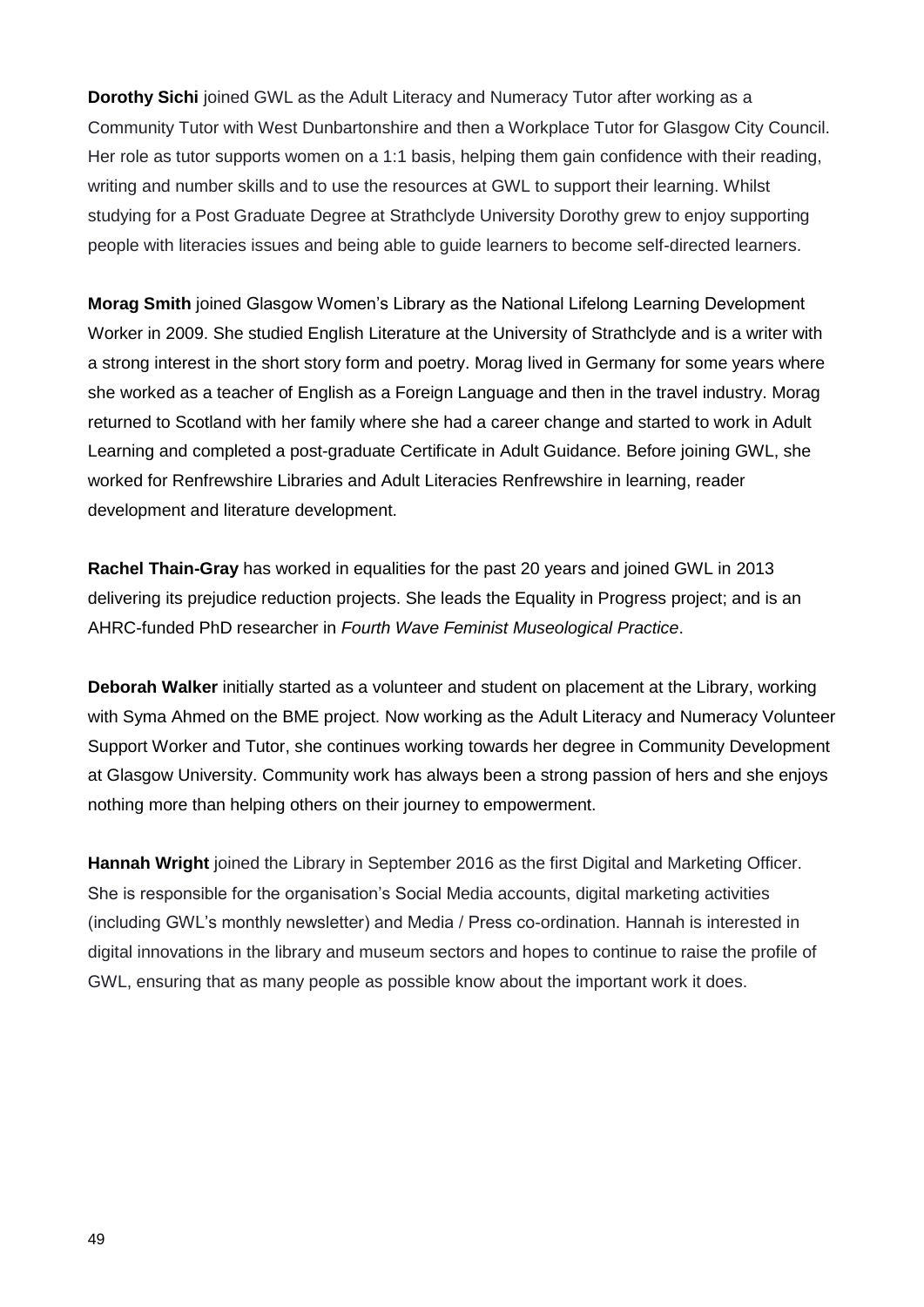### **Appendix 2 - Skills Audit**

The Skills Audit of GWL's Board of Directors is regularly reviewed and updated. The Board of Directors collectively has high levels of expertise in the areas of: Strategic Planning; Marketing; Fundraising; Social Enterprise and Business Development; Training; Information Technology and Digital Strategy; Entrepreneurship; Research; Academia; Publishing; Learning and Education; Literature; Policy Review and Implementation; Human Resources; Public Speaking; and Consultancy.

Further, there is some expertise in Customer Care; Equality, Diversity and Inclusion; Financial Management; Effective Networking and Analytical Abilities.

The Senior Staff Team members, the Enterprise Development Manager (EDM) and the Lifelong Learning and Creative Development Manager (LLCDM), also participate in Skills Audits and demonstrate high levels of expertise in Change Management; Project Development; Capital Build Project Management; Administration; Campaigning; Fundraising; Strategic Planning; Training; History of the Sector; Knowledge of the Community; Personnel Management and Leadership; Effective Networking; Presentation Skills; Media and Public Relations; and Systems Implementation. The Managers also have some expertise in Consultancy; Customer Care; Equality, Diversity and Inclusion; Campaigning; Financial Management; Governance; Policy Implementation and Research. They are also confident, committed and knowledgeable Champions of the Women's Library, with the LLCDM being a founder member and the EDM having worked for the organisation in both voluntary and paid capacities since 1993.

The key Board of Directors' skills gaps identified in this Audit were in the areas of legal issues and the museum sector, however GWL now has funding to provide a paid professional full-time Museum Curator and is active in networks that can easily provide expertise, advice and support on these and any other issues. The Board of Directors will recruit additional Board Members during 2018-19 and will be mindful of skills gaps during this process.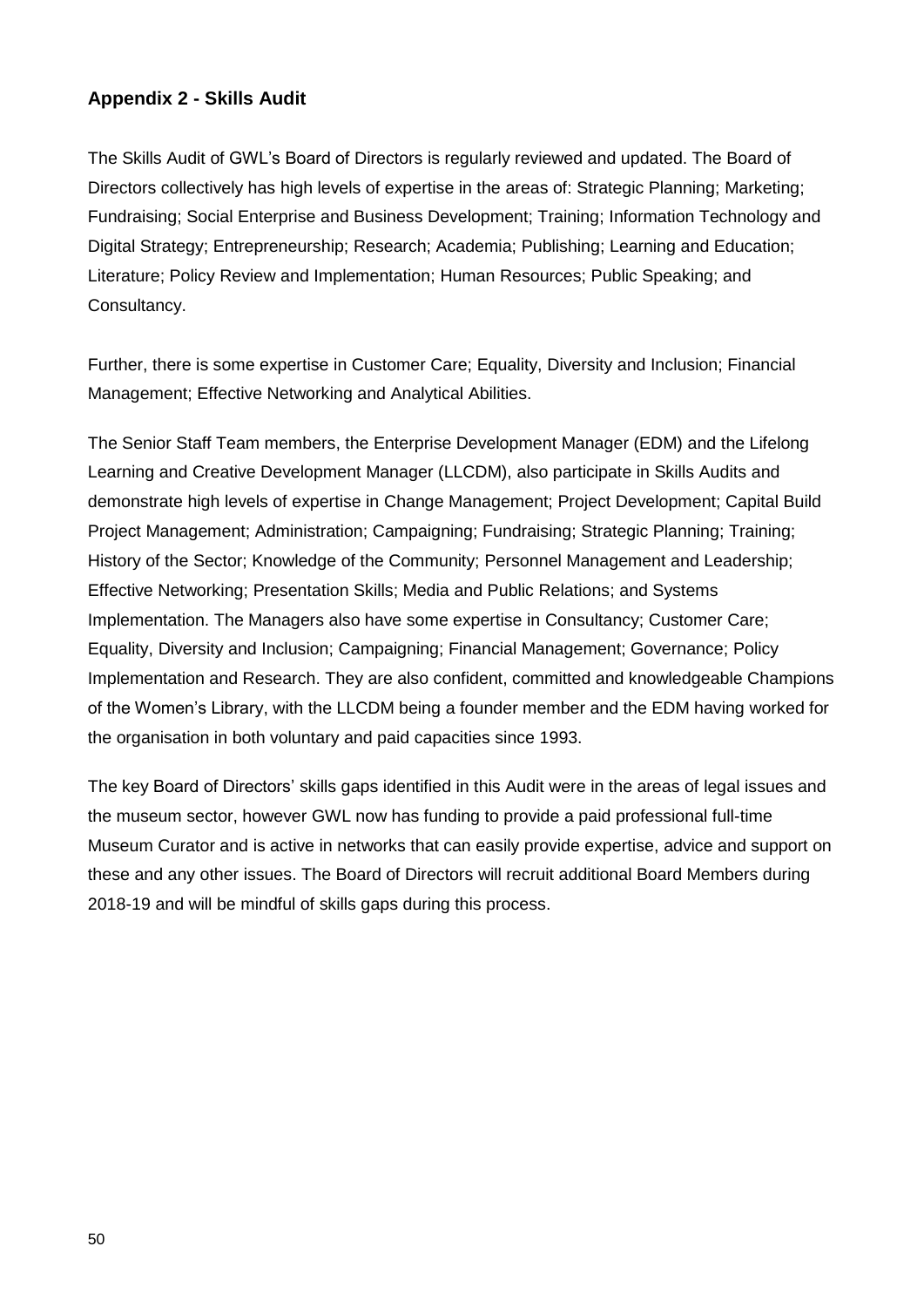### **Appendix 3 - Summary of Current Project Funding (2018-19)**

The following table summarises the current major project funding (2018-19) allocated to GWL:

| <b>Name of Funding Body</b>          | <b>Funding</b> | <b>Purpose</b>                             |
|--------------------------------------|----------------|--------------------------------------------|
| <b>Glasgow City Council</b>          | £ 80,919       | Lifelong Learning / BME Women's Programmes |
| <b>Glasgow City Council</b>          | £ 45,315       | Adult Literacy and Numeracy Project        |
| <b>Glasgow City Council</b>          | £ 29,000       | <b>Archivist and Librarian</b>             |
| <b>Glasgow City Council</b>          | 6,176<br>£     | <b>LGBT Project</b>                        |
| The Scottish Government              | £ 52,524       | National Lifelong Learning Project         |
| The Scottish Government              | £ 36,165       | Post of Enterprise Development Manager     |
| The Scottish Government              | £ 32,553       | Post of Museum Curator                     |
| <b>Creative Scotland</b>             | £116,802       | Regularly Funded Organisation - for staff  |
|                                      |                | salaries, programming and venue costs      |
| <b>Museums Galleries Scotland</b>    | £28,322        | <b>Decoding Inequality Project</b>         |
| The Robertson Trust                  | £ 8,500        | Volunteer Development Programme            |
| <b>Historic Environment Scotland</b> | £17,500        | Volunteer Development Programme            |
| Wellbeing for Longer (Voluntary      | £24,802        | Volunteer Development Programme            |
| <b>Action Fund</b>                   |                |                                            |
| The Scottish Government              | £ 21,105       | <b>Equality in Progress Project</b>        |
| South Lanarkshire Council            | 1,568<br>£     | <b>LGBT Project</b>                        |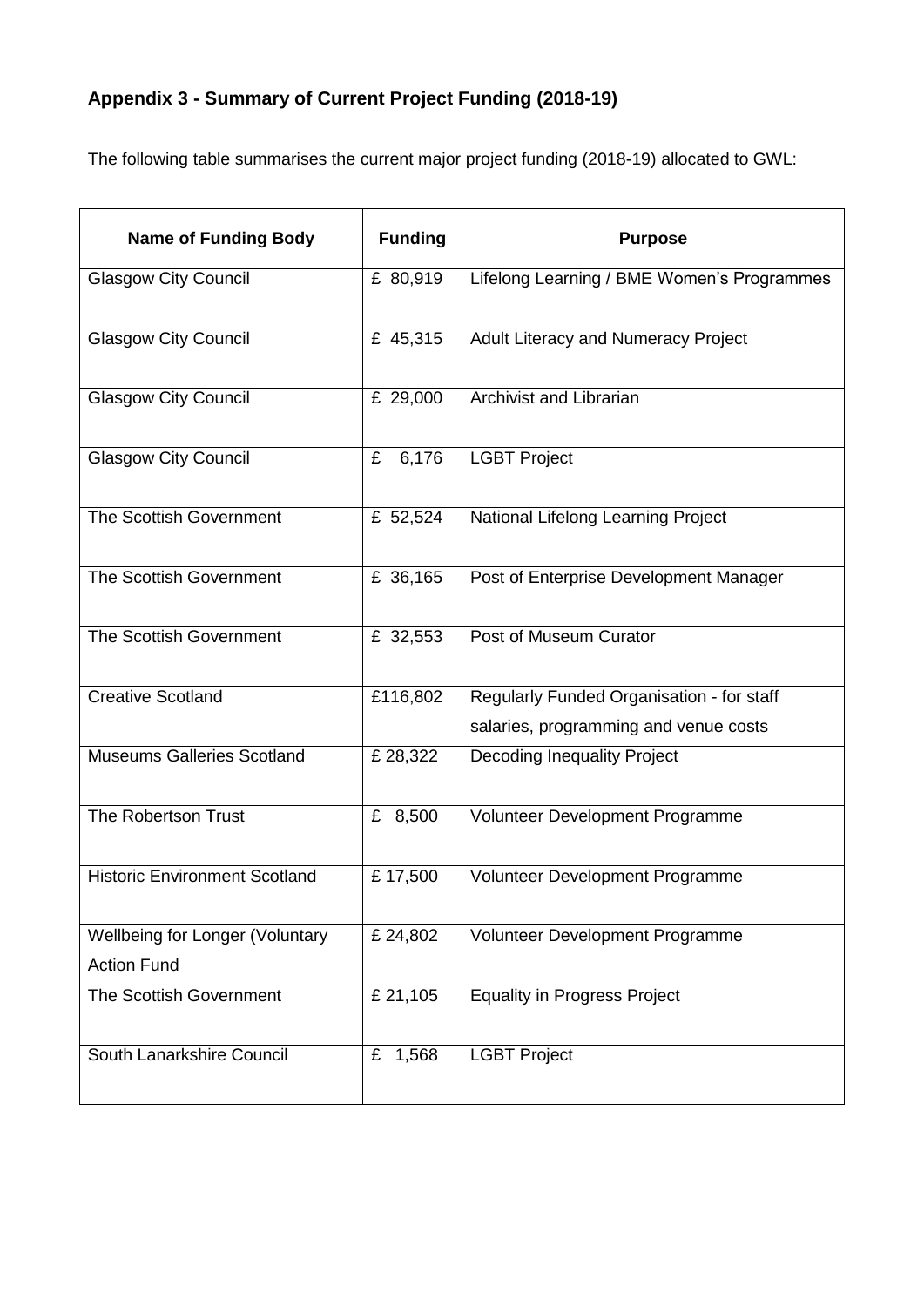| <b>National</b>                                            | Local                                              |
|------------------------------------------------------------|----------------------------------------------------|
| National Library of Scotland                               | <b>Glasgow Doors Open</b>                          |
| Scottish Mental Health Arts and Film Festival              | Glasgow International Festival of Visual Arts (GI) |
| The Universities of Stirling and Edinburgh                 | Glasgow Life                                       |
| <b>Scottish Contemporary Arts Network</b>                  | <b>Glasgow Museums</b>                             |
| <b>Women's History Scotland</b>                            | The Universities of Glasgow and Strathclyde        |
| H.M.P. Service and individual prisons across Scotland      | Glasgow Clyde College                              |
| <b>Scottish Book Trust</b>                                 | The Village Storytelling Centre                    |
| <b>LGBT Youth Scotland</b>                                 | Amina Muslim Women's Resource Centre               |
| <b>Wigtown Book Festival</b>                               | Glasgow School of Art                              |
| Aberdeen Women's Alliance                                  | SAY Women (Sexually Abused Young Women)            |
| West Dunbartonshire Libraries and Museums                  | <b>Adult Literacies Practitioners Forum</b>        |
| <b>Edinburgh Leisure and Culture</b>                       | Centre for Contemporary Arts, Glasgow              |
| <b>SHAKTI Women's Aid</b>                                  | <b>Glasgow Disability Alliance</b>                 |
| Dundee International Women's Centre                        | Platform / The Bridge, Easterhouse                 |
| Scottish Women's Aid                                       | Clyde Gateway                                      |
| <b>Saltire Society Scotland</b>                            | The Bike Station                                   |
| Africa in Motion                                           | <b>International</b>                               |
| Scottish Queer International Film Festival (SQIFF)         | U. S. Embassy, London                              |
| <b>Youthlink Scotland</b>                                  | <b>British Association of American Studies</b>     |
| Muriel Spark 100                                           | Aletta, Netherlands                                |
| <b>Vote 100</b>                                            | WINE (Women's Information Network Europe)          |
| UK Parliament Speaker's Advisory Committee on Works of Art | Kvindemuseet, Aarhus, Denmark                      |
| <b>Craft Scotland</b>                                      | Kvinnohistoriskt Museum, Umea, Sweden              |

### **Appendix 4 - Relationships and Networks:** *Selected Sample* **of Current and Past Examples**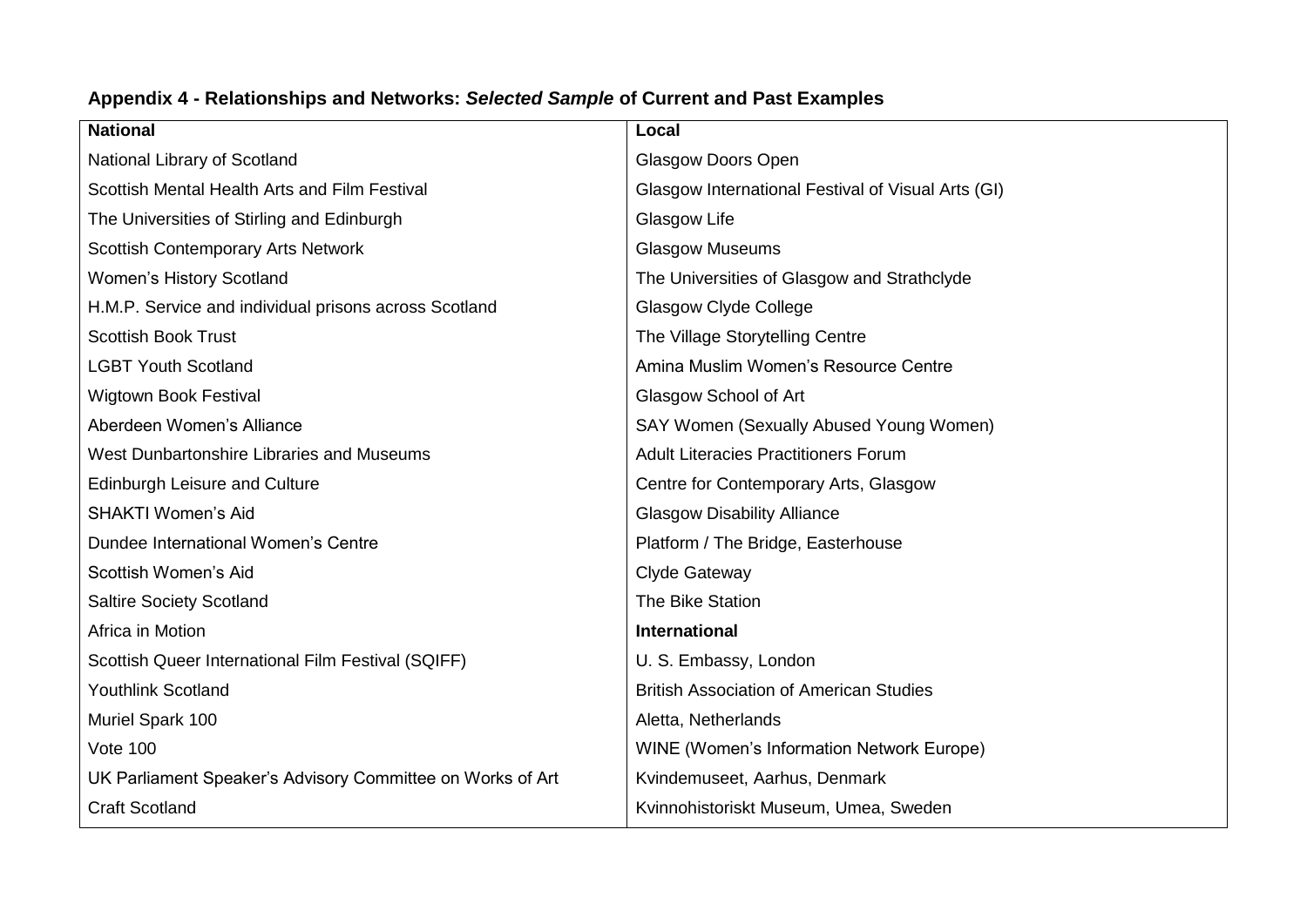### **Appendix 5 - Achievements**

### **Selection of achievements to date include:**

2019

- GWL is chosen by the National Gallery in London as the first venue for a UK national tour to exhibit a rare Italian Baroque painting: Artemisia Gentileschi's *Self Portrait as Saint Catherine of Alexandria*, dating to 1615-17. This more than tripled the number of visitors to GWL, and resulted in wide TV, radio and press coverage.
- Three new 'themed' Heritage Walks are researched, devised and launched, two focussing on Suffrage/tte history in two different parts of Glasgow, and one on LGBTQ+ history of the City.
- Successful renewing of GWL's status as an Accredited Museum.

2018

- GWL is one of five UK wide Finalists for Art Fund Museum of the Year, the largest and most prestigious museum prize in the world, attracting TV, radio, newspaper, journal, magazine and online coverage, and winning unprecedented public support.
- Creative Development Manager, Adele Patrick, is awarded the Lifetime Achievement Award at the Herald / People Make Glasgow 'Inspiring City' Awards.
- GWL is Number 1 in The List Magazine 'Hot 100.'
- Adele Patrick is selected as a Clore Leadership Fellow 2018-19.
- The Rt. Hon. Nicola Sturgeon MSP, First Minister of Scotland, visits GWL to publicly announce that the Scottish Government will fund GWL and other organisations to commemorate the Centenary of the Representation of the People Act, with GWL embarking on a year-long programme of events and activities.
- The Scottish Government starts to fund the posts of Enterprise Development Manager, Museum Curator, and National Lifelong Learning staff and project costs under its 'Intermediary' funding agreements.
- GWL launches Equality in Progress, supporting the wider museum and arts sectors with research and bespoke training to gain a better understanding of values-led equality approaches, with the intention of widening access, representation and inclusion for people with Protected Characteristics.
- The completion of Phase Three and Phase Four capital refurbishment works, with a further £400,000 invested in exterior and interior repairs and improvements to the GWL building.

- Winner of the Herald Society 'Legacy' Award 2017, sponsored by Legacy 2014.
- Winner of the Community Award in the inaugural Scottish Women's Awards 2017.
- Finalist in the pan-UK CILIP (Chartered Institute of Library and Information Professionals) 'Libraries Change Lives' Award 2017.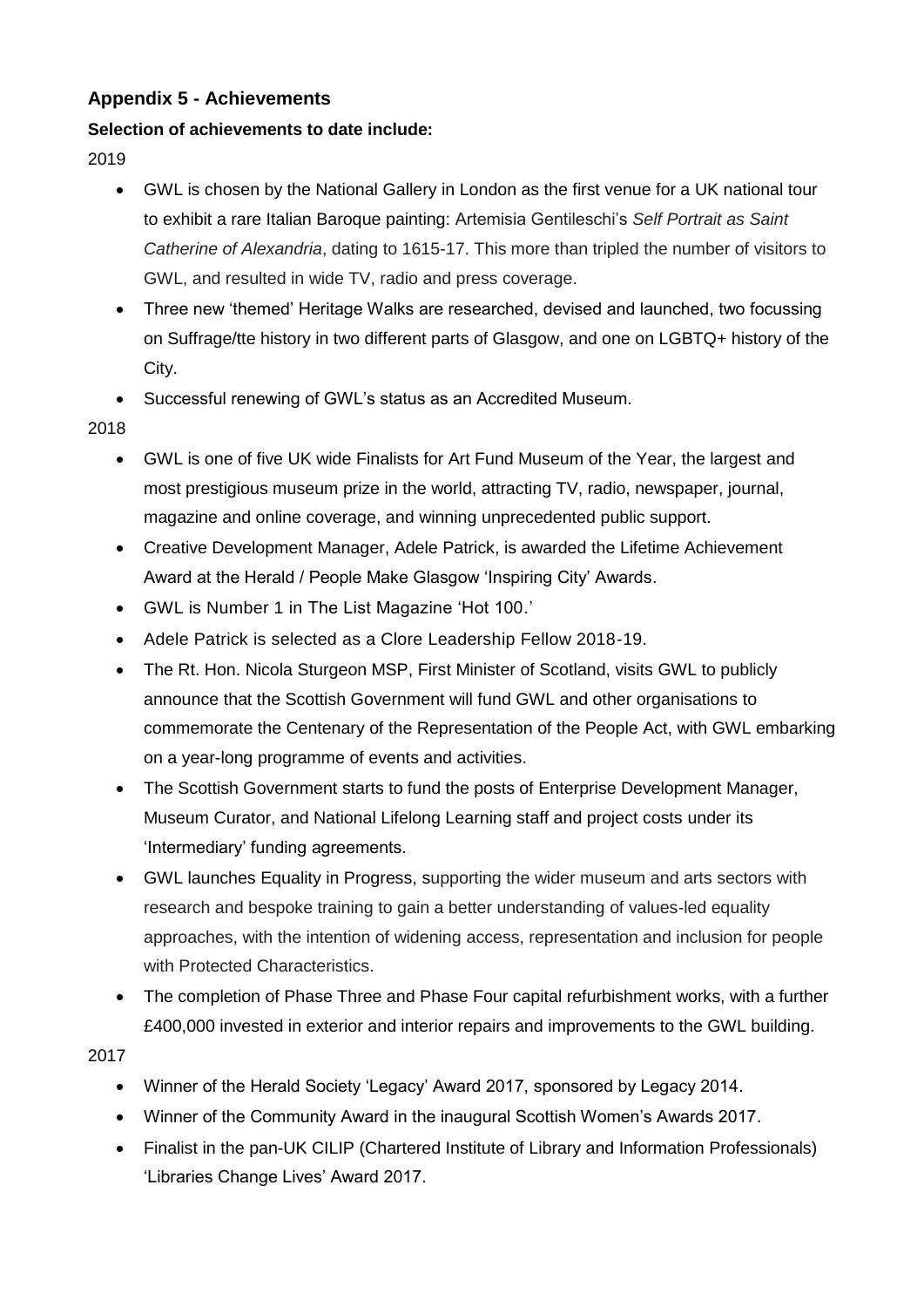- GWL features in The List Magazine 'Hot 100' for the second consecutive year, with Open The Door cited as an example of cultural innovation in Scotland.
- GWL is among the first charities to be awarded the Glasgow Volunteering Chartermark, rewarding excellence in supporting volunteers.
- Finalist in the Glasgow Volunteer Centre Alistair Malloy Inspire Awards, 'Commitment to Diversity and Inclusion' Category.
- GWL's first Women's Literary Festival, Open The Door.
- Adele Patrick is awarded an Honorary Doctorate (Doctor of Letters, DLitt) from Glasgow School of Art / University of Glasgow.
- Adele Patrick is awarded an Honorary Doctorate (Doctor of Letters, DLitt) from the University of Strathclyde.

- GWL celebrates its 25<sup>th</sup> birthday, attracting wide local, national and international media attention including features in The Guardian, The New York Times, The Evening Times, The Skinny; on BBC 2 'Scotland 2016' programme and on BBC Radio Scotland.
- Winner of the Icon Diversity Awards 'Venue of the Year' Award 2016.
- GWL Co-founder and Creative Development Manager, Dr Adele Patrick, awarded the Scotswoman of the Year Award.
- Adele Patrick featured on BBC Radio 4 'Woman's Hour'.
- Adele Patrick receives the 2016 Marsh Award for Excellence in Gallery Education (in assocation with 'engage in the visual arts').
- GWL wins the Inspiring City 'Arts and Culture' Award 2016 (The Herald and Chamber of Commerce in association with People Make Glasgow, award sponsored by AHR).
- Winner of The Judges Award, Herald Property Awards for Scotland 2016 (in association with Burness Paull).
- GWL awarded the RIAS (Royal Incorporation of Architects in Scotland) / Scottish Government 'Scotland's Client of the Year' Award 2016, with Fiona Hyslop, Cabinet Secretary for Culture, Tourism and External Affairs, stating *'Glasgow Women's Library has delivered a facility that is inclusive and greatly valued by the local community as well as visitors from all over the world.'*
- Winner of the Glasgow Institute of Architects Award, Art and Leisure Category 2016
- The GWL refurbishment project awarded the sole 'Highly Commended' in the Civic Trust 'My Place' Awards.
- The GWL refurbishment project 'Commended' in the Scottish Design Awards, Regeneration Category.
- The GWL refurbishment project shortlisted for the RICS 'Community Benefit' Award.
- The GWL refurbishment project shortlisted for the RIAS Awards, Regeneration Category.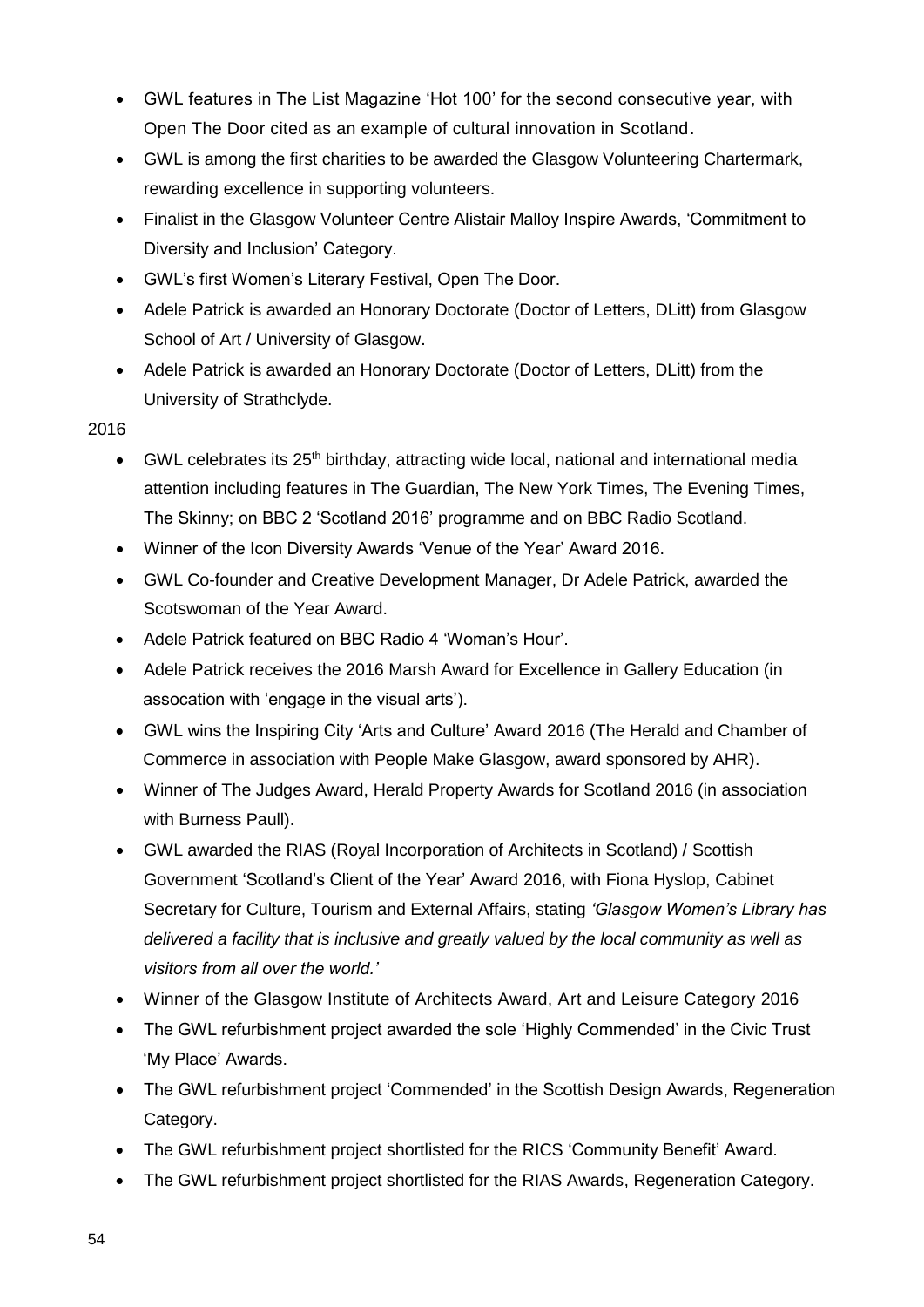- Finalist in the Scottish Property Awards, 'Community Development Project of the Year' category.
- Finalist in the UK national Architects' Journal 'Retrofit Awards', Cultural Buildings Award: Visitor Centres, Libraries and Museums.
- GWL enters The List Magazine 'Hot 100' for the first time, at number 11, further recognition of GWL's contribution to Scotland's culture.
- GWL wins the UK national Women's History Network Community Prize for its partnership project, 'Women Making History in West Dunbartonshire'.
- GWL is Highly Commended for its 'March of Women' project in the UK national Women's History Network Community Prize.
- GWL becomes an Accredited Living Wage Employer.

- Successful renewing of GWL's status as an Accredited Museum.
- The prestigious award of 'Recognised Collection of National Significance' for the entire museum artefact and archive holdings, further cementing GWL's status as the only Accredited Museum in the UK dedicated to women's history.
- Completion of Phase Two of the major internal building renovations programme, completed at a cost of over £1.4 million.
- Official opening of the newly refurbished premises by the Rt. Hon. Nicola Sturgeon MSP, First Minister of Scotland, where she declares GWL as *'…truly a national treasure…'*
- A finalist in the SURF Awards for Best Practice in Community Regeneration.
- Major partnership project with the Royal Conservatoire of Scotland, 'March of Women', attracting national media coverage.
- A hugely successful partnership with the Wellcome Collection focussing on Sex, Sexuality and Sexology, with GWL delivering a year-long programme of events and winning the Cinema For All 'Film Society of the Year' Award for 'Best Film Education Programme.'
- The inaugural Outstanding Women of Scotland Awards, a partnership with the Saltire Society, held at GWL.

- GWL is successful in its bid for Regular Funding from Creative Scotland.
- The publishing and launch of a book of the '21 Revolutions' Project, attracting significant media coverage including broadsheet, magazine and national BBC radio.
- Highly Commended by the UK Women's History Network Community Prize for the 'Badges of Honour: How Badge-Wearing Women Changed the World' Project.
- Highly Commended by the UK Collections Trust in the 'Enterprise in Museums' Award category for the 'Badges of Honour: How Badge-Wearing Women Changed the World' Project.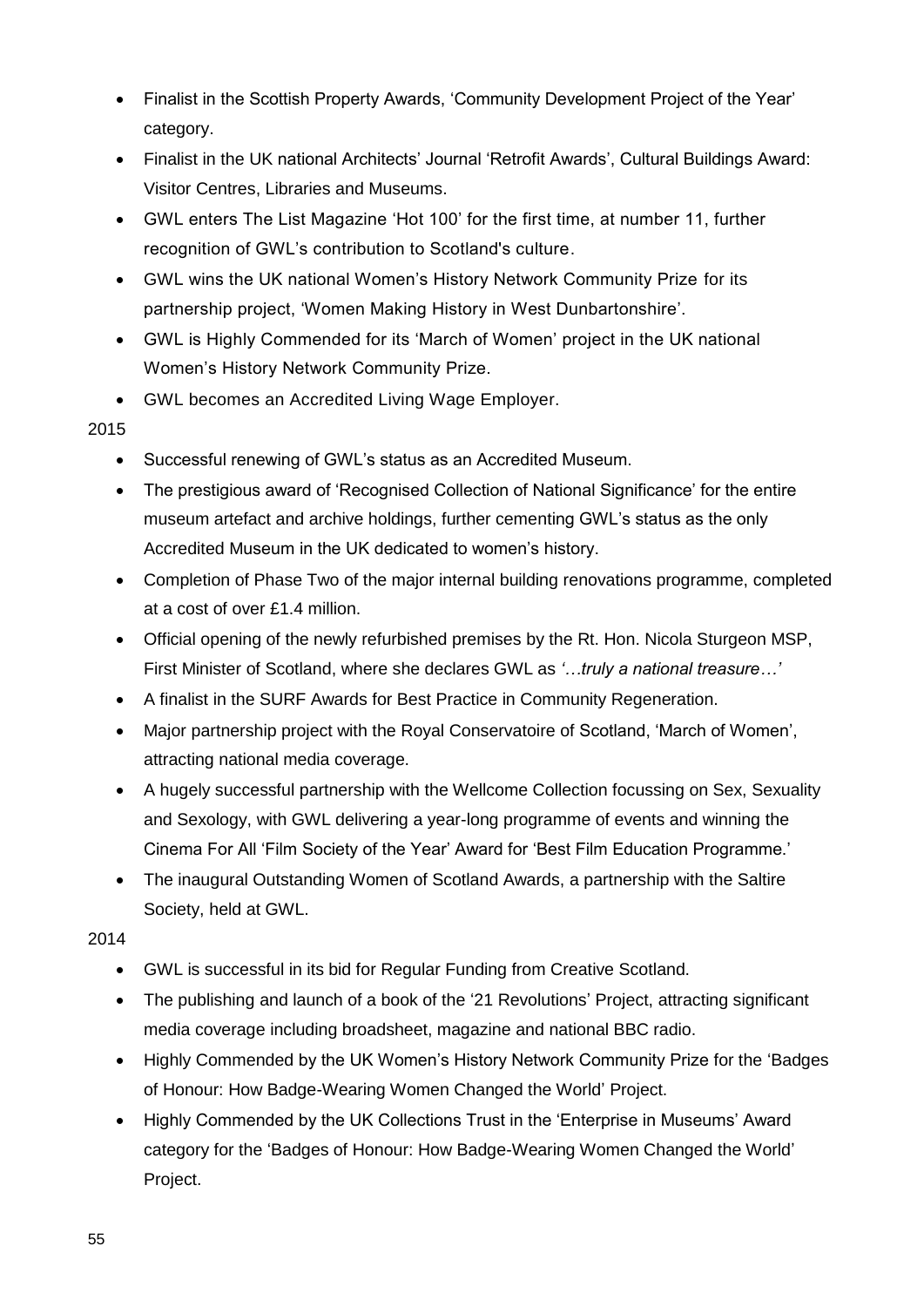- GWL wins the Jobs and Business Glasgow 'Social Enterprise of the Year' Award.
- Launch of the GWL Clydeside Women's Heritage Cycle Ride Map.
- GWL appoints an 'Artist in Residence for the Women of Glasgow'.
- The awarding of 'XX Commonwealth Games Glasgow Legacy Branding', confirming that Glasgow Women's Library provides a Legacy from the Games.

- Completion of Phase One of a capital refurbishment project and subsequent relocation to GWL's new permanent premises at 23 Landressy Street, an early twentieth century Grade B listed Carnegie Library building, where GWL is the sole occupant.
- The securing of three years funding from the Robertson Trust and Henry Smith Charity for the continued employment of the Volunteer Co-ordinator to lead the Volunteer Development Project.
- The launch of a new project, 'Mixing the Colours', funded by the Scottish Government to focus on Women and Sectarianism.
- Awarded the Arts & Business Scotland 'Enterprising Museum of the Year' Award (sponsored by Museums Galleries Scotland) for the '21 Revolutions' Project.

- The launch of '21 Revolutions: Two Decades of Changing Minds', a major project and hugely successful, popular exhibition featuring 21 of Scotland's most prolific visual artists and 21 writers, who were each specially commissioned to create new works inspired by items in the GWL collections.
- The appointment of a Design Team, led by Collective Architecture, for the refurbishment of GWL's newly secured future permanent premises at 23 Landressy Street.
- The launch of a new project, with a dedicated post, to focus on Outreach and Audience Development in the context of GWL's relocation to Landressy Street in the East End of Glasgow.
- The appointment of a Reader in Residence, funded by the Scottish Book Trust.
- The appointment of a Property Agent to scope the availability and feasibility of a range of premises across Glasgow as suitable, fit-for-purpose permanent premises for GWL, enabling the organisation to make an informed final decision on the location of its future home.
- The publishing of a new book, 'She Settles in the Shields: Untold Stories of Migrant Women in Pollokshields', the culmination of a two year reminiscence project involving the collection of testimonies and oral histories.
- The launch of a new on-line partnership project with Women's History Scotland and Girl Guiding Scotland, 'Women of Scotland: Mapping Memorials to Women', receiving an endorsing Message of Support from Scotland's First Minister.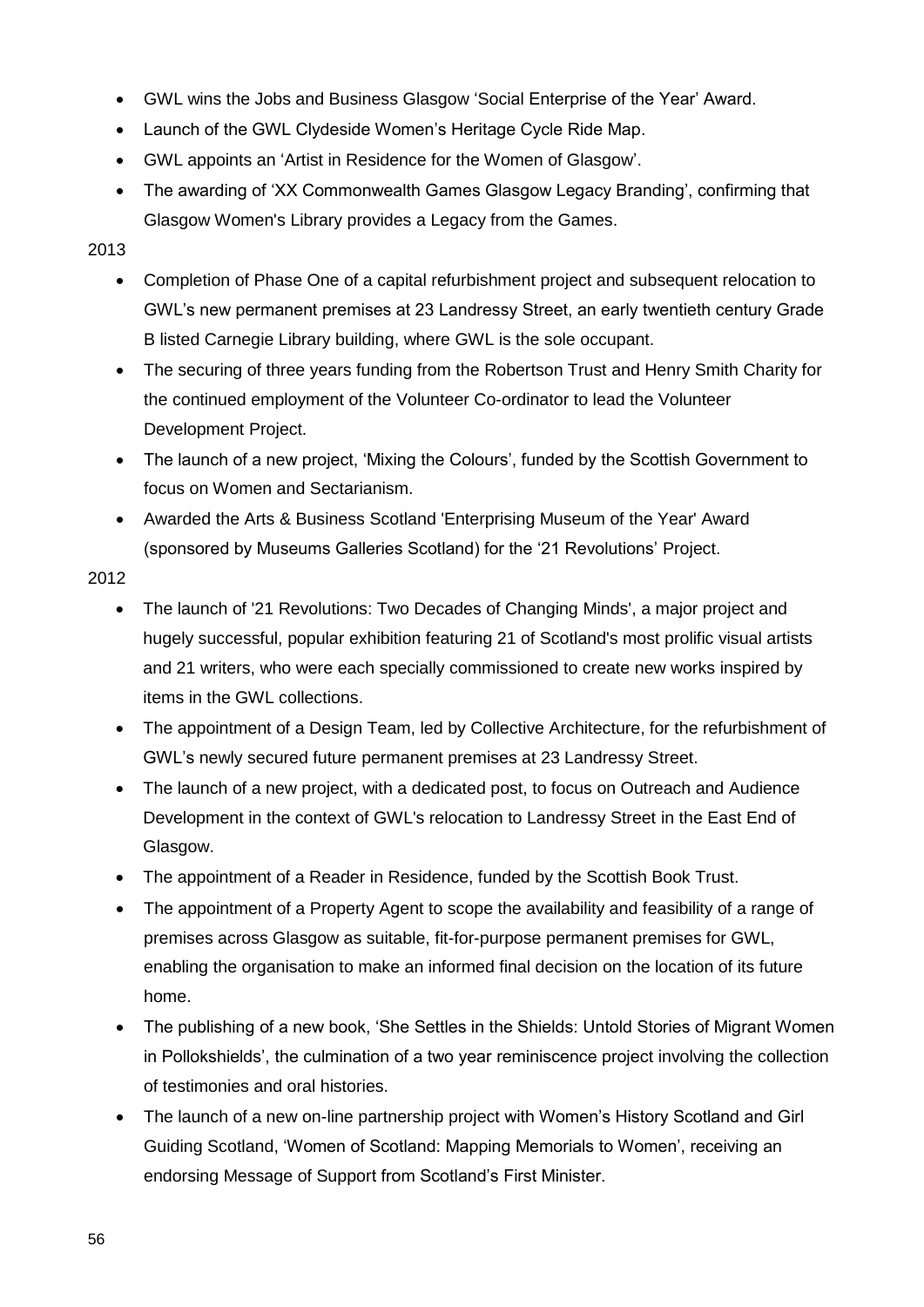- 2011
	- A successful funding application to the Voluntary Action Fund results in the appointment of a Volunteer Co-ordinator, increasing GWL's paid staff cohort to 13 and marking a formal partnership with three other voluntary organisations.
	- The launch of GWL's first Audio Tour, featuring the West End Women's Heritage Walk, downloadable from GWL's website.
	- GWL featured on BBC 2's, 'The Culture Show, in a programme on 'World Book Night'.
	- One day Symposium on GWL's 'Making Space' Public Art Project, with the launch of a DVD charting the project.

- The Adult Literacy and Numeracy Project, featuring staff and learners, appears on BBC 2's 'Politics Scotland' programme.
- GWL's 'Women in the Necropolis' and 'Merchant City Women' Heritage Walks featured on BBC Radio 4's 'Ramblings' Programme, presented by Clare Balding.
- Glasgow City Council pledges £80,000 towards capital costs of the premises refurbishment.
- Relocated to the former Anderston Library at the Mitchell Library, a move that proves to be temporary rather than permanent due to the premises now being too small for the expanding GWL.
- Achieved Full Accreditation as a Museum by Museums Galleries Scotland.
- Successful bid to the Scottish Government's Third Sector Enterprise Fund awards GWL £94,080 towards capital costs for the new premises and for the appointment of a Business Development Worker to develop social enterprise activities to generate income.
- GWL organises 'One Small Step', a one-day national conference on walking held at the Mitchell Library with 130 delegates attending from across Scotland.
- Partner organisation in 'The Long Loch / Feminist Lines of Flight in Art and Politics' at the CCA Glasgow, a major project in the Glasgow International Festival of Visual Art (GI).

- Successful bid to the Scottish Arts Council Capital Funding scheme, resulting in a grant of £62,991 towards capital costs for the Mitchell Library premises.
- Match funding secured for the Heritage Lottery / Archive Project costs, with funding awarded by The Lloyds TSB Foundation for Scotland, The Endrick Trust and The Feminist Review Trust.
- Awarded a grant of £26,963 by the Scottish Arts Council / National Lottery Capital Grant (Public Art Fund) for the first stages of a public art project to celebrate and marks the achievements of women.
- GWL is awarded £75,000 from the Robertson Trust towards capital funds for the refurbishment.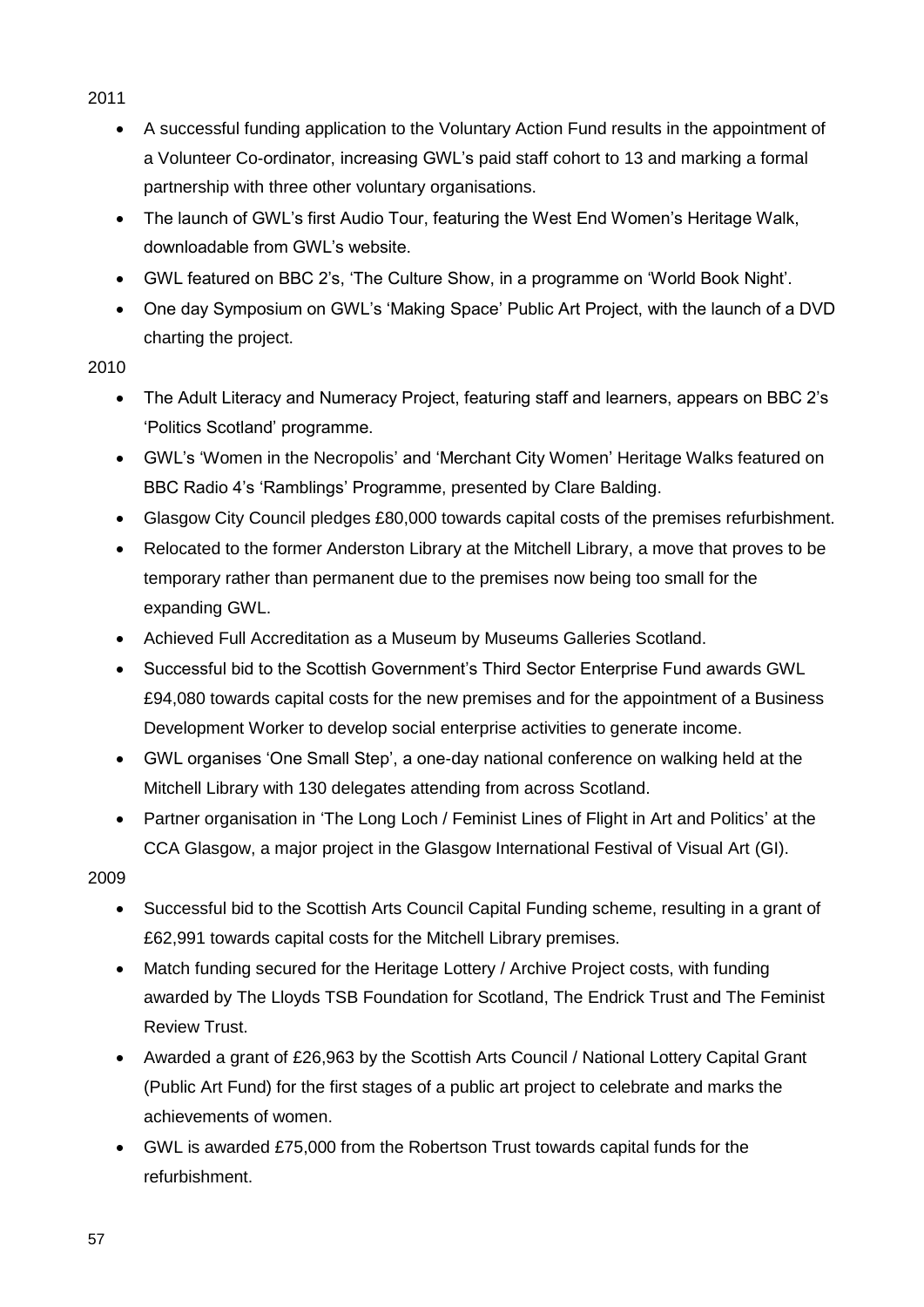- Completion of the RIAS / RIBA Stage D Report for GWL's relocation to the Mitchell Library, undertaken by Gareth Hoskins Architects.
- 2008
	- GWL is awarded a £410,000 grant from the Heritage Lottery Fund to create a dedicated, environmentally controlled archive in the forthcoming refurbished premises, and employ an Archivist for three years.
	- The HLF grant attracts local and national TV, radio and press coverage, with GWL appearances on BBC 1 'Reporting Scotland', BBC Radio Scotland 'Radio Café', and in The Times, the Herald and the Evening Times.
	- The Scottish Government funds GWL to expand its Lifelong Learning Programme to national level.
	- Launch of a new fundraising initiative. Women on the Shelf, designed to raise funds towards capital costs for relocation to the Mitchell Library (at the time earmarked as the new permanent premises for GWL).

Further Women's Heritage Walks commissioned by the WEA and Glasgow City Council.

2007

- The securing of funding for, and launch of, a new project, providing Lifelong Learning opportunities for Black and Minority Ethnic (BME) Women in Glasgow – two additional members of staff appointed.
- GWL features as Number two in the top 16 'Places of Hope' in the book, *'The Dreaming City: Glasgow 2020 and the Power of Mass Imagination'* (Demos).
- GWL's Adult Literacy and Numeracy Project launches *'Breaking Barriers'*, a report funded by the Scottish Community Action Research Fund to look at barriers to learning faced by women. The compilation of this report was led by Adult Literacy Learners themselves and contributes to the field at both academic and grass-roots levels.
- The launch of a pioneering Women's Heritage Walk of Glasgow's West End, the first of GWL's series of walks researched and delivered by *Women Make History* volunteers.

2006

- Attendance at 'Know How' in Mexico City, an international conference of women's libraries, archives and documentation centres.
- The securing of funding for and completion of a Documentation Project to photograph and video GWL users throughout its 13 years at 109 Trongate before relocation.
- Relocation into temporary 'decant' premises at Parnie Street.
- The launch of a major new Lifelong Learning project, *Women Make History*.

- The appointment of a full-time Librarian, a new permanent post.
- Commissioning of publications including a booklet to mark the  $30<sup>th</sup>$  anniversary of the Equal Opportunities Commission, launched at the Scottish Parliament, and the production of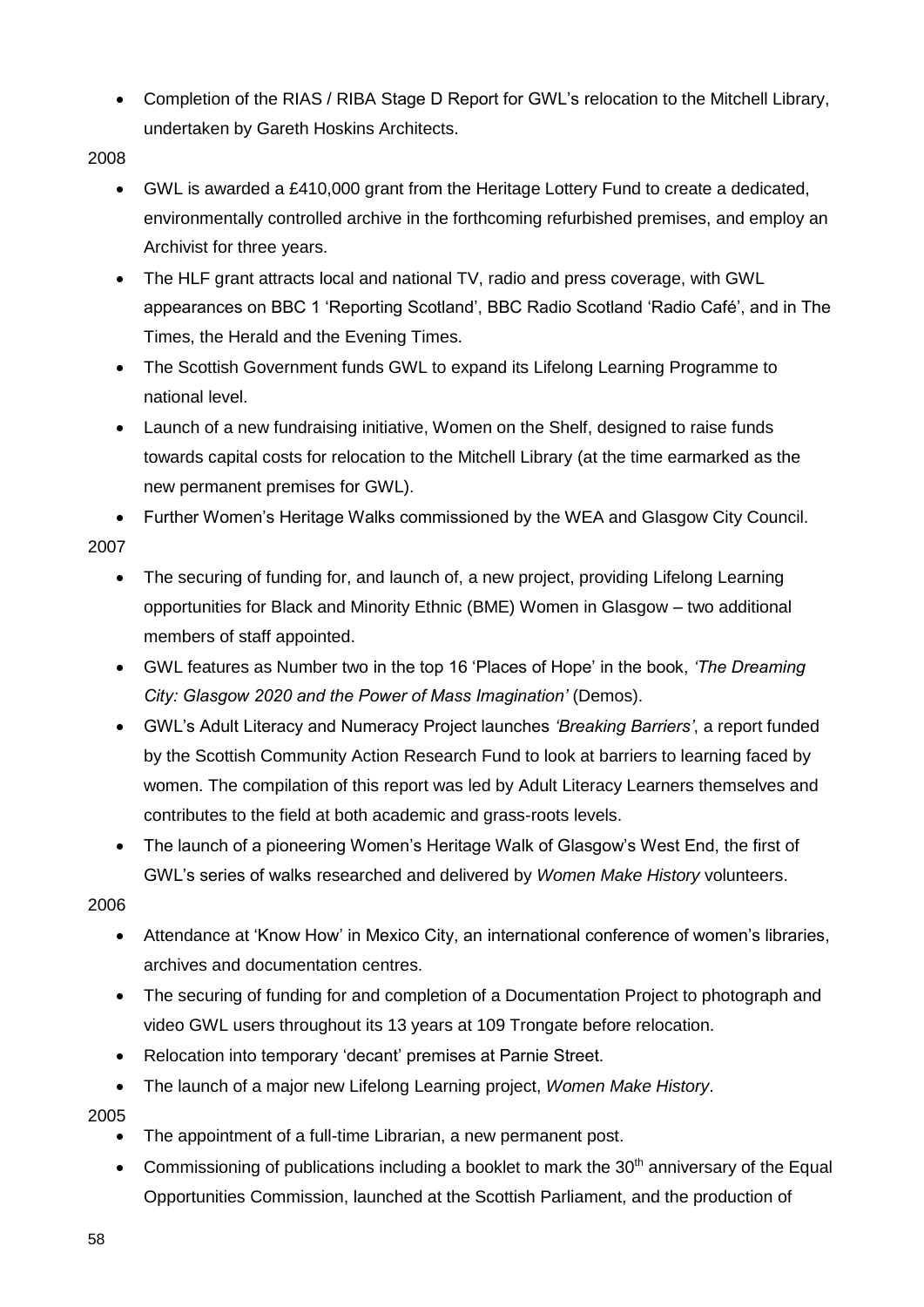*Homophobia: Taking No Pride in Prejudice*, an awareness-raising handbook, commissioned by Glasgow City Council, and later adopted as a model of good practice by UNISON at UK national level.

2004

- Participation in the ground-breaking Rule of Thumb season at the Gallery of Modern Art has many successful outcomes for GWL learners, including the award-winning *elbowroom* exhibition.
- Such is the rate of GWL's growth that an additional floor is rented within the building at 109 Trongate to accommodate an increase in projects, events and staff.
- The appointment of GWL's first full-time Scottish Arts Council funded Writer in Residence (Cultural Diversity) for a period of two years.

### 2003

- The launch of the Adult Literacy and Numeracy Project offering free, accessible, learnercentred guidance and tutoring to women wishing to improve their skills in reading, writing and number skills.
- The production and launch of a ground-breaking video, *Literacy Is for Me*, aimed at raising awareness of literacy issues and highlighting the experiences of women.
- The ongoing success of the *LIPS* Project secures a further three years funding from Comic Relief to develop *LIPS* into a Peer Education project.

2002

 Research commission, publication and conference in partnership with Greater Glasgow Health Board: *Something to Tell You – A Health Needs Assessment of Young Gay, Lesbian and Bisexual People in Glasgow.*

2001

- GWL's innovative Lifelong Learning Project receives funding for the first time, enabling the organisation to provide a resourced, expanded range of learning opportunities, courses, events and activities.
- A Motion tabled in the Scottish Parliament congratulates GWL on its work, in celebration of the  $10<sup>th</sup>$  anniversary of its inception.

2000

 First paid workers are employed as Comic Relief funds a three year project to develop a young women's peer support project, *LIPS.*

1999

 GWL produces ground-breaking research, commissioned by Glasgow City Council, *Poverty and Social Exclusion of Lesbians and Gay Men in Glasgow.*

1998

 $\bullet$  1.000<sup>th</sup> GWL member.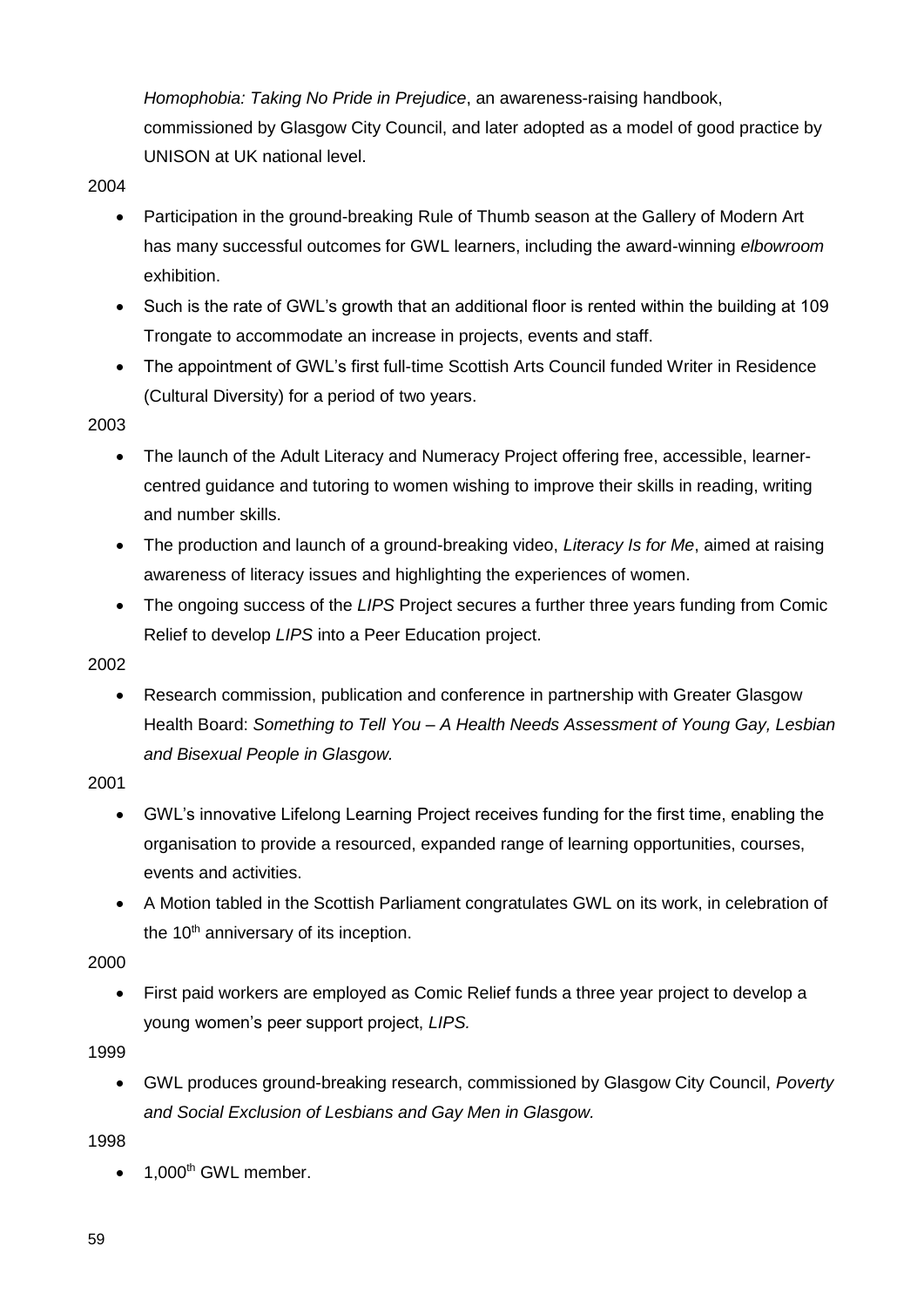• The launch of GWL's first website, created by volunteers; a young GWL entering the digital age as quite an early adopter given the lack of resourcing.

1997

 Glasgow City Council honours the work of GWL in a Civic Reception held at the City Chambers.

1996

GWL starts to produce a quarterly newsletter.

1995

• Individual and group archives begin to be deposited, including the collection from Edinburgh Women's Centre and the UK's National Lesbian Archives, relocated to GWL from London.

1994

 Relocates to larger premises at 109 Trongate due to increased collections, learning activities and demand from users.

1993

 Launches its first publication, '*Women, AIDS and HIV: A Bibliography'*, short listed for a Library Association Award.

1991

 GWL opens its first premises in Garnethill, having developed from the broad-based arts organisation, *Women in Profile.*